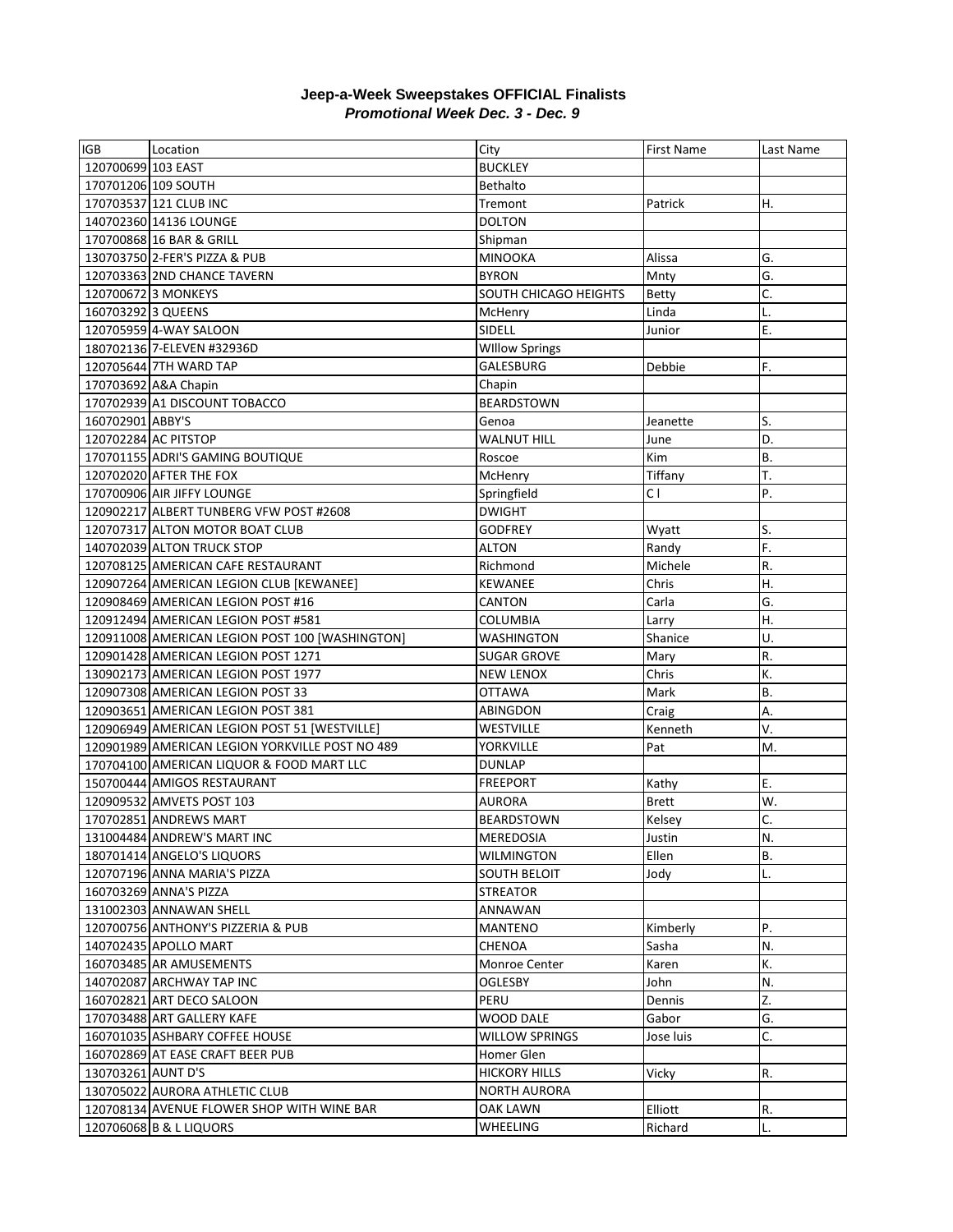|                     | 170701605 BACCI PIZZA                             | <b>BENSENVILLE</b>    | Cheryl      | M.            |
|---------------------|---------------------------------------------------|-----------------------|-------------|---------------|
|                     | 160700265 BACK STREET WINE & DINE                 | <b>HECKER</b>         | Michael     |               |
|                     | 160702607 BACKWATER PUB & GRUB                    | DU QUOIN              | Ashley      | Η.            |
|                     | 170700433 BAILEY'S BAR AND GRILL                  | Oak Forest            | Anthony     | D.            |
|                     | 120901429 BAKER-LADD VFW POST #1567               | <b>HERRIN</b>         | Jason       | <b>B.</b>     |
|                     | 120702102 BAMBINO'S FAMILY RESTAURANT             | <b>STEGER</b>         | Chrissy     | T.            |
|                     | 120706835 BAP'S TAP SPORTS BAR & GRILL            | SOUTH CHICAGO HEIGHTS | Kdan        | G.            |
|                     | 120705521 BAR CODE 111                            | <b>WORTH</b>          | Greg        | C.            |
|                     | 140703679 BARNHOUSE RESTAURANT                    | <b>KEWANEE</b>        |             |               |
| 170700610 BARTINI'S |                                                   | <b>Rock Falls</b>     | Justin      | M.            |
|                     | 140703587 BASKET CASE                             | Peoria                | Dewayne     | L.            |
|                     | 120712253 BAWANA'S                                | <b>FIELDON</b>        | Craig       | F.            |
|                     | 180701490 BEACONHILL GROCERIES                    | Chicago Heights       |             |               |
|                     | 140702845 BECK EXPRESS #14                        | <b>PRINCETON</b>      | Kevin       | S.            |
|                     | 131003839 BECK OIL CO. #27                        | MENDOTA               | Kris        | <b>B.</b>     |
|                     | 120710598 BEER BELLY'S                            | ALEDO                 |             |               |
|                     | 160703221 BEERABILITY LAKE ZURICH, LLC            | Lake Zurich           |             |               |
|                     | 120701227 BEGGAR'S PIZZA                          | <b>MOKENA</b>         | Nancy       | N.            |
|                     | 170701987 BELLA'S BISTRO                          | Round Lake            | Erna        | А.            |
|                     | 170702983 BELLA'S BISTRO                          | Bensenville           | Angela      | J.            |
|                     | 160703374 BELLA'S BISTRO                          | Lincoln               | Mandy       | C.            |
|                     | 170704108 BELLA'S OF NORRIDGE LTD                 | <b>NORRIDGE</b>       | Peter       | Α.            |
|                     | 160702870 BELLEVUE TAP                            | <b>Bellevue</b>       | Dwain       | S.            |
|                     | 160704004 BEMENT CAFE                             | Bement                | Lori        | А.            |
|                     | 140703506 BENCHWARMERS SPORTS BAR & GRILL         | <b>FREEPORT</b>       | Christopher | W.            |
|                     | 140704142 BENNY'S CORNER BAR & GRILL              | <b>FARMINGTON</b>     |             |               |
|                     | 120709980 BERNASEK'S                              | <b>CHESTER</b>        | Margaret    | G.            |
|                     | 120707550 BERRY'S BAR                             | <b>STAUNTON</b>       | Shelly      | L.            |
|                     | 170702161 BERT'S PLACE MILFORD, INC.              | <b>MILFORD</b>        | cindy       | А.            |
|                     |                                                   |                       |             |               |
|                     | 120703894 BEST WESTERN PRAIRIE INN                | GALESBURG             | Joaquin     | <b>B.</b>     |
|                     | 150701239 BEST WESTERN PREMIER                    | Alton                 |             |               |
| 170704205 BETSY'S   |                                                   | Rockford              | Vicki       | R.            |
|                     | 150702160 BETTER DAYS DISTILLING AND COCKTAIL BAR | tilton                | Henry       | G.            |
|                     | 170703670 BETTY'S PLACE                           | Plano                 |             |               |
|                     | 170704234 BETTY'S PLACE                           | <b>Blue Island</b>    | Desirae     | М.            |
|                     | 130700493 BETTY'S RITE BANK SALOON                | <b>ST DAVID</b>       |             |               |
|                     | 180701374 BG'S GAMING CAFE                        | East Peoria           | Josh        | S.            |
|                     | 170702493 BIG 10 MART                             | Moline                |             |               |
|                     | 160703481 BIG AL KA-PONIES                        | Lenzburg              | Gene        |               |
|                     | 150701288 BIG AL'S SPEAKEASY                      | PEORIA                |             | $\mathsf{R}.$ |
|                     | 150702959 BIG CATZ BBQ                            | <b>KNOXVILLE</b>      | Karen       | В.            |
|                     | 120700625 BIG DADDY'S DISCO DINER.                | <b>BELLEVILLE</b>     | Adam        | M.            |
| 160701352 BIG D'S   |                                                   | <b>ROCK FALLS</b>     | Justin      | M.            |
|                     | 120709904 BIG FOOT BAR & GRILL                    | <b>ROCKFORD</b>       |             |               |
| 180701118 BIG FOUR  |                                                   | DANVILLE              | Brad        | К.            |
|                     | 120707913 BIJOU PUB                               | MONMOUTH              | Drew        | L.            |
|                     | 120709570 BILLY BOB'S BAR B Q                     | <b>OGDEN</b>          | Derek       | M.            |
|                     | 180701471 BILLY'S BEEF HOT DOGS & MORE            | SPRING GROVE          |             |               |
|                     | 120704818 BILLY'S TAP                             | CANTON                | Rodney      | М.            |
|                     | 130703101 BISHOPS CHILI                           | WESTMONT              | Mary        | W.            |
| 150704353 BKB BAR   |                                                   | <b>ROODHOUSE</b>      | Kyle        | <b>B.</b>     |
|                     | 120700740 BLACK SHEEP                             | Orland Park           | Ryan        | W.            |
|                     | 120709303 BLARNEY IRISH PUB                       | <b>OTTAWA</b>         | Jeannie     | M.            |
|                     | 180700366 BLONDIE'S BAR                           | Arthur                | Derek       | К.            |
|                     | 170702476 BLUE MARGARITA'S MEXICAN BAR AND GRILL  | Springfield           |             |               |
| 120702285 BO JAC'S  |                                                   | WOOD RIVER            | Mark        | N.            |
|                     | 170702767 BOBBY GAMING                            | Itasca                | Lori        | M.            |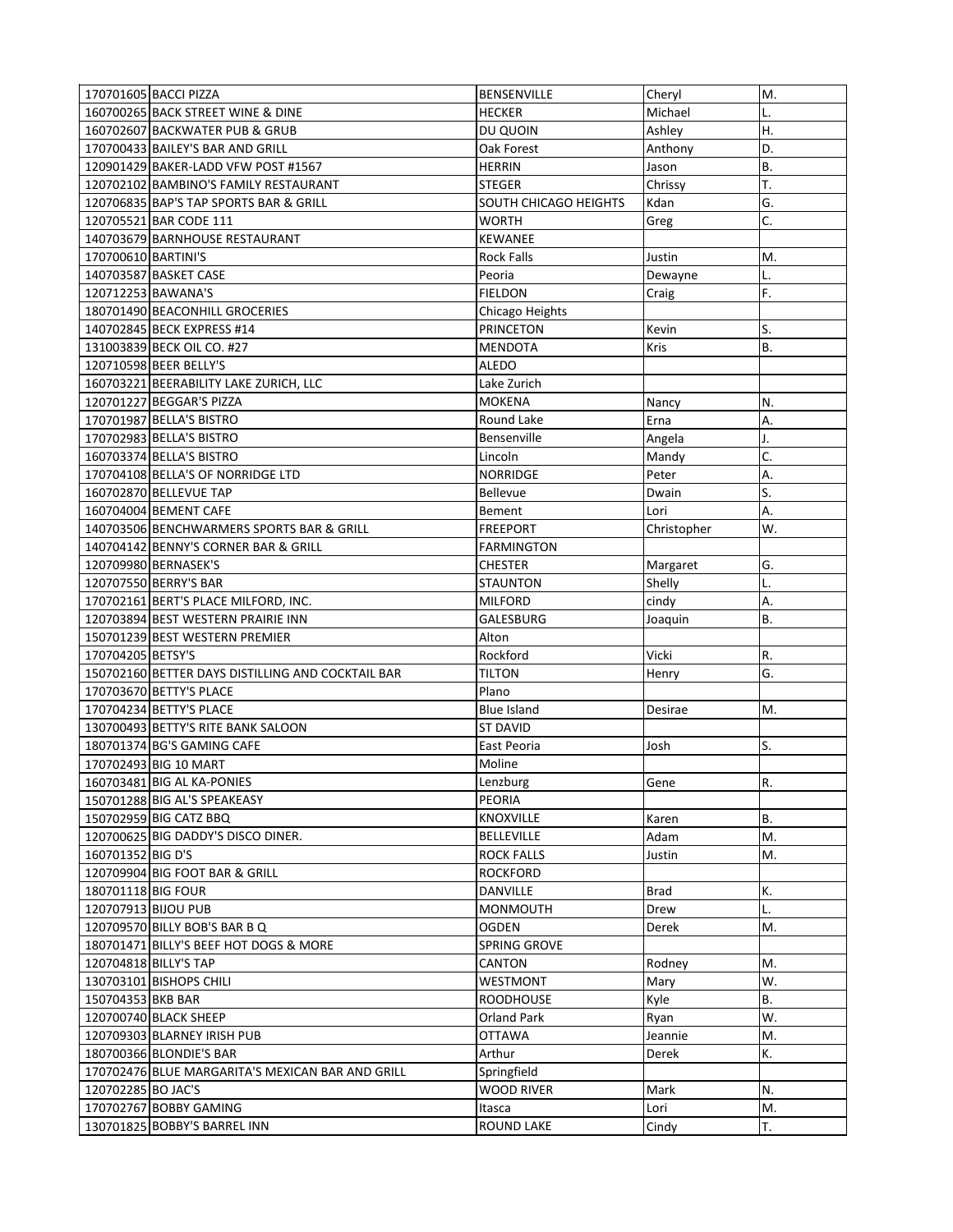|                        | 170700869 BON VOYAGE GREAT EATS & SPIRITS          | Antioch               | Sheila        | Ρ.        |
|------------------------|----------------------------------------------------|-----------------------|---------------|-----------|
|                        | 120710289 BONEYARD BAR                             | <b>BENTON</b>         | Angie         | В.        |
|                        | 140702003 BONNELL'S GENERAL STORE                  | <b>SUBLETTE</b>       |               |           |
|                        | 120701453 BONNER ROAD INN                          | WAUCONDA              | Cheryl        | О.        |
|                        | 180701641 BONNIE'S DINING & BANQUETS               | <b>WILLOW SPRINGS</b> |               |           |
| 130702260 BOONDOCKS    |                                                    | <b>GILMAN</b>         | Cody          | S.        |
|                        | 170702961 BOONE'S FIREHOUSE, LLC                   | Rankin                |               |           |
| 170700339 BORDERLINE   |                                                    | La Salle              | Jeff          | Е.        |
| 140704332 BOTTOMS UP   |                                                    | <b>EAST PEORIA</b>    |               | Η.        |
|                        |                                                    |                       | Mary          |           |
|                        | 130702092 BRASS KEY LOUNGE                         | <b>EAST PEORIA</b>    | Julie         | S.        |
|                        | 120700274 BREAKERS SALOON & EATERY                 | OREGON                | Stevia        | В.        |
| 130702361 BRICKHOUSE   |                                                    | <b>MANLIUS</b>        | <b>Bonnie</b> | D.        |
|                        | 160701152 BRIDGEVIEW LIQUORS                       | <b>BRIDGEVIEW</b>     |               |           |
|                        | 140700642 BRONZE EAGLE PUB                         | <b>LYONS</b>          | Joe           | D.        |
|                        | 120705187 BROTHERS PUB LLC                         | SHEFFIELD             | Judy          | F.        |
|                        | 170701221 BROWN ONION PUB                          | Steger                | Larry         | <b>B.</b> |
| 180701759 BR'S PLACE   |                                                    | Maquon                | Jeanie        | L.        |
|                        | 120704367 BRUNSWICK BAR                            | WESTVILLE             | William       | L.        |
|                        | 170700110 BUCKLEY'S GAMING CAFE                    | Ogden                 |               |           |
|                        | 120701388 BUCK'S PIT STOP                          | <b>HODGKINS</b>       | Pat           | В.        |
| 170703317 BUDA BAR     |                                                    | <b>BUDA</b>           |               |           |
| 170700417 BUDDE'S      |                                                    | <b>GALESBURG</b>      | Nathan        | А.        |
| 120704364 BUD'S BAR    |                                                    | <b>RANTOUL</b>        | Glen          | C.        |
|                        | 170703065 BUFFALO WILD WINGS                       | Pekin                 | Diane         | D.        |
|                        | 170702938 BUFFALO WILD WINGS                       |                       |               |           |
|                        |                                                    | Jacksonville          |               |           |
| 120712539 BULL DOG INN |                                                    | <b>EMDEN</b>          | Danielle      | В.        |
| 130702731 BUNKHOUSE    |                                                    | <b>BUNKER HILL</b>    |               |           |
| 170702579 BUNK'S PLACE |                                                    | HARVARD               |               |           |
| 120700419 BURNZEES     |                                                    | <b>BRIMFIELD</b>      | Michelle      | V.        |
|                        | 120702300 BURR OAK BOWL                            | <b>BLUE ISLAND</b>    | Darlene       | M.        |
|                        | 150703663 BUZZY HOLDINGS INC                       | LA SALLE              | Dennis        | Т.        |
|                        | 150700992 BYRON CENTURY TAP                        | <b>BYRON</b>          | Glen          | W.        |
| 120703790 C & J LOUNGE |                                                    | WASHBURN              |               |           |
|                        | 120708207 CACTUS COUNTRY                           | GALESBURG             | Duane         | В.        |
| 120701214 CADDYSHACK   |                                                    | CENTRALIA             | Cathy         | М.        |
| 130705114 CAHOKIA CLUB |                                                    | CAHOKIA               | Craig         | G.        |
|                        | 130703037 CAMELOT BOWL                             | <b>COLLINSVILLE</b>   | Ricky         | W.        |
|                        | 120702010 CANTINA AND GRILL                        | <b>OSWEGO</b>         | Jim           | D.        |
|                        |                                                    |                       |               |           |
|                        | 120801398 CANTON LODGE 626                         | CANTON                | Chad          | F.        |
|                        | 160703636 CAPITOL STREET SPORTS BAR AND GRILL INC. | Pekin                 | Linda         | Т.        |
| 120704051 CARDINAL INN |                                                    | <b>EAST GALESBURG</b> | Heather       | S.        |
|                        | 150702936 CARDINAL LIQUOR BARN, INC.               | Oak Lawn              | Lynda         | M.        |
|                        | 160704025 CARDINAL WINE & SPIRITS                  | Harvard               |               |           |
|                        | 160700204 CARPENTERSVILLE BP(GEI-150)              | CARPENTERSVILLE       | Vince         | C.        |
|                        | 120703138 CARRIGANS PUB                            | <b>EAST PEORIA</b>    | Marcia        | Η.        |
|                        | 180701174 CARUSO'S EXPRESS                         | Hillside              | Jennifer      | N.        |
|                        | 120700718 CASEY'S CORNER                           | WAUKEGAN              | Scott         | Ρ.        |
|                        | 120900797 CASEYVILLE MEM POST 1117 VFW             | CASEYVILLE            | Al            | F.        |
|                        | 160701645 CASEYVILLE MINI MART                     | CASEYVILLE            |               |           |
|                        | 120807532 CASEYVILLE MOOSE                         | CASEYVILLE            | Debbie        | W.        |
| 160703651 CASH CABANA  |                                                    | South Elgin           | Tammy         | F.        |
| 160700455 CASH CABANA  |                                                    | Crestwood             |               | К.        |
|                        |                                                    |                       | Joe           |           |
|                        | 170701929 CASS QUICK STOP                          | Chandlerville         |               |           |
|                        | 120707749 CASTLE'S PATIO INN                       | PEORIA                | Robert        | В.        |
|                        | 120701344 CAT & FIDDLE TAVERN                      | <b>BELLEVILLE</b>     | Keith         | Ε.        |
| 120702187 CC DEPOT     |                                                    | <b>CRESCENT CITY</b>  | Vernon        | Η.        |
|                        | 170702510 CC FOOD MART                             | LEBANON               | Ashley        | F.        |
|                        | 141001282 CC FOOD MART                             | HIGHLAND              |               |           |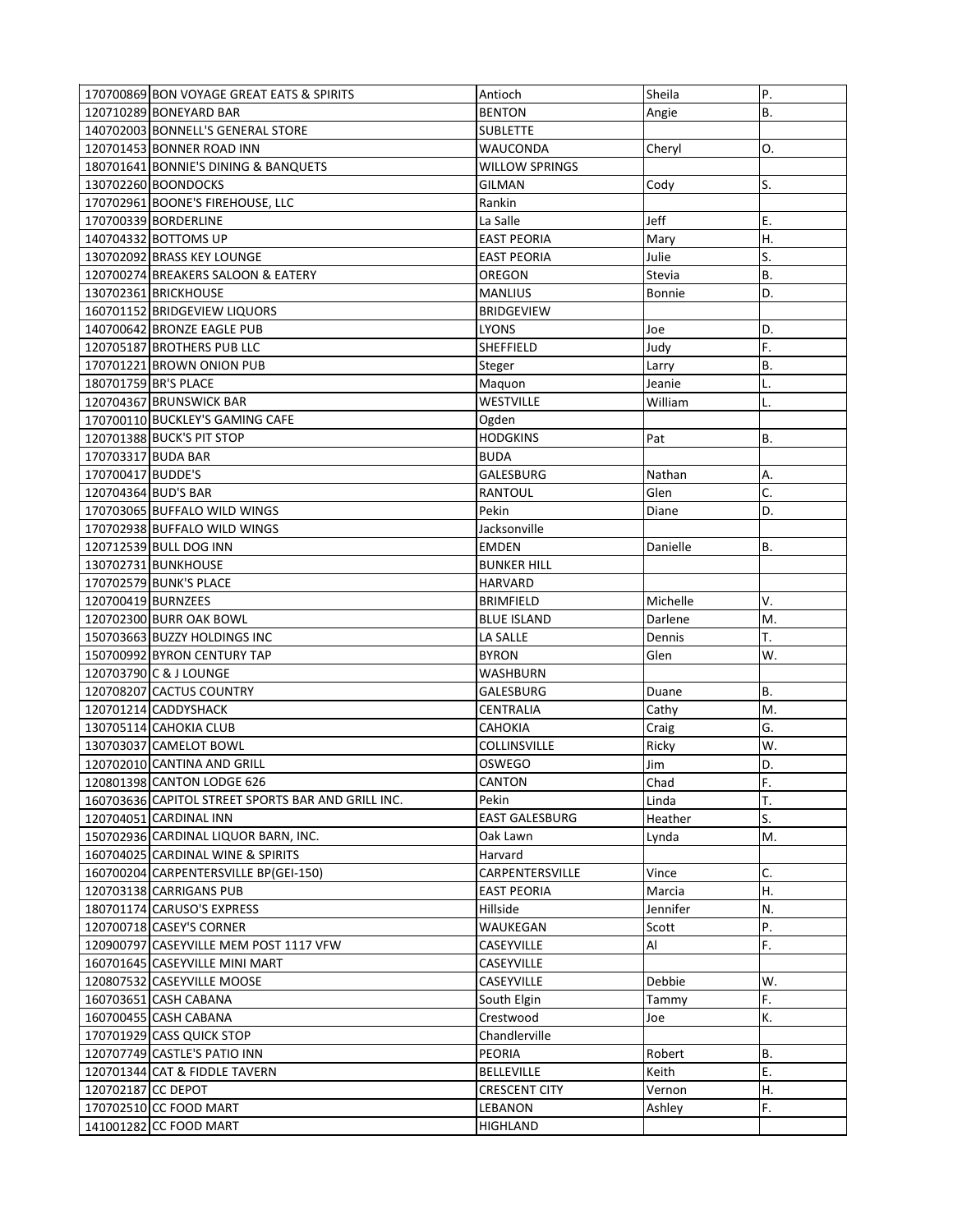|                       | 120700610 CENTRAL PARK TAP                            | <b>ROCKFORD</b>                         | Theresa          | S.        |
|-----------------------|-------------------------------------------------------|-----------------------------------------|------------------|-----------|
|                       | 120808137 CENTRALIA LODGE #493                        | CENTRALIA                               | Chele            | F.        |
| 130700894 CERNO'S     |                                                       | <b>KEWANEE</b>                          | Kris             | P.        |
|                       | 160700129 CHAMPIONS SPORTS BAR                        | Plainfield                              | John             | J.        |
|                       | 160702099 CHASERS BAR & GRILL                         | <b>Niles</b>                            |                  |           |
|                       | 140702422 CHASERS SPORTS BAR & GRILL                  | <b>LAKE ZURICH</b>                      | Mona             | 0.        |
|                       | 170704239 CHASERS SPORTS BAR & GRILL OF SCHILLER PARK | <b>Schiller Park</b>                    | Pavel            | P.        |
| 170703124 CHEERS      |                                                       | ROUND LAKE BEACH                        | Victor           | S.        |
|                       | 170700658 CHEERS RESTAURANT                           | <b>MIDLOTHIAN</b>                       | Roy              | Ε.        |
|                       | 180700712 CHERRY POKER                                | <b>Belvidere</b>                        | Angela           | W.        |
|                       | 160701342 CHERRY RED'S GARAGE, LLC                    | <b>DWIGHT</b>                           | Julie            | M.        |
|                       | 160701752 CHERRY'S LOUNGE & SLOTS                     | <b>Bartonville</b>                      | Tony             | R.        |
|                       | 120701303 CHESTER'S TAVERN                            | <b>SUMMIT</b>                           | Ryan             | S.        |
|                       | 140902558 CHICAGO HEIGHTS AMERICAN LEGION             | SOUTH CHICAGO HEIGHTS                   | Madfeline        | Z.        |
|                       | 120700522 CHILE PEPPER CAFE                           | OREGON                                  | Kristen          | R.        |
|                       | 170703215 CHIQUITA FOOD MARKET                        | Bensenville                             | Bobby            | R.        |
|                       | 130704705 CHIQUITA FOOD MARKET                        | Rockford                                | Donte            | W.        |
| 140703510 CHIX JR     |                                                       | <b>OTTAWA</b>                           |                  |           |
|                       | 150703125 CHIX RESTAURANT                             | STREATOR                                | Glenn            | Ρ.        |
|                       | 120708138 CHOPS FAMILY INN                            | <b>ASHLEY</b>                           | Joshua           | W.        |
|                       | 120701450 CHRIS' NORTH SIDE INN                       | <b>BLUE ISLAND</b>                      | Kathleen         | M.        |
|                       | 120707741 CHRISTI'S DEN                               | <b>DUNLAP</b>                           |                  |           |
|                       | 120706287 CHRISTY'S PLACE                             | WASHINGTON                              | Gerald           | F.        |
|                       | 130703640 CHUCK'S SOUTHERN COMFORT CAFE               | <b>DARIEN</b>                           | Janice           | R.        |
|                       | 130703641 CHUCK'S SOUTHERN COMFORTS CAFE              | <b>BURBANK</b>                          | Cindy            | К.        |
|                       | 120705577 CHUCK'S TAVERN                              | <b>CRETE</b>                            | Aaron            | C.        |
|                       | 120703341 CIMINO PIZZA                                | <b>MT MORRIS</b>                        | Susan            | S.        |
|                       | 120700661 CIMINO'S LITTLE ITALY                       | <b>FREEPORT</b>                         | Christopher      | G.        |
|                       | 170702504 CIMINO'S RISTORANTE & PIZZERIA, INC.        | Durand                                  | Jenny            | S.        |
|                       | 130704432 CINDY'S LOG CABIN                           | CAMARGO                                 | Jeff             | S.        |
|                       | 160701392 CINDY'S PUB                                 | OAK FOREST                              | Garrett          | P.        |
|                       | 151000129 CIRCLE J'S SHELL                            | <b>ROSELLE</b>                          | Joseph           | ı.        |
| 170703918 CITY LIMITS |                                                       | Galesburg                               | Jason            | U.        |
|                       | 150701013 CITY LIMITS OF VIOLA                        | <b>VIOLA</b>                            | Dave             | <b>B.</b> |
|                       | 150701621 CLAIRE'S CAFE                               | Salem                                   | Joyce            | M.        |
|                       | 130704952 CLANCYS OAK LAWN                            | OAK LAWN                                | <b>Brian</b>     | M.        |
|                       | 120700780 CLASSIC K HAMBURGERS                        | <b>CAHOKIA</b>                          | Ralph            | W.        |
|                       | 120911413 CLIFFORD E JOHNSON VFW 9759                 | <b>LOVES PARK</b>                       | Paul             | К.        |
|                       | 160701239 CLIFF'S ON 5TH                              | Lincoln                                 | Gerald           | M.        |
|                       | 131002060 CLOCKTOWER SHELL                            | PERU                                    |                  | Η.        |
| 150701572 CLUB 116    |                                                       | ROANOKE                                 | Nicholas<br>Mark | W.        |
| 120708400 CLUB 18     |                                                       | WAUKEGAN                                |                  | <b>B.</b> |
| 130701528 CLUB 55     |                                                       | LA SALLE                                | Hippie<br>Ray    | <b>B.</b> |
|                       |                                                       |                                         |                  | Z.        |
|                       | 120701420 CLUB CABARET<br>130700738 CLUB ESCAPADE     | <b>CREVE COEUR</b><br><b>BELLEVILLE</b> | Chris            | C.        |
|                       |                                                       |                                         | Cameron          | S.        |
|                       | 120708294 CLUB PHOENIX II                             | <b>BARTONVILLE</b>                      | Paul             |           |
|                       | 120706960 COACHES SPORTS BAR & GRILL                  | MIDLOTHIAN                              |                  |           |
|                       | 140700990 COFFEE BAR                                  | PEKIN                                   | Linda            | C.        |
|                       | 120713099 COMMODORE BARRY POST #256                   | <b>BERWYN</b>                           | Linda            | К.        |
|                       | 120712502 CONCORDIA LANES                             | <b>BELVIDERE</b>                        | Jeanne           | А.        |
| 150702505 CONOCO      |                                                       | PONTOON BEACH                           | Jennifer         | M.        |
|                       | 120701180 CONRAD'S SALOON                             | ASHKUM                                  | Sheri            | G.        |
|                       | 120700203 COOL MUSIC STOP BAR & GRILL                 | Harvard                                 | Sue              | M.        |
|                       | 140702888 COOP BAR & GRILL                            | CRESTWOOD                               | Rachael          | К.        |
|                       | 160700363 COPPER FIRE                                 | <b>Belleville</b>                       | Melinda          | S.        |
|                       | 140701650 CORNER BAR                                  | <b>WOOD RIVER</b>                       |                  |           |
|                       | 160700954 CORNER INN                                  | <b>ELMWOOD</b>                          | Harry            | W.        |
|                       | 180702490 CORNER JOYNT                                | Summit                                  | Pat              | Η.        |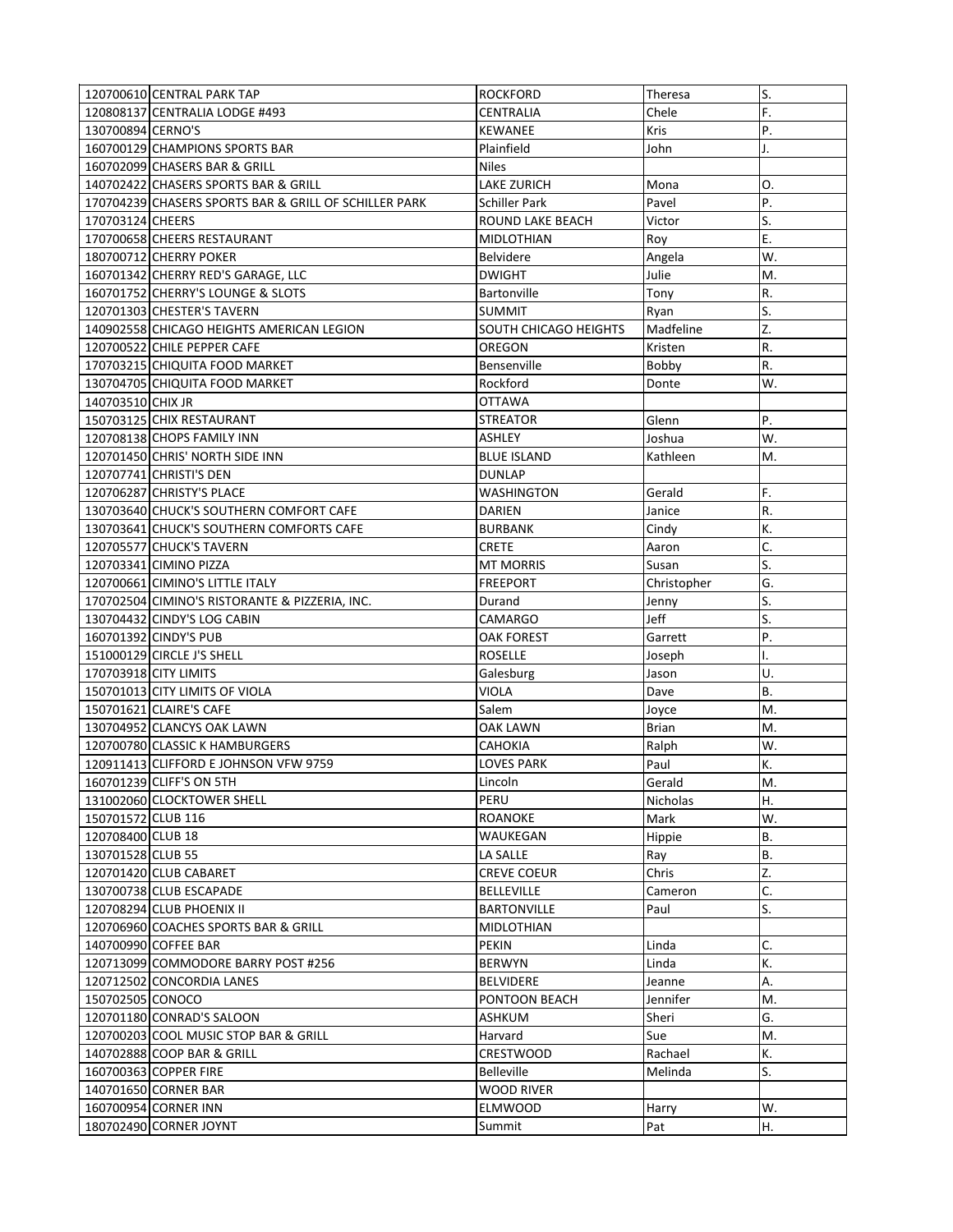|                     | 120700408 CORNER LOUNGE                 | CATLIN                  | Eric         | R.        |
|---------------------|-----------------------------------------|-------------------------|--------------|-----------|
|                     | 170704158 CORNER SPIRITS                | Hillsboro               | Stacy        | M.        |
|                     | 150701622 COUNTRY CLUB BBQ              | <b>WEST PEORIA</b>      | Robert       | <b>B.</b> |
|                     | 150702970 COUNTRYSIDE MARKET, CUPPA JOE | Poplar Grove            | Art          | А.        |
| 180702582 COUNTY 5  |                                         | <b>Bulpitt</b>          | Phyllis      | W.        |
|                     | 120706941 COUPE'S BAR AND GRILL         | LEE                     | <b>Brian</b> | G.        |
|                     | 120708301 CRAWDADDYS                    | MT OLIVE                | Mark         | S.        |
|                     | 170701470 CRESCENT CITY TAP             | Galva                   | Joe          | Α.        |
|                     | 160700593 CRESTWOOD BP                  | <b>CRESTWOOD</b>        | Ryan         | W.        |
|                     | 170702068 CRETE LIQUOR                  | Crete                   | Alex         | К.        |
|                     | 140700170 CROATIAN CULTURAL CLUB        | JOLIET                  |              |           |
|                     | 120702072 CRONIES GRILL                 | <b>MACHESNEY PARK</b>   | Kendrick     | C.        |
|                     | 120708092 CROSSROADS OF WOOD DALE       | Wood Dale               | Pat          | W.        |
|                     | 160703972 CROSSTOWN PUB & GRILL         | Batavia                 | Stephanie    | R.        |
| 130704825 CRUSENS   |                                         | Peoria                  | Robert       | <b>B.</b> |
|                     | 130704824 CRUSENS II                    | WEST PEORIA             | Robert       | <b>B.</b> |
|                     | 120700163 CUEWORKS                      | WASHINGTON              | Clifford     | P.        |
|                     | 120700541 D & D'S TAP                   | <b>POSEN</b>            | Cherie       | W.        |
|                     | 130704130 D & T WEDGE                   | ALTON                   | Richie       | G.        |
|                     | 140702042 D'AGOSTINO'S PIZZA PUB        | <b>RIVER GROVE</b>      | Louis        | S.        |
|                     | 180700845 DAISY MAY'S GAMING CAFE       | <b>Germantown Hills</b> | Gerald       | F.        |
|                     | 120702234 DALE ATHLETIC CLUB            | <b>ROCKDALE</b>         | Stephanie    | J.        |
| 120701198 DALE'S    |                                         | <b>DANVILLE</b>         | Christina    | S.        |
|                     | 130703184 DALTON'S IRISH PUB            | <b>BURBANK</b>          | George       | L.        |
|                     | 140702310 DALY SPORTS BAR               | PHILO                   | Ann          | Α.        |
|                     | 120701219 DAN'D JAC'S                   | ORLAND HILLS            | Doug         | К.        |
|                     | 160702221 DANNY'S LOUNGE                | Alton                   | Alexandra    | S.        |
|                     | 120704199 DANNY'S TAP                   | <b>MONMOUTH</b>         |              |           |
|                     | 160700160 DARCY'S CAFE & SLOTS          | CREVE COEUR             | Carrie       | А.        |
|                     | 160701379 DARCY'S CAFE & SLOTS II       | <b>NORTH PEKIN</b>      | Charles      | <b>B.</b> |
|                     | 120701253 DAVERN'S TAVERN & LOUNGE      | <b>JUSTICE</b>          | Jim          | S.        |
|                     | 120709992 DAVE'S BAR                    | <b>PEORIA</b>           | Andy         | L.        |
|                     | 120701245 DAVE'S TAP                    | GILMAN                  | Betty        | R.        |
|                     | 120712139 DAVID'S CORNER                | <b>ROCKFORD</b>         | Dan          | Η.        |
|                     | 130703214 DAVIDSON'S BAR & GRILL        | <b>HOMER GLEN</b>       | Perla        | А.        |
|                     | 140703884 DEKALB COLUMBUS CLUB          | <b>DEKALB</b>           | Jeff         | M.        |
|                     | 120708497 DELAO RESTAURANT & BAR        | <b>MENDOTA</b>          | Patricia     | K.        |
|                     | 150701310 DELHI BELLY                   | <b>WINTHROP HARBOR</b>  | Paula        | В.        |
|                     | 130704891 DELIA ITALIA & STUDIO 5       | ROCKFORD                | Cheryl       | W.        |
|                     | 130704399 DELL RHEA'S CHICKEN BASKET    | WILLOWBROOK             | Whitey       | R.        |
|                     | 130703186 DELTA LOUNGE                  | <b>BURBANK</b>          | Brian        | <b>B.</b> |
|                     | 160701456 DELTA-SONIC                   | Melrose Park            | Samantha     | <b>B.</b> |
|                     | 131002729 DELTA-SONIC                   | Joliet                  | Devin        | <b>B.</b> |
|                     | 150700489 DELTA-SONIC                   | <b>CRESTWOOD</b>        | Ryan         | W.        |
| 120703133 DENNY O'S |                                         | <b>FULTON</b>           | Dawn         | R.        |
|                     | 120709421 DETTORE'S TOWN LANES          | OTTAWA                  |              |           |
|                     | 170701203 DIAMOND JUBILEE CLUB          | Du Bois                 | Jeffrey      | C.        |
| 140701683 DIESEL    |                                         | PEORIA                  | Kyle         | E.        |
|                     | 120705361 DINO'S FOOD & LIQUOR          | <b>CHICAGO HEIGHTS</b>  | Lorraine     | В.        |
|                     | 120702279 DOC HOLIDAY'S SALOON & EATERY | <b>COTTAGE HILLS</b>    | Blake        | G.        |
|                     | 170701284 DOC'S SMOKEHOUSE & CRAFT BAR  | Mokena                  |              |           |
|                     | 170701752 DOLLAR BAR                    | <b>Belvidere</b>        | Homer        | M.        |
|                     | 120700693 DONALD & DEBBIE'S DOG HOUSE   | <b>BRADLEY</b>          | Steve        | D.        |
|                     | 180701452 DOUBLE A'S PIZZA PUB          | Peoria                  | Abby         | M.        |
|                     | 120701323 DOWN THE STREET               | <b>ASHMORE</b>          | Mitch        | W.        |
|                     | 121001213 DOWNS TRAVEL MART             | <b>DOWNS</b>            | Vicky        | R.        |
|                     | 130701026 DOWNTOWN GRILL & BAR          | <b>WEST BROOKLYN</b>    | Leeann       | В.        |
| 170703302 DR UGS    |                                         | <b>VIRGINIA</b>         | Jessica      | R.        |
|                     |                                         |                         |              |           |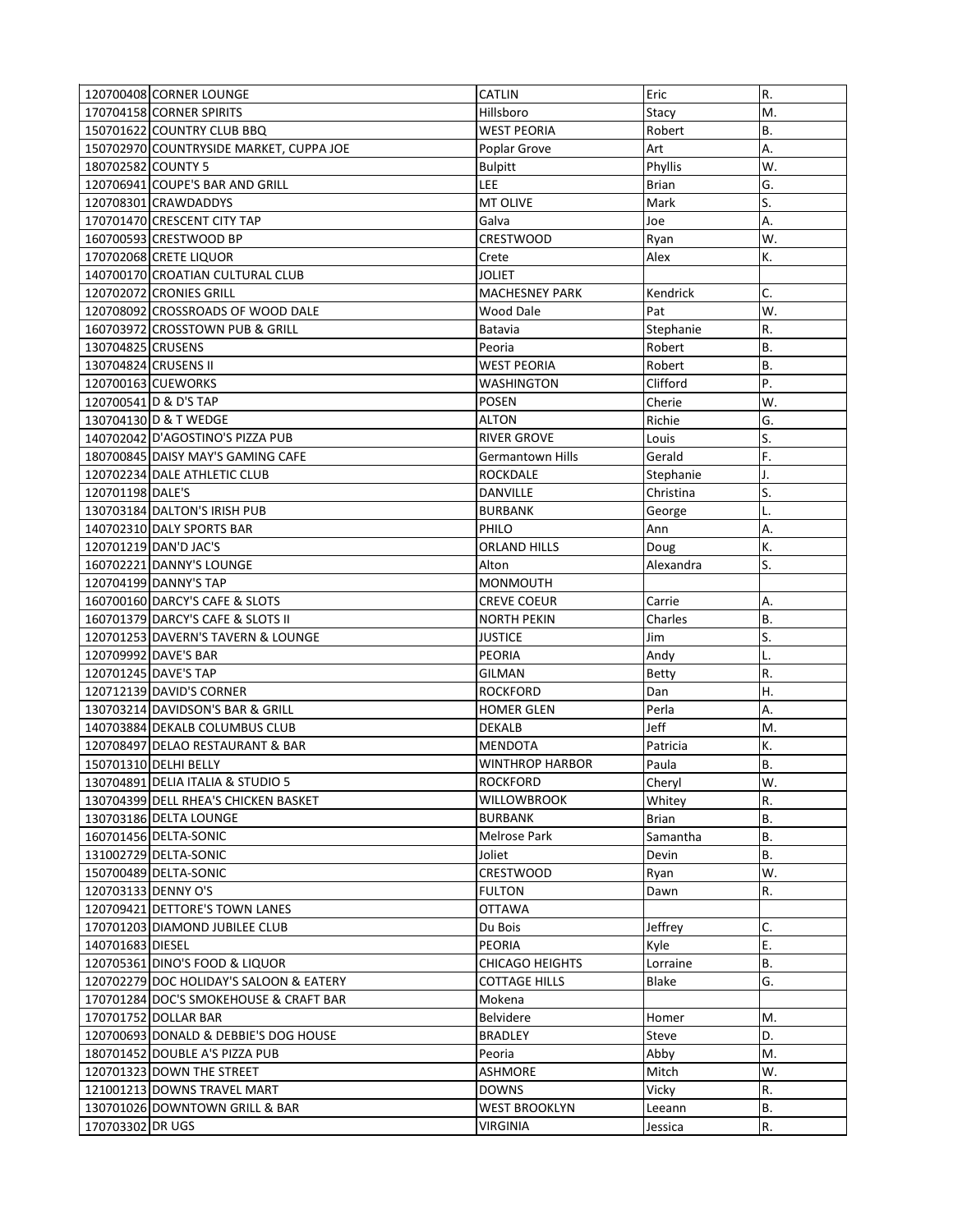|                     | 120709219 DRINKING CONSULTANTS                                        | OQUAWKA                        | Robin          | C.                     |
|---------------------|-----------------------------------------------------------------------|--------------------------------|----------------|------------------------|
|                     | 130703002 DRY DOCK INN                                                | DARIEN                         | Michael        | C.                     |
|                     | 120702127 DUETT BAR                                                   | <b>JUSTICE</b>                 | Larry          | K.                     |
|                     | 140701324 DUEY'S CORNER TAP                                           | PORT BYRON                     |                |                        |
|                     | 120703796 DUFFY'S TAVERN                                              | GALESBURG                      | Jaime          | L.                     |
|                     | 120705441 DUNAGAINS IRISH PUB                                         | <b>PARK FOREST</b>             | Aaron          | S.                     |
| 160700736 E J KARZ  |                                                                       | VERONA                         | Joseph         | Η.                     |
|                     | 120810900 EAGLES AERIE # 2444                                         | ZEIGLER                        | Patty          | M.                     |
|                     | 120805072 EAGLES-PEORIA AERIE                                         | PEORIA                         | Clarise        | P.                     |
|                     | 120707541 EAST END TAP                                                | <b>OGLESBY</b>                 | Robert         | K.                     |
|                     | 120710153 EAST PEORIA BOATING & RECREATION CLUB                       | <b>EAST PEORIA</b>             | Kelly          | G.                     |
|                     | 120706944 EDDIE'S Lounge                                              | <b>GRANITE CITY</b>            | Edward         | Η.                     |
|                     | 150702717 EILEEN'S CAFE & BANQUETS                                    | <b>ROUND LAKE HEIGHTS</b>      | Judy           | L.                     |
|                     | 150702411 EL CORTEZ RESTAURANT MOKENA                                 | <b>MOKENA</b>                  | Gabriel        | Q.                     |
|                     | 160701315 EL INDIO AZTECA                                             | <b>SUMMIT</b>                  |                |                        |
|                     | 130702814 EL PATRON SLOTS                                             | <b>CICERO</b>                  | Sharon         | Υ.                     |
|                     | 170704281 EL TIO LOCO INC                                             | Northlake                      | Kathy          | G.                     |
|                     | 170702619 ELITE ENTERTAINMENT IV INC                                  | Round Lake Beach               | Tammy          | S.                     |
|                     | 160700506 EMMY'S CAFE                                                 | <b>BRAIDWOOD</b>               | Crawford       | K.                     |
|                     | 160700226 EMMY'S CAFE                                                 | <b>MANHATTAN</b>               |                |                        |
|                     | 160701460 EMMY'S CAFE LTD                                             | <b>COAL CITY</b>               | Jim            | G.                     |
|                     | 120910861 EVERGREEN PARK AMERICAN LEGION                              | <b>EVERGREEN PARK</b>          | Diane          | R.                     |
|                     | 170702884 EXIT 210 SALOON                                             | Oakwood                        | Cody           | В.                     |
|                     | 131002308 EXPRESS LANE GAS & FOOD MART (DIXON EAST)                   | <b>DIXON</b>                   | Mary           | <b>B.</b>              |
|                     | 120805501 F O EAGLES AERIE 2783                                       | <b>ROCK FALLS</b>              | Marcia         | <b>B.</b>              |
|                     | 120702000 FAIRVIEW INN INC                                            | <b>FAIRVIEW HEIGHTS</b>        | Scott          | S.                     |
|                     | 140703414 FAIRVIEW LOUNGE                                             | <b>FAIRVIEW HEIGHTS</b>        | Jacqueline     | C.                     |
|                     | 150701223 FAJITAS MEXICAN RESTAURANT #2                               | LA SALLE                       | Laura          | Η.                     |
|                     | 140702406 FAMILY BEER EAST                                            | <b>EAST DUBUQUE</b>            | Christine      | G.                     |
|                     |                                                                       |                                |                |                        |
|                     |                                                                       |                                |                |                        |
|                     | 170701622 FAMOUS CITY BILLIARDS                                       | Creve Coeur                    | Shelby         | G.                     |
|                     | 180700867 FARMINGTON LIQUOR MART                                      | Farmington                     |                | М.                     |
|                     | 170700615 FAST EDDIEZ                                                 | <b>Rock Falls</b><br>VIRGINIA  | Sharon         | D.                     |
| 131004385 FAST STOP |                                                                       |                                | Jonathon       |                        |
| 170702163 FASTRIP   |                                                                       | Du Quoin                       | Michael        | <b>B.</b><br><b>B.</b> |
|                     | 150700126 FAT BOYZ PIZZA & STUFF                                      | Minooka                        | Caitlin        | W.                     |
|                     | 170701561 FAT CAT SLOTS                                               | Rochelle                       | William        |                        |
|                     | 120708474 FAT DADDYZ BAR & GRILL                                      | <b>SUMMIT</b>                  | Colette        | Z.<br>L.               |
|                     | 130703191 FAT DADDY'Z BAR & GRILL                                     | <b>SENECA</b>                  | Domenica       |                        |
|                     | 180700103 FAT DOGGY'Z                                                 | Justice                        |                |                        |
| 130704163 FATSOZ    | 160702942 FAT FISH PUB                                                | Galesburg<br><b>ELGIN</b>      | Chris          | Т.<br><b>B.</b>        |
|                     | 180702820 Fatties Pub                                                 | Orland Park                    | George<br>Nick | D.                     |
|                     |                                                                       | <b>FAYETTEVILLE</b>            | Tom            | R.                     |
| 120702065 FAYE INN  |                                                                       | CENTRALIA                      | Traci          |                        |
|                     | 140700003 FAY'S PLACE<br>140703999 FERGIE & FOZ                       | <b>SUMMIT</b>                  | Darius         | Η.<br>G.               |
|                     |                                                                       |                                |                |                        |
|                     | 170702358 FERG'S PUBLIC HOUSE                                         | ALEDO<br>Leaf River            | Sherrie        | <b>B.</b>              |
|                     | 170700744 FIBBERS BAR & GRILL                                         |                                |                |                        |
|                     | 120709425 FIFTH QUARTER PRESS ROOM & EATERY                           | <b>HOMEWOOD</b>                | Gwen           | Ε.                     |
|                     | 120701984 FINALLY R PLACE                                             | <b>EAST DUBUQUE</b>            | Vicki          | F.                     |
|                     | 130705126 FIREMENS HALL                                               | COLLINSVILLE                   |                | т.                     |
|                     | 150700091 FIREPIT BAR AND GRILL                                       | <b>PEOTONE</b>                 | Brenda         |                        |
|                     | 120712310 FITZ'S IRISH BULLDOG                                        | <b>VILLA PARK</b>              | John           | M.                     |
|                     | 170701264 FITZ'S THIRSTY IRISHMAN                                     | <b>Glendale Heights</b>        | Tim            | G.                     |
|                     | 150703705 FLOSSMOOR STATION RESTAURANT AND BREWERY                    | <b>FLOSSMOOR</b>               | Cheryl         | D.                     |
|                     | 120906735 FLOYD J TILTON POST 3878                                    | <b>ROCHELLE</b>                | Jamie          | M.                     |
|                     | 120700493 FLOYD'S PLACE                                               | <b>OBLONG</b>                  | Myron          | L.                     |
|                     | 141002758 FOREST VIEW BP (GEI-164)<br>120704193 FOUR STAR BAR & GRILL | <b>Forest View</b><br>MONMOUTH | Juan           | А.                     |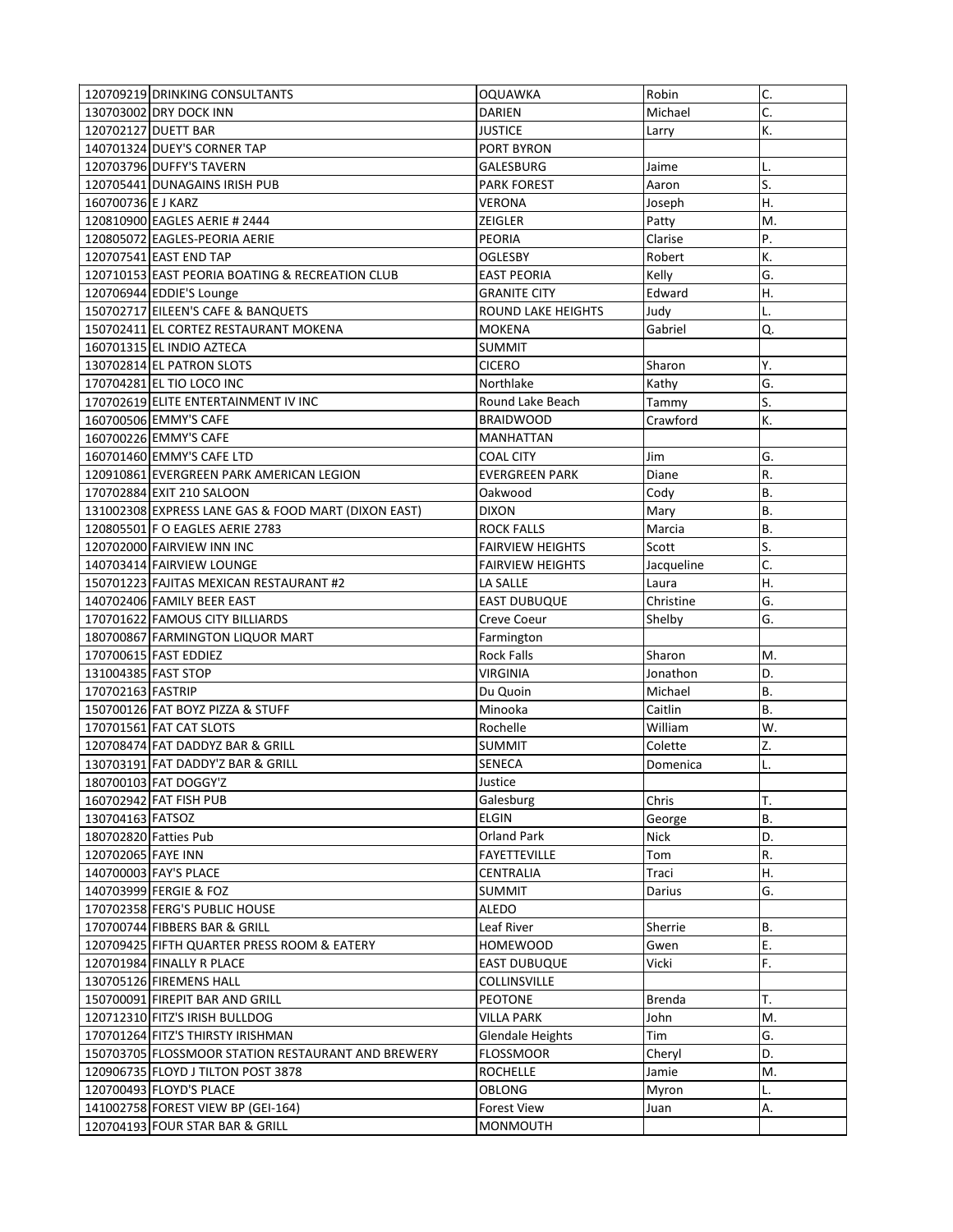| 180701975 FRANCO'S CUCINA                      | Streamwood             | Patty        | Ρ.        |
|------------------------------------------------|------------------------|--------------|-----------|
| 180701090 FRANKIE'S BEEF & PASTA               | Oak Lawn               | Nestor       | J.        |
| 120700543 FRAN'S ON 17                         | <b>LIMESTONE</b>       | <b>Brian</b> | K.        |
| 180701771 FRATELLO'S                           | <b>Tinley Park</b>     | Errick       | S.        |
| 120801366 FRATERNAL ORDER OF EAGLES AERIE #545 | <b>BELLEVILLE</b>      | Carrie       | Ε.        |
| 131006108 FRED'S FUEL N FOOD                   | GILMAN                 | Ryan         | W.        |
| 120806489 FREEPORT MOOSE LODGE 162             | <b>FREEPORT</b>        | Charlotte    | S.        |
| 120701261 FRITZ'S SALOON                       | <b>MANHATTAN</b>       |              |           |
| 150702817 FRONT ROW                            | <b>HOMER GLEN</b>      | Kenneth      |           |
| 120700530 FRONT STREET TAP                     | <b>HARVARD</b>         | Alberto      | D.        |
| 160704132 FULL MOON BAR & GRILL                | <b>BATAVIA</b>         | Dean         | R.        |
| 120708022 FULL MOON TAVERN                     | CASEYVILLE             | Ralph        | F.        |
| 160700044 FUZZY'S                              | Rockford               | Evera        | M.        |
| 130704888 FUZZY'S BAR                          | DANVILLE               | Lisa         | B.        |
| 120701983 GALLAGHER'S PUB                      | <b>MANHATTAN</b>       | Troy         | B.        |
| 180701638 GARDEN ARCADE                        | Oakbrook Terrace       | Kathy        | G.        |
| 120711374 GARIO'S PIZZA VILLA LTD              | MONTGOMERY             | Steven       | C.        |
| 141003203 GEMSTOP INC.                         | LORAINE                |              |           |
| 120702991 GENE'S PLACE                         | <b>ROCKFORD</b>        | Heather      | D.        |
| 120700532 GENISIO'S                            | WOODHULL               | Randi        | W.        |
| 150703345 GENNARO LIQUORS                      | OAK LAWN               | Brian        | В.        |
| 120701414 GEORGE'S BAR & GRILL                 | <b>EAST DUBUQUE</b>    | Rusty        | <b>B.</b> |
| 170700024 GEORGE'S LOCAL BREW                  | Jerseyville            | Christina    | G.        |
| 150702829 GEORGE'S PUB                         | <b>EAST CARONDELET</b> | Melinda      | S.        |
| 130705093 GEORGIOS COMFORT INN & CONFERE       | <b>ORLAND PARK</b>     | Vida         | C.        |
| 160704274 GIA'S                                | Summit                 | Thomas       | K.        |
| 150702507 GIBSON'S MINI MART                   | Phoenix                | Latoshia     | <b>B.</b> |
| 150702569 GIGI'S                               | <b>CRESTWOOD</b>       | Shirlena     | M.        |
| 170704015 GILBERTS MOBIL MART                  | Gilberts               | Mike         | G.        |
| 120705012 GILS SUPPER CLUB LTD                 | <b>HANNA CITY</b>      | Nicholas     | S.        |
| 120704955 GIMPY'S ON 150                       | <b>RIO</b>             | Garrett      | J.        |
| 120703921 GLASS TAP                            | <b>STEGER</b>          | Stacy        | D.        |
| 120701170 GLENWOOD OAKS RESTAURANT             | GLENWOOD               | Dorothy      | D.        |
| 160702617 GLENWOOD ROLLER RINK                 | GLENWOOD               |              |           |
| 160701665 GOAL LINE SPORTS BAR AND GRILL       | <b>CRYSTAL LAKE</b>    |              |           |
| 120700710 GOAL POST                            | <b>OAK LAWN</b>        |              |           |
| 120702202 GOBBIE'S                             | GALENA                 | Carol        | S.        |
| 140701398 GODSON'S                             | <b>BERWYN</b>          | Cheryl       | Η.        |
| 120709780 GOETTENS OASIS                       | Carrollton             |              |           |
| 120702066 GOLDEN GIRLS                         | <b>ROCKFORD</b>        |              |           |
| 160701245 GOLDIE'S LOUNGE & SLOTS              | West Peoria            |              |           |
| 180700535 GOOD TIMES                           | Benton                 | James        |           |
| 151002192 GOOD TO GO #88                       | <b>BEDFORD PARK</b>    | Maria        | C.        |
| 160703562 GRACE 8 INC                          | Markham                | Jd           | N.        |
| 120712919 GRAMPA'S BACKSTOP BAR & GRILL        | <b>BELVIDERE</b>       | Mario        | S.        |
| 130704136 GRAND DUKES RESTAURANT               | <b>SUMMIT</b>          | Cecelia      | P.        |
| 130706212 GRANNY'S COUNTRY KITCHEN             | <b>JUSTICE</b>         | Pedro        | C.        |
| 160701565 GREAT FOOD & SPIRITS                 | <b>MATTOON</b>         | Aly          | N.        |
| 120900192 GREATER PEORIA AMVETS                | PEORIA                 | William      | W.        |
| 120706845 GRIFFIN'S PINT                       | <b>MORRIS</b>          |              |           |
| 120907842 GUNG HO VFW POST 6750                | RANTOUL                | Glen         | C.        |
| 120705745 HALL'S BREW ROOM                     | YATES CITY             | Travis       | Η.        |
| 180701659 HAMMER HEADZ                         | Rock Falls             | Mike         | S.        |
| 120705947 HAMMER'S BAR & RESTAURANT            | <b>BARTONVILLE</b>     | Gerald       | F.        |
| 170701432 HAN DEE MART                         | Red Bud                | Katelyn      | M.        |
| 140703344 HAN-DEE MART                         | CASEYVILLE             |              |           |
| 170703727 HANK'S LOUNGE                        | Centralia              | Kevin        | Η.        |
| 180700969 HAPPY TAPPER                         | Northlake              | Joe          | W.        |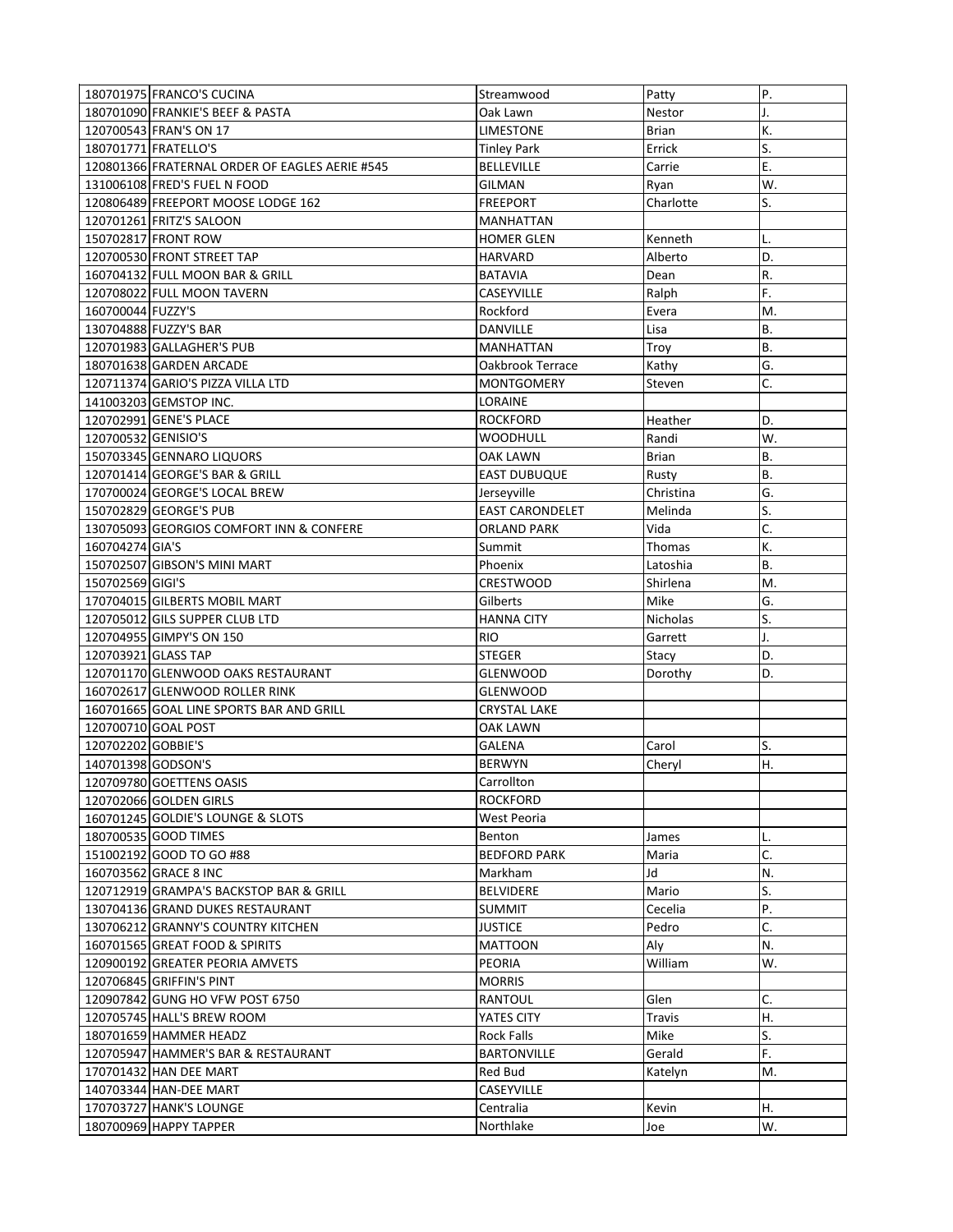| 170703096 HAPPY WOK MP                           | <b>Machesney Park</b>   | Anna            | G.        |
|--------------------------------------------------|-------------------------|-----------------|-----------|
| 170701619 HARD LUCK                              | Crestwood               | Lee             | U.        |
| 130902134 HARRY E ANDERSON VFW POST 9545         | <b>NEW LENOX</b>        | Howard          | M.        |
| 120908212 HARRY W PHILBLAD POST #749             | <b>KNOXVILLE</b>        | Star            | Η.        |
| 151004202 HAVANA FAST STOP                       | HAVANA                  | <b>Braun</b>    | В.        |
| 120711281 HAWG DOGS                              | Savanna                 | Arthur          | В.        |
| 130700866 HAYNES ON MAIN                         | <b>MACKINAW</b>         | Terrg           | D.        |
| 160701517 HEAD WEST SUBS                         | SOUTHERN VIEW           | Troy            | V.        |
| 160704230 HEATHER'S WINE NOOK, INC.              | Chillicothe             | Dale            | P.        |
| 150703022 HENNY PENNY                            | <b>MCHENRY</b>          | Martha          | D.        |
| 130703814 HENRY'S DOUBLE K                       | <b>MT CARROLL</b>       | Teresa          | R.        |
| 160702481 HIDEAWAY SLOTS N MORE                  | <b>FITHIAN</b>          |                 |           |
| 120700760 HIDEOUT LOUNGE                         | <b>MT VERNON</b>        | Randy           | J.        |
| 120709906 HIGH HEELS SALOON                      | SOMONAUK                | Tom             | Η.        |
| 120700637 HIGH NOON SALOON & EATERY              | ORANGEVILLE             | Colten          | S.        |
| 160703627 HIGHLAND PARK BOWL                     | <b>MOLINE</b>           |                 |           |
| 180700110 HOLLYWOOD SLOTS                        | South Beloit            | Dianna          | S.        |
| 120701235 HOME PLATE RESTAURANT AND LOUNGE LLC   | ONARGA                  | Sanjuanita      | R.        |
| 170700739 HOMETOWN GYROS                         | Midlothian              | Mark            | <b>B.</b> |
| 120900762 HOMETOWN POST 9773 VFW                 | <b>HOMETOWN</b>         | James           | R.        |
| 130705686 HOOEY'S                                | QUINCY                  |                 |           |
| 120707730 HOOPS PUB & PIZZA                      | <b>PEORIA</b>           | Robert          | В.        |
| 150701636 HORIZON LIQUORS INC                    | <b>FREEPORT</b>         |                 |           |
| 160703850 HORNS & HALOS SALOON                   | Channahon               | Mike            | V.        |
| 160701728 HORSESHOE RESTAURANT & LOUNGE          | O'FALLON                | Brittany        | R.        |
| 170700491 HOT GRILL                              | Stickney                | Julie           | W.        |
| 150703390 HOT SHOTS PIZZA & SLOTS                | Pekin                   | Alejandro       | Η.        |
| 140703844 HOT SLOTS GETAWAY                      | Richmond                | Joseph          | W.        |
|                                                  |                         |                 |           |
|                                                  |                         |                 |           |
| 170702514 HOWARD'S                               | <b>ALBANY</b>           | Karren          | Η.        |
| 180701140 H'S BAR                                | <b>Belleville</b>       | Jason           | M.        |
| 130702061 HUB LOUNGE                             | HARVARD                 | Shirley         | <b>B.</b> |
| 120706254 HUBERS WEST END STORE                  | CHAMPAIGN               | Larry           | M.        |
| 160701770 HUCK FINN DONUTS                       | OAK LAWN                | Joe             | M.        |
| 160704133 HUCK'S #104                            | West Frankfort          | Schannone       | S.        |
| 170702593 HUCK'S #142                            | Carmi                   | DeeAnn          | J.        |
| 180701392 HUCK'S #161                            | Marion                  | Justin          | W.        |
| 170700887 HUCK'S #212                            | Harrisburg              |                 |           |
| 180701393 HUCK'S #247                            | Marion                  |                 |           |
| 171000341 HUCK'S #367                            | CARTERVILLE             | Devin           | M.        |
| 161002208 HUCK'S #379                            | Marion                  | Pamela          | S.        |
| 180701394 HUCK'S #388                            | Marion                  | Jimmy           | J.        |
| 140701027 IR HERE                                | <b>BELLEVUE</b>         | Chris           | В.        |
| 120707517 ILLINI LOUNGE                          | MARSEILLES              |                 |           |
| 120704343 ILLINI TAP                             | <b>KEWANEE</b>          | Ron             | V.        |
| 180700815 IMAGE                                  | Rockford                | Alicia          | Z.        |
| 150703801 IMPERIAL PUB & CLUB. INCORPORATED      | <b>GRANITE CITY</b>     | Samantha        | S.        |
| 180702830 Indoor Golf Links of America           | <b>Orland Park</b>      |                 |           |
| 120708407 INDUSTRIAL TAVERN                      | WAMAC                   | Melisa          | S.        |
| 140703945 INFINITY LOUNGE                        | <b>CICERO</b>           |                 |           |
| 130704613 IRISH MILL INN                         | MUNDELEIN               | David           | В.        |
| 120700604 IZZY'S                                 | Joliet                  | Phil            | S.        |
| 131006213 J & D OIL / J & D COUNTRYSIDE MARATHON | POPLAR GROVE            | Jeremy          | S.        |
| 130702315 J & J'S HOMESTEAD INC                  | <b>GIFFORD</b>          | Ed              | C.        |
| 120706485 J & K'S HALF MOON TAVERN               | <b>HINCKLEY</b>         | Keith           | U.        |
| 140700263 J.W. HOLLSTEIN'S SALOON                | <b>TINLEY PARK</b>      | Samantha        | R.        |
| 120705009 JACKIE'S SLOTS & SHOTS                 | <b>CREST HILL</b>       | Colette         | R.        |
| 160702794 JACKPOT<br>140702956 JACKPOT OASIS     | Benld<br><b>MATTOON</b> | Sharon<br>Tracy | D.<br>M.  |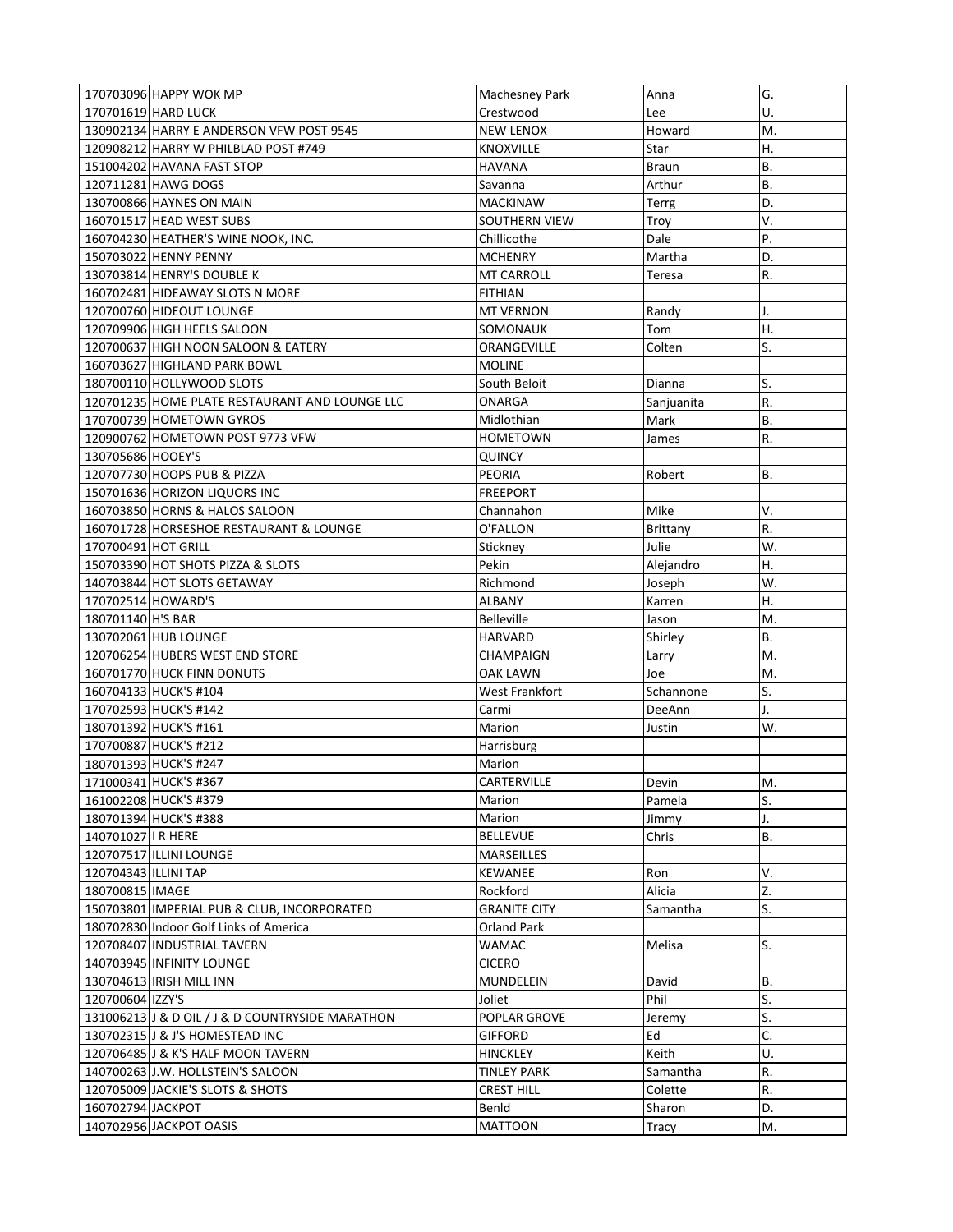| 120701226 JACK'S BAR & GRILL                 | <b>STEGER</b>        | Sandra         | M.        |
|----------------------------------------------|----------------------|----------------|-----------|
| 130700373 JACK'S PLACE                       | <b>CASEYVILLE</b>    | Susan          | R.        |
| 170700845 JACKSON COUNTY COUNTRY CLUB        | Murphysboro          | Antonio        | C.        |
| 150703281 JACKSON'S HANDLEBAR                | SPRINGFIELD          | Joseph         | <b>B.</b> |
| 120900705 JACKSONVILLE AMVET                 | <b>JACKSONVILLE</b>  | James          | <b>B.</b> |
| 120707918 JACOBSMEYER'S                      | <b>GRANITE CITY</b>  | Kina           | P.        |
| 120700218 JAC'S DOGHOUSE                     | <b>PEKIN</b>         | Yolonna        | T.        |
| 160702543 JAIMI'S PLACE                      | Pekin                | Ryan           | L.        |
| 160701575 JAK'S PLACE                        | <b>CHICAGO RIDGE</b> | <b>Bob</b>     | C.        |
| 160701935 JAMIE'S OUTPOST PARLOR             | <b>NORTH UTICA</b>   | Michael        | C.        |
| 170700483 JEMMA'S SLOTS                      | Crete                | Liz            | <b>B.</b> |
| 160703602 JEN'S GUESTHOUSE                   | WILLOW SPRINGS       | Michele        | 0.        |
| 130705130 JEN'S PLACE BAR AND GRILL CORP     | <b>FARMINGTON</b>    |                |           |
| 180702134 JERK FLAVORS RESTAURANT & LOUNGE   | Markham              | Carmen         | S.        |
| 120702987 JE'ROD'S BAR & GRILL               | SHANNON              | Robert         | R.        |
| 120701200 JESSE'S TAVERN                     | CHICAGO RIDGE        | Ryan           | W.        |
| 160703898 JIMMY C'S                          | Peoria               | Kate           | T.        |
| 120703762 JIMMY EARP'S HIDEAWAY              | PEORIA               | Gregory        | Η.        |
| 170702369 JIMMY'S BAR                        | WEST PEORIA          | Ethan          | W.        |
| 120704374 JJ'S PUB                           | <b>POSEN</b>         | Melissa        | O.        |
| 120702076 JOE'S BAR                          | <b>JOLIET</b>        | Jodi           | D.        |
| 120709655 JOHN L'S II                        | <b>BLUE ISLAND</b>   | Nicholas       | Ε.        |
| 120704152 JOHNNIE'S TAP                      | <b>FULTON</b>        | Aubree         | Ρ.        |
| 120706432 JOHNNY VIGS                        | Peoria               | William        | L.        |
| 160700238 JOHNSBURG QUIK SHOP (GEI-196)      | JOHNSBURG            |                |           |
| 131002980 JOHNSTON CITY "ROC" #9             | JOHNSTON CITY        | Amber          | Η.        |
| 120909423 JOLIET LEGION POST 1080            | JOLIET               | Charmaine      | W.        |
| 120708315 JOSEPHINE'S                        | GEORGETOWN           | Richard        | <b>B.</b> |
| 120701252 JOSH'S SALOON                      | <b>FORRESTON</b>     | Luis           | M.        |
|                                              |                      |                |           |
| 150701087 JOYLUCK                            | <b>HOMETOWN</b>      | Teresa         | C.        |
| 150700773 J'S LANES                          | HARVARD              | Sue            | M.        |
| 120707903 JUDGE'S CHAMBERS                   | <b>PEORIA</b>        | Robert         | В.        |
| 150702957 JUDI'S DELI                        | Pekin                | Bill           | R.        |
| 120708010 JULIE'S SHOOTING STAR TAVERN       | WESTVILLE            | Ruth           | R.        |
| 160701393 JUST ADD WATER BAIT, TACKLE & MORE | <b>MARION</b>        | Ryan           | Α.        |
| 120705583 JUST US SPORTS BAR                 | <b>JUSTICE</b>       | Stanislaw      | Β.        |
| 170701764 JUSTICE GO LO                      | Justice              | <b>Brianna</b> | L.        |
| 140710728 K OF C COLUMBIAN CLUB              | PINCKNEYVILLE        | Jane           | F.        |
| 180700053 KAL'S ROADHOUSE BAR AND GRILL CO.  | Danville             | Harold         | В.        |
| 151000458 KANKAKEE GAS N WASH                | KANKAKEE             |                |           |
| 170701448 KARI'S                             | SPRING GROVE         | Jim            | S.        |
| 170700048 KATHY'S CORNER                     | <b>BLUE ISLAND</b>   | Alexander      | S.        |
| 120700694 KAT'S MEOW                         | <b>EAST DUBUQUE</b>  | Steve          | S.        |
| 160702063 KD KAT'S LUCKY 7 LOUNGE            | PEORIA HEIGHTS       | Robert         | <b>B.</b> |
| 180701603 KELLY'S QUICK STOP                 | Norris City          | Juanita        | R.        |
| 180700026 KENNY'S WESTSIDE PUB               | Peoria               | Robert         | <b>B.</b> |
| 120701222 KEP'S SPORTS BAR INC [WASHINGTON]  | WASHINGTON           | Gerald         | F.        |
| 150700116 KICKBACK ON FULTON                 | Peoria               | Robert         | <b>B.</b> |
| 120705210 KICKBACK SALOON                    | <b>TAMPICO</b>       | Patricia       | Ε.        |
| 150703011 KICKN 66 LIQUOR & MORE             | LITCHFIELD           | Kelly          | T.        |
| 160702496 KIKI'S GAMING LOUNGE               | CRESTWOOD            | Kenneth        | К.        |
| 170702932 KING NEPTUNE'S CAJUN HOUSE         | Anna                 | Melissa        | T.        |
| 170700771 KLEAN KAFE INC.                    | Philo                |                |           |
| 180700613 KNJ LIQUOR & LOTTERY               | Dupo                 | Chassidi       | C.        |
| 170703674 KNOXVILLE BAR & GRILL              | Knoxville            |                |           |
| 120704752 KOCH STREET BAR & GRILL            | <b>PEKIN</b>         | Wes            | S.        |
| 120704005 KOKE'S TAVERN INC                  | <b>FAIRMONT CITY</b> | Julia          | C.        |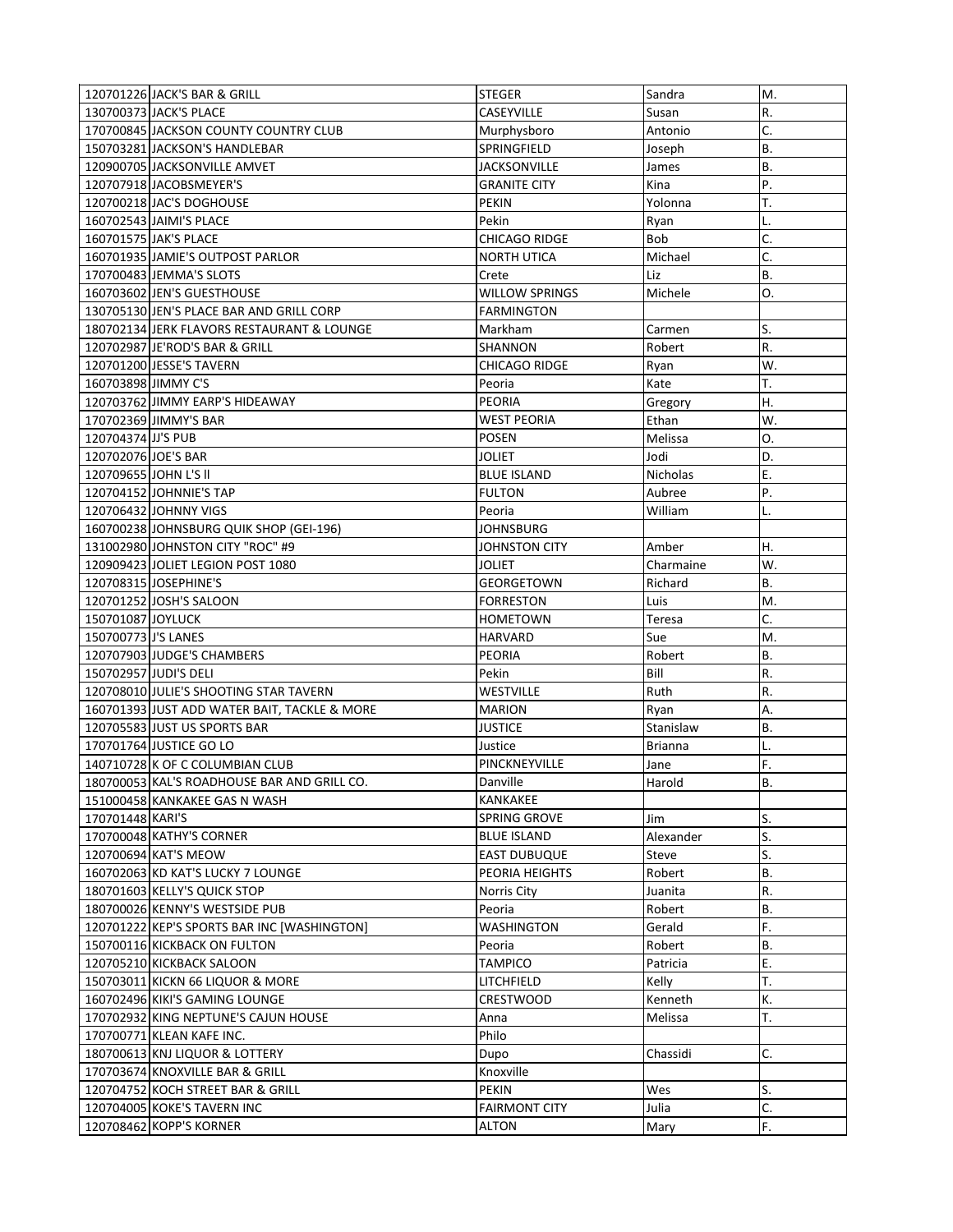|                    | 120708463 KOPP'S KORNER TOO                      | <b>GRANITE CITY</b>     | Paul     | C.        |
|--------------------|--------------------------------------------------|-------------------------|----------|-----------|
| 130702844 KOURI'S  |                                                  | Peoria                  | Robert   | <b>B.</b> |
|                    | 130702845 KOURIS GRILL AND BAR                   | <b>GERMANTOWN HILLS</b> | Randy    | P.        |
|                    | 120708213 KOURI'S PUB                            | <b>PEKIN</b>            |          |           |
|                    | 120708223 KOWALS BAR & GRILL                     | <b>HICKORY HILLS</b>    | Karen    | W.        |
|                    | 120711236 KRAPILS THE GREAT STEAK                | WORTH                   | Izzy     | J.        |
|                    | 120708728 KRETZERS BAR AND GRILL                 | <b>HOYLETON</b>         | Blaine   | M.        |
|                    | 120702956 KUCHIE'S CORNER TAP                    | GROVELAND               | Robert   | T.        |
|                    | 130700010 KUCHIES ON THE WATER                   | CREVE COEUR             | Shawn    | T.        |
|                    | 130704109 LA FIESTA AZTECA RESTAURANT            | <b>ALSIP</b>            | Gina     | Ε.        |
|                    | 180701673 LA PALMA MEXICAN CUISINE               | Algonquin               |          |           |
|                    | 160703331 LA PLACITA TAQUERIA #2                 | Marengo                 | Jennifer | P.        |
|                    | 150701184 LA ROSA'S PIZZA & PASTA                | STILLMAN VALLEY         | Kimberly | Η.        |
|                    | 120708740 LA VILLITA LIQUORS II                  | AURORA                  | Jose     | M.        |
|                    | 160703514 LADY LUCK POKER                        | <b>McCullom Lake</b>    | Melody   | M.        |
|                    | 160703394 LAGONDOLA SPAGHETTI HOUSE              | Peoria                  | Robert   | <b>B.</b> |
|                    | 141002738 LAKE VILLA QUIK SHOP (GEI-103)         | LAKE VILLA              | Tyler    | C.        |
|                    | 160702471 LAKES SPORTS BAR                       | Island Lake             | Tiffany  | T.        |
|                    | 150701442 LAKEVIEW PLACE                         | SPRING GROVE            | Dan      | F.        |
| 141000135 LAMBOS 5 |                                                  | <b>TUSCOLA</b>          |          |           |
|                    | 120700179 LANDMARK PLAZA                         | PEORIA                  | Ernesto  | D.        |
|                    | 170703636 LAN-OAK LIQUORS                        | LANSING                 | Michael  | <b>B.</b> |
|                    | 170700717 LAST CHANCE BAR & GRILL                | Peoria                  | Nate     | W.        |
| 160701021 LATTANZI |                                                  | <b>MIDLOTHIAN</b>       | Trevor   | К.        |
| 150701918 LAURIE'S |                                                  | <b>MANITO</b>           | Randy    | Η.        |
|                    | 170703436 LAVA TIKI LOUNGE                       | Peoria                  | Fuck     | Y.        |
| 170703742 LC PUB   |                                                  | Caseyville              | Bart     | А.        |
|                    | 120701164 LEAGUE LOUNGE                          | <b>BELLEVILLE</b>       | Roe      | D.        |
|                    | 160701007 LEDO'S PIZZA                           | <b>COUNTRYSIDE</b>      | Vince    | Η.        |
|                    | 141003300 LENNY'S FOOD N FUEL                    | <b>NEW LENOX</b>        | Michadl  | К.        |
|                    | 181001540 LENNY'S FOOD N FUEL                    | Joliet                  |          |           |
|                    | 131000406 LENNY'S GAS N WASH                     | Mokena                  | Joseph   | P.        |
|                    | 130706459 LES BROTHERS RESTAURANT                | <b>HICKORY HILLS</b>    | Samer    | 0.        |
|                    | 120704736 LES BROTHERS RESTAURANT                | OAK LAWN                | Lillian  | T.        |
|                    | 170702612LIBBY'S LOUNGE                          | Champaign               | Mary     | N.        |
|                    | 170701425 LILY'S PLACE                           | Sandwich                | Juanita  | W.        |
|                    | 120706038 LINCOLN OAKS GOLF COURSE               | <b>CRETE</b>            | Jack     | T.        |
|                    | 170701580 LINN LANES                             | Canton                  | Staci    | S.        |
|                    | 120705893 LITTLE BROWN JUG                       | BURNHAM                 | Ralph    | D.        |
|                    | 120701395 LITTLE RED SCHOOLHOUSE                 | <b>NORTH AURORA</b>     | Rudy     | D.        |
|                    | 130704318 LIVE STAR BANQUET HALL, INC.           | WAUKEGAN                |          |           |
|                    | 120708492 LIVELY'S BAR                           | <b>TAMAROA</b>          |          |           |
|                    | 120705175 LIZZIE'S LOUNGE OF OGLESBY             | OGLESBY                 |          |           |
|                    | 150702683 LOCAL TAVERN                           | <b>NORRIDGE</b>         | Elzbieta | T.        |
|                    | 120709723 LOGAN'S BAR & GRILL                    | <b>FREEPORT</b>         | Steve    | C.        |
|                    | 140703136 LOLLIES CAFE                           | PERCY                   | Mark     | C.        |
|                    | 120710646 LOLLIE'S CAFE LLC                      | SPARTA                  |          |           |
|                    | 140702743 LONGFORD PUB                           | CRESTWOOD               | Anthony  | S.        |
|                    | 160700001 LOUIE'S PAD BAR & GRILL                | <b>MANITO</b>           |          |           |
|                    | 170700081 LOUIE'S TAP HOUSE                      | Roscoe                  | Michelle | S.        |
|                    | 120804264 LOYAL ORDER OF MOOSE #1384             | <b>FLORA</b>            | Darrell  | C.        |
|                    | 120807841 LOYAL ORDER OF MOOSE #2578             | <b>RIVER GROVE</b>      | Gary     | G.        |
|                    | 150701680 LUCK ON FIRST GAMING                   | <b>DIXON</b>            | Valynda  | <b>B.</b> |
| 170701510 LUCKY 7  |                                                  | Pekin                   | Crystal  | L.        |
|                    | 140702586 LUCKY 777'S SLOT & VIDEO POKER II      | <b>ROSCOE</b>           | Jo       | R.        |
|                    | 130703265 LUCKY 777'S SLOTS & VIDEO POKER LOUNGE | <b>ROSCOE</b>           | Keri     | S.        |
|                    | 180700346 LUCKY DAY GAMING CAFE II, INC.         | North Riverside         | Willene  | В.        |
|                    | 170701066 LUCKY DAY GAMING CAFE INC              | Melrose Park            | Ana      | G.        |
|                    |                                                  |                         |          |           |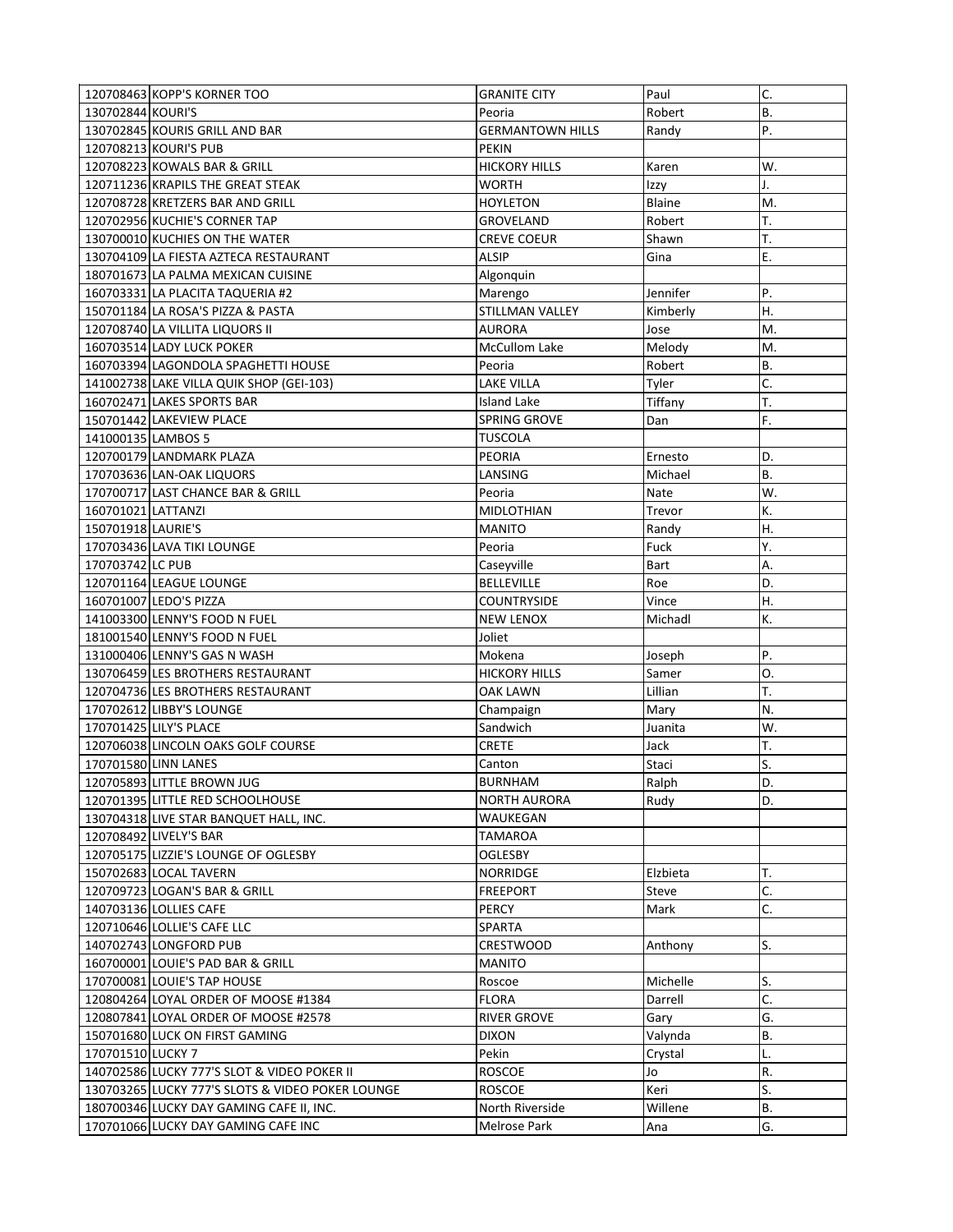|                   | 170702395 LUCKY DIAMOND                        | Champaign             | Fernando        | R.        |
|-------------------|------------------------------------------------|-----------------------|-----------------|-----------|
|                   | 180700652 LUCKY DOGS BAR                       | Belvidere             | Karen           | R.        |
|                   | 130701774 LUCKY JOE'S BAR AND GRILL            | <b>FREEBURG</b>       | Arthur          | <b>B.</b> |
|                   | 170703090 LUCKY LARRY'S SLOTS                  | Mount Vernon          | Mavis           | S.        |
|                   | 170702394 LUCKY LARRY'S SLOTS                  | Nashville             | Ethan           | S.        |
|                   | 160701571 LUCKY ROSE                           | SWANSEA               | Anita           | B.        |
|                   | 150702263 LUCKY SLOTS                          | <b>MACHESNEY PARK</b> | Kathy           | А.        |
|                   | 180700898 LUCKY SPIRITS GAMING                 | Pekin                 | Jeni            | G.        |
| 120700250 LUCKY'S |                                                | <b>OQUAWKA</b>        | James           | Z.        |
|                   | 120704071 LUCKY'S LOUNGE                       | CHICAGO RIDGE         | Eric            | M.        |
|                   | 120706063 LUDY'S KICKAPOO CREEK SALOON         | <b>EDWARDS</b>        | Dave            | G.        |
|                   | 170703218 LULU BELLE'S PANCAKEHOUSE II LLC     | <b>FRANKLIN PARK</b>  | Kathy           | G.        |
|                   | 120713093 LUXEMBURGER CLUB                     | <b>AURORA</b>         |                 |           |
|                   | 160704137 LYNWOOD SPORT CENTER                 | LYNWOOD               |                 |           |
|                   | 170701405 MADORI'S LIQUOR & DELI INC           | <b>MIDLOTHIAN</b>     | Cleveland       | S.        |
|                   | 140703006 MAGOO'S BAR LLC                      | <b>BEDFORD PARK</b>   | Julius          | S.        |
|                   | 120700498 MAIN STREET BAR & GRILL - ESSEX      | <b>ESSEX</b>          | Edward          | G.        |
|                   | 120711520 MAIN STREET BAR & GRILL - WALNUT     | WALNUT                | Christi         | W.        |
|                   | 180700643 MAIN STREET DELI & LIQUORS           | Countryside           | Chester         | G.        |
|                   | 120700638 MAIN STREET STATION                  | <b>MCHENRY</b>        | Rich            | K.        |
|                   | 140701123 MAMA CIMINO'S                        | <b>DIXON</b>          | Anna            | M.        |
|                   | 170701428 MAMA DEANS                           | Bartonville           | Gerald          | F.        |
|                   | 120701282 MAMA LUIGI                           | <b>BRIDGEVIEW</b>     | Thomas          | N.        |
|                   | 160700569 MANDY'S BAR                          | O'FALLON              | David           | В.        |
|                   | 130706154 MANNY'S PIZZA                        | <b>STERLING</b>       |                 |           |
|                   | 120700601 MANNY'S PIZZA & SALOON               | SAVANNA               | Arthur          | В.        |
|                   | 120710778 MANNY'S PIZZA & TACOS                | <b>FREEPORT</b>       |                 |           |
|                   | 120700592 MANNY'S TOO                          | <b>FULTON</b>         | Nicolas         | W.        |
|                   | 120702053 MAPLE PARK PUB & GRILL               | <b>MAPLE PARK</b>     | Jon             | F.        |
|                   |                                                |                       |                 |           |
|                   | 120707438 MAPLEWOOD INN                        | <b>BLUE ISLAND</b>    | James           | R.        |
|                   | 141003875 MARATHON                             | Montgomery            | Laura           | M.        |
|                   | 120700569 MARCOTTE'S BAR AND GRILL             | OAK FOREST            | Marianne        | К.        |
|                   | 120702298 MARDI GRAS LANES                     | DeKalb                | <b>Brittney</b> | W.        |
|                   | 140701994 MARGARITAS CANTINA                   | <b>NEW BADEN</b>      | Amanda          | L.        |
|                   | 130703488 MARGARITAS MEXICAN RESTAURANT        | <b>BELLEVILLE</b>     | Greg            | <b>B.</b> |
|                   | 160703314 MARGARITAS RESTAURANT & LOUNGE       | Lynwood               | Kerry           | P.        |
|                   | 150704027 MARGARITAS WEST                      | <b>Belleville</b>     | Modesta cruz    | C.        |
|                   | 160700228 MARIACHI'S INC                       | <b>MILLSTADT</b>      |                 |           |
|                   | 120904784 MARION B. FLETCHER POST #136         | MONMOUTH              | Kaitlyn         | K.        |
|                   | 180701509 MARISCOS COSTA AZUL, LTD.            | Crestwood             | Trevor          | К.        |
|                   | 170704286 MARKHAM AMOCO                        | Markham               | Andre           | Η.        |
|                   | 120902069 MARRS MEYER AMERICAN LEGION POST 991 | <b>WORTH</b>          | Barbara         | А.        |
|                   | 130705327 MARSEILLES LIONS CLUB                | MARSEILLES            | Denise          | C.        |
|                   | 120705357 MARTIN'S TAVERN                      | <b>STEGER</b>         | Michael         | J.        |
|                   | 120703364 MARY'S FAMILY DINING                 | GALVA                 | Jason           | S.        |
|                   | 120700732 MARY'S PLACE                         | <b>ROCKFORD</b>       | Ky              | R.        |
|                   | 120800504 MCHENRY LODGE LOYAL ORDER OF MOOSE   | JOHNSBURG             | Laurel          | Ε.        |
|                   | 120811573 MCLEANSBORO ELKS LODGE 1882          | MCLEANSBORO           | Frank           | F.        |
|                   | 120707124 McMAHON'S PINTS & PLATES             | WASHINGTON            | Gerald          | F.        |
|                   | 180700107 MEAT & POTATO EATERY                 | Carpentersville       |                 |           |
|                   | 160700801 MEAT N POTATO EATERY                 | <b>MCHENRY</b>        | Joseph          | К.        |
|                   | 120701293 MEL'S PLACE                          | MT OLIVE              | Mark            | S.        |
|                   | 120808228 MENDOTA ELKS LODGE 1212              | MENDOTA               | Michael         | S.        |
|                   | 120804040 MENDOTA MOOSE LODGE #714             | MENDOTA               | Randy           | S.        |
|                   | 160700189 MESSENGER'S BAR AND GRILL            | OREGON                | Jennifer        | <b>B.</b> |
|                   | 150704232 MESSIES BAR & GRILL INC.             | OREGON                | Don             | P.        |
|                   | 180700085 MI TIERRA BONITA                     | <b>Fairmont City</b>  |                 |           |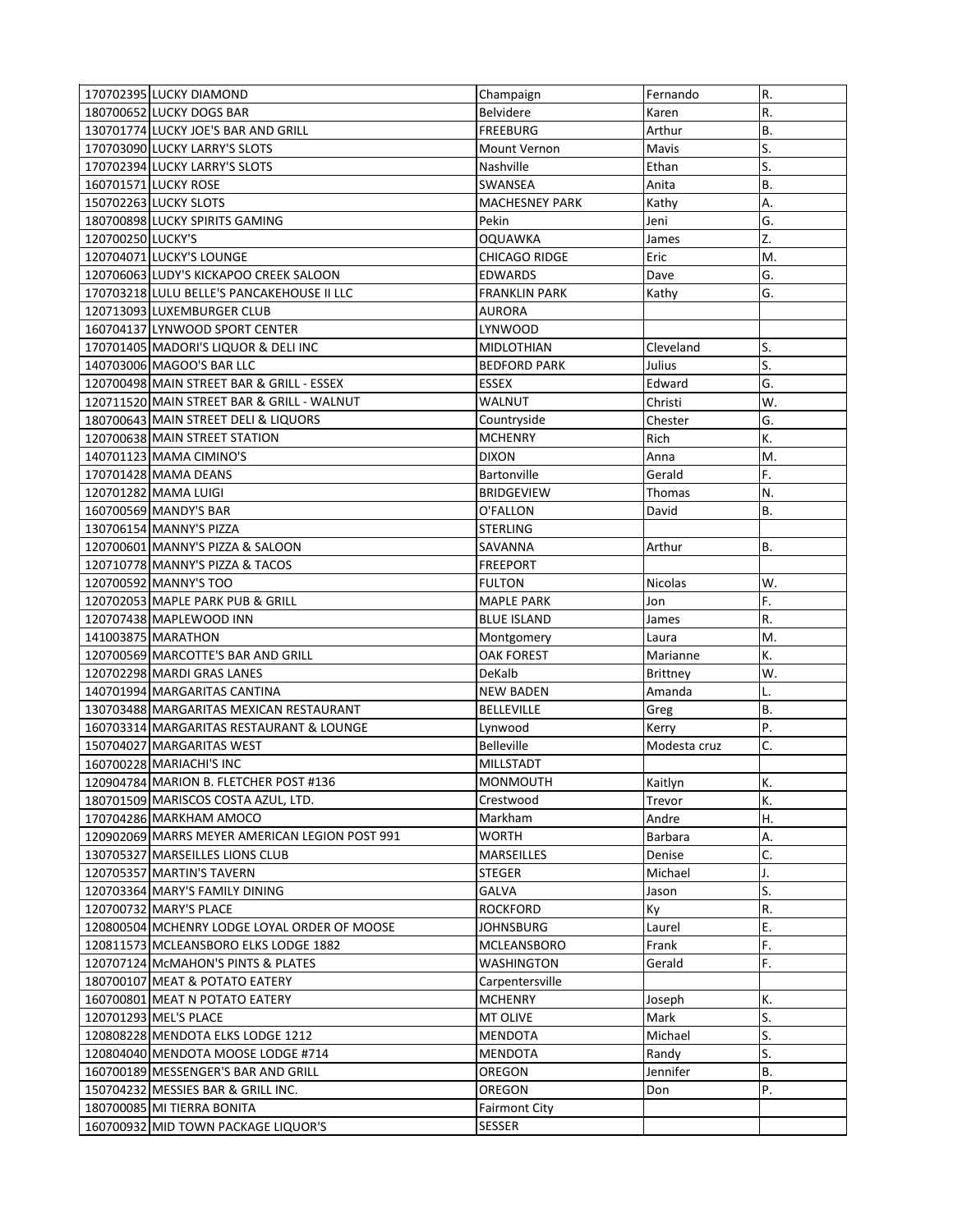| 120709096 MIKE & DENISE'S PIZZERIA & PUB             | <b>AURORA</b>                  | Andrew          | Υ.        |
|------------------------------------------------------|--------------------------------|-----------------|-----------|
| 130704491 MIKE & DENISE'S PIZZERIA & PUB - YORKVILLE | YORKVILLE                      | William         | P.        |
| 160702725 MIKKI'S DINER                              | WILMINGTON                     | Melissa         | Z.        |
| 160702868 MIMINIS GENERAL STORE                      | <b>ASHTON</b>                  | Rob             | L.        |
| 160700902 MIMMO'S PIZZA                              | <b>FORRESTON</b>               | Joseph          | S.        |
| 140703386 MINDY'S                                    | <b>MOKENA</b>                  | Sue             | K.        |
| 120701329 MINIER LANES                               | <b>MINIER</b>                  | Doris           | J.        |
| 170704284 MINNIHANS SPORTS BAR                       | Hampshire                      | Patricia        | G.        |
| 180700983 MIRA'S CAFE                                | <b>Elk Grove Village</b>       | Joel            | J.        |
| 120701987 MISS BILL'S PLACE                          | <b>CALUMET PARK</b>            | Karen           | L.        |
| 150701539 MISS KITTY'S SALOON INC.                   | <b>MARENGO</b>                 | Diane           | Ε.        |
| 120710160 MISTY'S BAR                                | <b>KEWANEE</b>                 | Troy            | N.        |
| 120710387 MOLLY'S BAR & THE BOTTLE STORE             | DEKALB                         |                 |           |
| 140702957 MOLLY'S DELI                               | Rockford                       | Cheryl          | <b>B.</b> |
| 140700173 MOLLY'S DELI                               | Loves Park                     | Frances         | C.        |
| 140700713 MOLLY'S DELI                               | Rockford                       | Cheryl          | D.        |
| 140700887 MOLLY'S DELI                               | Rockford                       | Shirley         | Ε.        |
| 130704913 MOLLY'S DELI                               | <b>LOVES PARK</b>              | Claudette       | G.        |
| 130704426 MOLLY'S DELI                               | <b>LOVES PARK</b>              | Ann             | G.        |
| 140700009 MOLLY'S DELI                               | Rockford                       | Asia            | Η.        |
| 140700161 MOLLY'S DELI                               | <b>MACHESNEY PARK</b>          | Huan            | N.        |
| 150702424 MOLLY'S DELI                               | <b>BELVIDERE</b>               | Thomas          | O.        |
| 130704314 MOLLY'S DELI                               | <b>ROSCOE</b>                  | Bill            | V.        |
| 120705200 MONGO MCMICHAELS                           | ROMEOVILLE                     | Jacquelynn      | N.        |
| 140702275 MONKEY BUSINESS                            | GALESBURG                      | Jaime           | L.        |
| 180701719 MOODY'S CLUB                               | Peoria                         | Ernest          | S.        |
| 120806275 MOOSE LODGE #241                           | WILMINGTON                     | Rachel          | D.        |
| 120702170 MORAN ATHLETIC CLUB                        | JOLIET                         | James           | W.        |
|                                                      |                                |                 |           |
|                                                      |                                |                 |           |
| 140703579 MORT'S PUB INC                             | LA SALLE                       | Jean            | М.        |
| 160701232 MO'S WILLOW PUB & GRUB                     | WILLOW SPRINGS                 |                 |           |
| 180700580 MOTHER'S                                   | GRANVILLE                      |                 |           |
| 180701589 MOTZEE'S                                   | Wataga                         | David           | P.        |
| 150700579 MR TEQUILA BAR & GRILL                     | <b>DIXON</b><br><b>OGLESBY</b> | Abraham         | D.        |
| 120706457 MR. SALSAS                                 |                                | Lisa            | C.        |
| 120707671 MT CARROLL BOWLING CENTER                  | <b>MT CARROLL</b>              | Terry           | M.        |
| 120703199 MT HAWLEY BOWL                             | <b>PEORIA</b>                  | Pat             | C.        |
| 130802222 MT MORRIS MOOSE LODGE #1551                | <b>MT MORRIS</b>               | Angela          | M.        |
| 130704585 MUGGS & SUDDS MOMENCE                      | <b>MOMENCE</b>                 | Robin           | <b>B.</b> |
| 160700430 MURDOCK'S PLACE                            | LODA                           | Sheila          | L.        |
| 120702148 MURPHY'S LAW                               | OAK LAWN                       | Monique         | Ρ.        |
| 120712495 MY PLACE [BRADFORD]                        | <b>BRADFORD</b>                | Taylour         | В.        |
| 120700520 MY PLACE BAR & GRILL                       | <b>ROCKFORD</b>                | Jennifer        | К.        |
| 160700540 MY PLACE BAR AND GRILL                     | <b>MCHENRY</b>                 | Luz E           | P.        |
| 120707318 N J'S PLACE                                | <b>DECATUR</b>                 | Joyce           | W.        |
| 160702323 NAT'S PLACE LLC                            | Chillicothe                    | Donnie pangburn | Ρ.        |
| 170704265 NATURAL LAW COCKTAIL CLUB AND EATERY       | <b>Blue Island</b>             |                 |           |
| 120700651 NEW DJ'S BAR & GRILL                       | ALTON                          | James           | Η.        |
| 120703322 NEW WINDSOR DEPOT                          | NEW WINDSOR                    | Marla           | W.        |
| 130705816 NICKS BAR & GRILL                          | GRANITE CITY                   | Stacyhill       | Η.        |
| 130703729 NICK'S BARBEQUE                            | <b>HOMER GLEN</b>              | Nota            | M.        |
| 140700240 NICKS BBQ AT TINLEY PARK                   | <b>TINLEY PARK</b>             | Felix           | А.        |
| 120707312 NICK'S TAVERN                              | LEMONT                         | Toni            | J.        |
| 120706387 NINTH ST PUB                               | LA SALLE                       | Amber           | M.        |
| 120700386 NO JACKS BAR & GRILL                       | SMITHTON                       | Michael         | C.        |
| 120711947 NO NAME PUB                                | <b>FOREST VIEW</b>             | Richard         | D.        |
| 150700584 NONNA D'S PIZZERIA                         | <b>BERWYN</b>                  | Jerrg           | S.        |
| 170700680 NORBY'S SLOTS<br>150700990 NORTH MAIN BAR  | Carrollton<br><b>ROCKFORD</b>  | Larry           | R.        |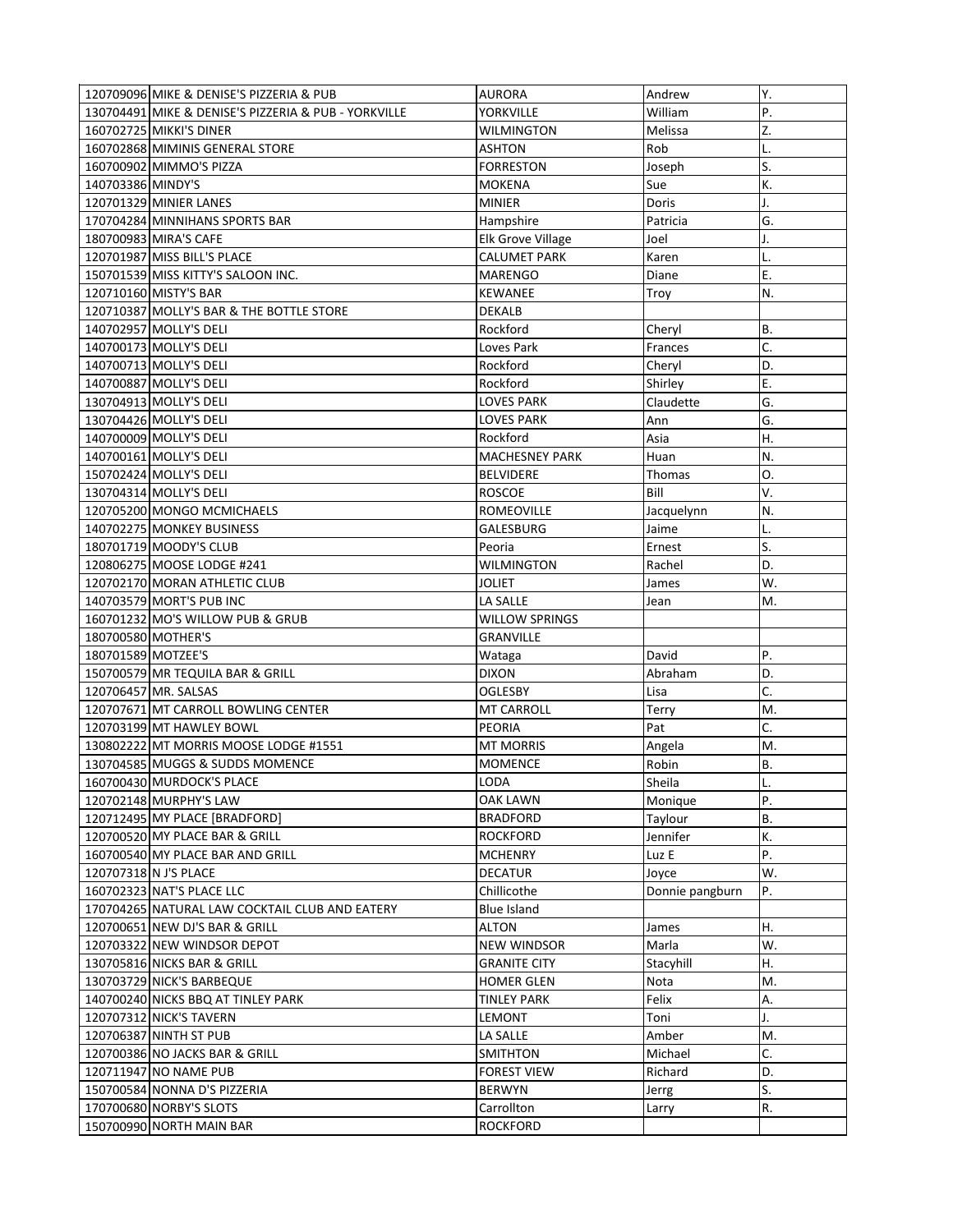|                    | 130704969 NORTHEND LIQUOR                                   | <b>STERLING</b>                          | Samantha        | L.        |
|--------------------|-------------------------------------------------------------|------------------------------------------|-----------------|-----------|
|                    | 120705504 NORTHGATE FAMILY RECREATION                       | GALESBURG                                | Lee             |           |
|                    | 120700484 NORTHSIDE TAP                                     | <b>MARENGO</b>                           | Tracey          | W.        |
|                    | 120700529 NOWHERE BAR & GRILL                               | Victoria                                 | Rodger          | Η.        |
|                    | 120701470 NU BOWL LANES                                     | <b>MT VERNON</b>                         | Kathleen        | M.        |
|                    | 120702299 OAK FOREST BOWL                                   | <b>OAK FOREST</b>                        | Dupree          | T.        |
|                    | 171003954 OASIS ON 20                                       | Elgin                                    |                 |           |
|                    | 120705057 O'BRIEN'S CORNER TAVERN                           | DANVILLE                                 | Rachel          | W.        |
|                    | 150701106 OFF THE HOOK BAR & GRILL                          | <b>KEITHSBURG</b>                        | Richie          | N.        |
|                    | 160703526 OFFICE LOUNGE                                     | <b>Belleville</b>                        | Matt            | K.        |
|                    | 120705520 OFFIE'S TAP                                       | Huntley                                  | Emily           | G.        |
|                    | 170704029 OK CORRAL PIZZERIA INC                            | Markham                                  | Felicia         | J.        |
|                    | 120712916 OL' DAD'S PLACE                                   | Pekin                                    | Neil            | M.        |
|                    | 120712372 OLD CHICAGO RESTAURANT                            | <b>PEORIA</b>                            |                 |           |
|                    | 120701384 OLD TOWN TAP                                      | <b>CRETE</b>                             | Jerri           | К.        |
|                    | 120701254 OLDE TYME INN                                     | SANDWICH                                 |                 |           |
|                    | 180700341 OLIVER'S PIZZA & PUB                              | Peoria Heights                           | Robert          | В.        |
|                    | 150701597 ONE PAW'Z PUB LLC                                 | <b>MCNABB</b>                            | Scott           | <b>B.</b> |
|                    | 140704038 ONE STOP SMOKERS SHOP                             | GALESBURG                                | Alex            | W.        |
|                    | 150701658 OQUAWKA DINER, INC.                               | <b>OQUAWKA</b>                           |                 |           |
|                    | 130703902 OSCAR'S BAR & GRILL LLC                           | <b>CAHOKIA</b>                           | Dale            | L.        |
|                    | 130705111 OSWEGO INN                                        | OSWEGO                                   | <b>Budd</b>     | <b>B.</b> |
|                    |                                                             |                                          |                 |           |
|                    | 120801306 OTTAWA LODGE 960                                  | <b>OTTAWA</b>                            | Kathi           | W.        |
|                    | 120707834 OUR PLACE                                         | <b>SOUTH ELGIN</b>                       | Bill            | G.        |
|                    | 120704043 P J KLEM'S RESTAURANT                             | <b>LYONS</b>                             |                 |           |
|                    | 140703253 P.T.'s IN THE HILL                                | <b>WALNUT HILL</b>                       | Kelci           | <b>B.</b> |
|                    | 170701583 PA-CHAN-GA                                        | Kankakee                                 | Windy           | M.        |
| 150703796 PADDY'S  |                                                             | <b>CREST HILL</b>                        | Daniel          | L.        |
|                    | 180700268 PAIR OF DICE                                      | Columbia                                 | Oakley          | Η.        |
|                    |                                                             |                                          |                 |           |
| 120703319 PAPA'S   |                                                             | <b>MONMOUTH</b>                          | Joel            | F.        |
|                    | 130700172 PAPPAS RESTAURANT                                 | <b>ALSIP</b>                             |                 |           |
| 120700573 PARADISE |                                                             | <b>GALENA</b>                            | Sue             | Η.        |
|                    | 160701786 PARADOX EMPORIUM INC                              | <b>BRADLEY</b>                           |                 |           |
| 150700583 PARIS 21 |                                                             | LEMONT                                   | Chuck           | V.        |
|                    | 150704192 PARISH'S PUB                                      | Washington                               | Greta           | <b>B.</b> |
|                    | 120905409 PARK FOREST A L POST# 1198                        | <b>CHICAGO HEIGHTS</b>                   | Kate            | Ρ.        |
| 130700357 PARK TAP |                                                             | <b>CALUMET PARK</b>                      | Randy           | K.        |
|                    | 120703840 PARKSIDE LANES                                    | <b>AURORA</b>                            |                 |           |
|                    | 120700338 PATIO SNACK SHOP                                  | GALESBURG                                | Patty           | Η.        |
| 160701033 PATSY'S  |                                                             | HARVARD                                  | Carol           | Η.        |
|                    | 120701377 PEORIA PIZZA WORKS                                | PEORIA HEIGHTS                           | Robert          | <b>B.</b> |
|                    | 120701152 PEOTONE BOWL & LOUNGE                             | <b>PEOTONE</b>                           | Don             | S.        |
|                    | 160700043 PEPE'S MEXICAN RESTAURANT                         | Romeoville                               | Roy             | S.        |
|                    | 180700379 PEPPERS GAMING PARLOR                             | NASHVILLE                                | Christina       | Η.        |
|                    | 170700315 PERDUE'S GRILL, INC.                              | Tremont                                  |                 |           |
|                    | 120707634 PERIGEN'S TAVERN                                  | <b>MADISON</b>                           |                 |           |
|                    | 130800433 PETER H CLARK LDGE 483 ELKS                       | PEORIA                                   |                 |           |
|                    | 120706274 PETE'S LOUNGE                                     | ALTON                                    | Jenifer         | Ρ.        |
|                    | 150700199 PETRI'S POUR HOUSE                                | <b>MINONK</b>                            |                 | L.        |
|                    |                                                             | OLNEY                                    | Will            |           |
|                    | 120702107 PETROLEUM CLUB OF OLNEY                           |                                          | Leon            | T.        |
|                    | 120710898 PHEASANT LANES - KEGLERS PUB                      | <b>BLOOMINGTON</b>                       | Ashley          | G.        |
|                    | 120910788 PHILLIP CARPENTER POST 66 AMVETS                  | <b>WHEELING</b>                          | Terry           | M.        |
|                    | 130703566 PHILLIPS 66 & RTE 203 MART                        | <b>FAIRMONT CITY</b>                     | Lonnie          | M.        |
|                    | 140700800 PHOENIX CLUB                                      | <b>AURORA</b>                            | Beth            | F.        |
|                    | 160703597 PIG DOG PUB                                       | Montgomery                               | Bill            | M.        |
|                    | 150700908 PIN AND TONIC                                     | <b>BEECHER</b>                           | Karen           | D.        |
|                    | 150703734 PIN SPLITTER LANES LLC<br>170704047 PIT RIB HOUSE | <b>PRINCETON</b><br><b>HICKORY HILLS</b> | Joyce<br>Daniel | Ε.<br>G.  |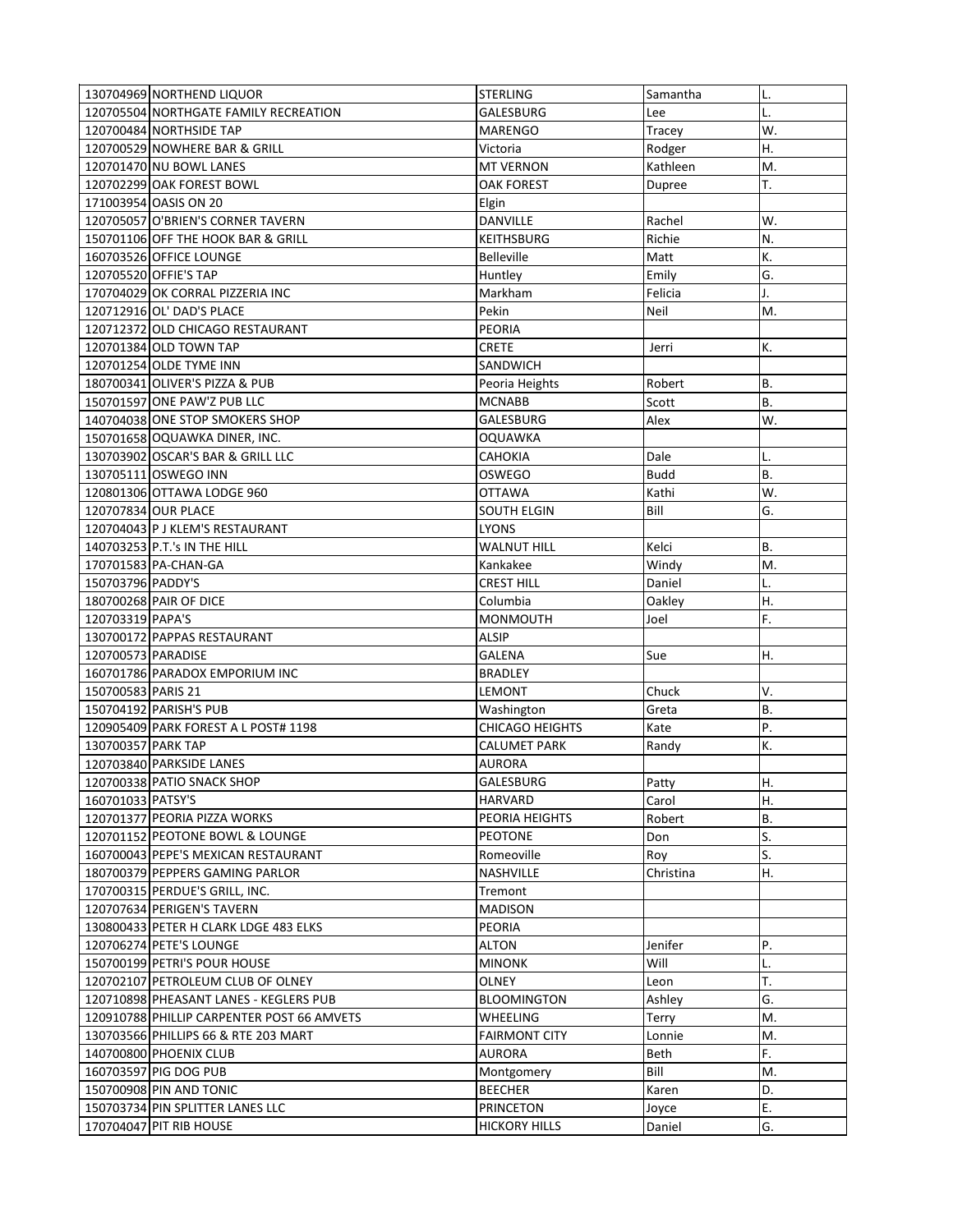| D.<br>120700480 PJ'S POUR HOUSE<br>OAK LAWN<br>Adam<br>G.<br>140702359 PJS VIDEO GAMING CAFE<br><b>STEELEVILLE</b><br>Stephnee<br>P.<br>120704369 PLAYERS PUB & GRILL<br>John<br><b>Prospect Heights</b><br>P.<br>180701453 PLUM GARDEN MCHENRY<br>Andrew<br>McHenry<br>140703603 PO-BOY'S ON FROSTWOOD, LLC<br>Peoria<br>D.<br>Robert<br>160701187 POCKETS BILLIARDS - DOC'S LOUNGE<br>К.<br>Crestwood<br>Marianne<br>120710815 POP-A-TOPS AGAIN INC<br><b>SCALES MOUND</b><br>S.<br>Tracy<br>130705322 POPECK CONVENIENCE STORE<br><b>ASHLEY</b><br>140700107 PORT ROYAL GASTROPUB<br><b>DECATUR</b><br>180700953 PORTER'S PUB<br>Tamaroa<br>L.<br>Beth<br>WESTMONT<br>160700955 POT BELLY PUB<br>Α.<br>WAUKEGAN<br>150702720 POTESTA'S PIZZA ALONSO<br>Christy<br>C.<br>120706070 POUR HOUSE<br><b>FIELDON</b><br>Wilburn<br>Α.<br>120706565 POUR HOUSE PUB<br>Kingston<br>Roberta<br>M.<br>120705909 PRIME TIME RESTAURANT AND BAR<br><b>HICKORY HILLS</b><br>Ron<br>S.<br>170701056 PRINCEVILLE FOOD & GAMING<br>Princeville<br>Daniel<br>K.<br>120708467 PROGRESSIVE CLUB<br>WILSONVILLE<br>Jamie<br>150700490 PROHIBITION JUNCTION SPORTS BAR AND GRILL<br>OSWEGO<br>Chinita<br>L.<br>160701478 PROOF<br><b>JERSEYVILLE</b><br>Todd<br>۱.<br>160703693 PUB 29<br><b>B.</b><br>Green Valley<br>Darrell<br>170700311 PUB 56<br>Aurora<br>120704413 PZ'S PLACE & STEAKHOUSE<br>Η.<br>GALESBURG<br>Barbara<br>120709659 QUAD CITIES FAMILY ENTERTAINMENT CENTER<br><b>MOLINE</b><br>120902330 QUAD CITY AMVETS POST 51<br>Sheila<br>0.<br><b>GRANITE CITY</b><br>160700794 QUICK HITS VIDEO SLOTS & POKER<br>Aleshia<br>К.<br><b>ASHMORE</b><br>140702452 QUIK MART<br><b>ROSCOE</b><br>Kathy<br>L.<br>160700159 QUIQUE'S TAQUERIA<br><b>LOVES PARK</b><br>О.<br>Jazmyn<br><b>EAST ALTON</b><br>120707844 R & L SPORTS BAR<br>T.<br>120710773 R & R PUB<br>SHABBONA<br>Traci<br>120702950 R BAR<br>TOULON<br>120705969 R&R THE CROSSING<br><b>MT VERNON</b><br>R.<br>Lisa<br>160703141 R.J.'S HARTFORD HIDEOUT INC<br>Hartford<br>Tara<br>L.<br>S.<br>120702232 RACER'S EDGE<br><b>EAST MOLINE</b><br>Melissa<br>D.<br>120712351 RACHETTI'S CAFE & PIZZERIA<br><b>COAL CITY</b><br>Holly<br>170700370 RACKS ON THE ROCKS<br>Shane<br>West Peoria<br>J.<br>120708319 RANK & FILE LOUNGE<br>DU QUOIN<br>Jessica<br>L.<br>150700603 RAY'S CHICAGO BBQ & SLOTS<br><b>DEKALB</b><br>120700773 REBA'S MUTUAL TAP<br>LT<br>В.<br>PEORIA<br>S.<br>170702473 RECO'S ROADHOUSE BAR & GRILL INC.<br>East Brooklyn<br>Lisa<br>120700397 RED BARN<br>PEORIA<br>Paul<br>M.<br>R.<br>121000739 RED ROOSTER TERMINAL<br>OLNEY<br>Carlie<br>120712742 RED'S<br><b>BELVIDERE</b><br>F.<br>160703506 RED'S BAR & GRILL<br>SHEFFIELD<br>Dawn<br>К.<br>170701337 RED'S LIQUOR<br>Warren<br>Chuck<br>C.<br>160704013 REDWOOD LUXE BAR AND GRILLE<br><b>OLYMPIA FIELDS</b><br>Paul<br>G.<br>180702300 REFINERY BAR & GRILL<br>Wood River<br>Michelle<br>В.<br>120706175 REGAL BEAGLE<br>Godfrev<br>Doug<br>U.<br>Jennifer<br>120707498 REPHIL'S<br>LA SALLE<br>120700495 RICHARDS CHICKEN AND RIBS<br>ROUND LAKE HEIGHTS<br>W.<br>Andy<br>150702279 RICHMOND LIQUOR & TOBACCO<br>Richmond<br>Ρ.<br>Matt<br>170704104 RIDGE LIQUORS<br>CHICAGO RIDGE<br>Bill<br>J.<br>C.<br>171004153 RIDGEWAY PETROLEUM<br>New Lenox<br>Bethany<br>T.<br>170700978 RINGO'S PLACE, LLC<br>Cahokia<br>Travione<br>E.<br>130703799 RIVER ROADHOUSE<br><b>MACKINAW</b><br>Gary<br>D.<br>130700708 RIVERBANK LODGE<br>PETERSBURG<br><b>Trey</b><br>150700932 RIVERSIDE SALOON<br><b>ALTON</b><br><b>Nick</b><br>M.<br>120700793 RIVERSIDE TAP<br><b>BLUE ISLAND</b><br>M.<br>Eve | 170704058 PIT STOP INC | WALNUT | Laren | W. |
|-----------------------------------------------------------------------------------------------------------------------------------------------------------------------------------------------------------------------------------------------------------------------------------------------------------------------------------------------------------------------------------------------------------------------------------------------------------------------------------------------------------------------------------------------------------------------------------------------------------------------------------------------------------------------------------------------------------------------------------------------------------------------------------------------------------------------------------------------------------------------------------------------------------------------------------------------------------------------------------------------------------------------------------------------------------------------------------------------------------------------------------------------------------------------------------------------------------------------------------------------------------------------------------------------------------------------------------------------------------------------------------------------------------------------------------------------------------------------------------------------------------------------------------------------------------------------------------------------------------------------------------------------------------------------------------------------------------------------------------------------------------------------------------------------------------------------------------------------------------------------------------------------------------------------------------------------------------------------------------------------------------------------------------------------------------------------------------------------------------------------------------------------------------------------------------------------------------------------------------------------------------------------------------------------------------------------------------------------------------------------------------------------------------------------------------------------------------------------------------------------------------------------------------------------------------------------------------------------------------------------------------------------------------------------------------------------------------------------------------------------------------------------------------------------------------------------------------------------------------------------------------------------------------------------------------------------------------------------------------------------------------------------------------------------------------------------------------------------------------------------------------------------------------------------------------------------------------------------------------------------------------------------------------------------------------------------------------------------------------------------------------------------------------------------------------------------------------------------------------------------------------------------------------------------------------------------------------------------------------------------------------------|------------------------|--------|-------|----|
|                                                                                                                                                                                                                                                                                                                                                                                                                                                                                                                                                                                                                                                                                                                                                                                                                                                                                                                                                                                                                                                                                                                                                                                                                                                                                                                                                                                                                                                                                                                                                                                                                                                                                                                                                                                                                                                                                                                                                                                                                                                                                                                                                                                                                                                                                                                                                                                                                                                                                                                                                                                                                                                                                                                                                                                                                                                                                                                                                                                                                                                                                                                                                                                                                                                                                                                                                                                                                                                                                                                                                                                                                                         |                        |        |       |    |
|                                                                                                                                                                                                                                                                                                                                                                                                                                                                                                                                                                                                                                                                                                                                                                                                                                                                                                                                                                                                                                                                                                                                                                                                                                                                                                                                                                                                                                                                                                                                                                                                                                                                                                                                                                                                                                                                                                                                                                                                                                                                                                                                                                                                                                                                                                                                                                                                                                                                                                                                                                                                                                                                                                                                                                                                                                                                                                                                                                                                                                                                                                                                                                                                                                                                                                                                                                                                                                                                                                                                                                                                                                         |                        |        |       |    |
|                                                                                                                                                                                                                                                                                                                                                                                                                                                                                                                                                                                                                                                                                                                                                                                                                                                                                                                                                                                                                                                                                                                                                                                                                                                                                                                                                                                                                                                                                                                                                                                                                                                                                                                                                                                                                                                                                                                                                                                                                                                                                                                                                                                                                                                                                                                                                                                                                                                                                                                                                                                                                                                                                                                                                                                                                                                                                                                                                                                                                                                                                                                                                                                                                                                                                                                                                                                                                                                                                                                                                                                                                                         |                        |        |       |    |
|                                                                                                                                                                                                                                                                                                                                                                                                                                                                                                                                                                                                                                                                                                                                                                                                                                                                                                                                                                                                                                                                                                                                                                                                                                                                                                                                                                                                                                                                                                                                                                                                                                                                                                                                                                                                                                                                                                                                                                                                                                                                                                                                                                                                                                                                                                                                                                                                                                                                                                                                                                                                                                                                                                                                                                                                                                                                                                                                                                                                                                                                                                                                                                                                                                                                                                                                                                                                                                                                                                                                                                                                                                         |                        |        |       |    |
|                                                                                                                                                                                                                                                                                                                                                                                                                                                                                                                                                                                                                                                                                                                                                                                                                                                                                                                                                                                                                                                                                                                                                                                                                                                                                                                                                                                                                                                                                                                                                                                                                                                                                                                                                                                                                                                                                                                                                                                                                                                                                                                                                                                                                                                                                                                                                                                                                                                                                                                                                                                                                                                                                                                                                                                                                                                                                                                                                                                                                                                                                                                                                                                                                                                                                                                                                                                                                                                                                                                                                                                                                                         |                        |        |       |    |
|                                                                                                                                                                                                                                                                                                                                                                                                                                                                                                                                                                                                                                                                                                                                                                                                                                                                                                                                                                                                                                                                                                                                                                                                                                                                                                                                                                                                                                                                                                                                                                                                                                                                                                                                                                                                                                                                                                                                                                                                                                                                                                                                                                                                                                                                                                                                                                                                                                                                                                                                                                                                                                                                                                                                                                                                                                                                                                                                                                                                                                                                                                                                                                                                                                                                                                                                                                                                                                                                                                                                                                                                                                         |                        |        |       |    |
|                                                                                                                                                                                                                                                                                                                                                                                                                                                                                                                                                                                                                                                                                                                                                                                                                                                                                                                                                                                                                                                                                                                                                                                                                                                                                                                                                                                                                                                                                                                                                                                                                                                                                                                                                                                                                                                                                                                                                                                                                                                                                                                                                                                                                                                                                                                                                                                                                                                                                                                                                                                                                                                                                                                                                                                                                                                                                                                                                                                                                                                                                                                                                                                                                                                                                                                                                                                                                                                                                                                                                                                                                                         |                        |        |       |    |
|                                                                                                                                                                                                                                                                                                                                                                                                                                                                                                                                                                                                                                                                                                                                                                                                                                                                                                                                                                                                                                                                                                                                                                                                                                                                                                                                                                                                                                                                                                                                                                                                                                                                                                                                                                                                                                                                                                                                                                                                                                                                                                                                                                                                                                                                                                                                                                                                                                                                                                                                                                                                                                                                                                                                                                                                                                                                                                                                                                                                                                                                                                                                                                                                                                                                                                                                                                                                                                                                                                                                                                                                                                         |                        |        |       |    |
|                                                                                                                                                                                                                                                                                                                                                                                                                                                                                                                                                                                                                                                                                                                                                                                                                                                                                                                                                                                                                                                                                                                                                                                                                                                                                                                                                                                                                                                                                                                                                                                                                                                                                                                                                                                                                                                                                                                                                                                                                                                                                                                                                                                                                                                                                                                                                                                                                                                                                                                                                                                                                                                                                                                                                                                                                                                                                                                                                                                                                                                                                                                                                                                                                                                                                                                                                                                                                                                                                                                                                                                                                                         |                        |        |       |    |
|                                                                                                                                                                                                                                                                                                                                                                                                                                                                                                                                                                                                                                                                                                                                                                                                                                                                                                                                                                                                                                                                                                                                                                                                                                                                                                                                                                                                                                                                                                                                                                                                                                                                                                                                                                                                                                                                                                                                                                                                                                                                                                                                                                                                                                                                                                                                                                                                                                                                                                                                                                                                                                                                                                                                                                                                                                                                                                                                                                                                                                                                                                                                                                                                                                                                                                                                                                                                                                                                                                                                                                                                                                         |                        |        |       |    |
|                                                                                                                                                                                                                                                                                                                                                                                                                                                                                                                                                                                                                                                                                                                                                                                                                                                                                                                                                                                                                                                                                                                                                                                                                                                                                                                                                                                                                                                                                                                                                                                                                                                                                                                                                                                                                                                                                                                                                                                                                                                                                                                                                                                                                                                                                                                                                                                                                                                                                                                                                                                                                                                                                                                                                                                                                                                                                                                                                                                                                                                                                                                                                                                                                                                                                                                                                                                                                                                                                                                                                                                                                                         |                        |        |       |    |
|                                                                                                                                                                                                                                                                                                                                                                                                                                                                                                                                                                                                                                                                                                                                                                                                                                                                                                                                                                                                                                                                                                                                                                                                                                                                                                                                                                                                                                                                                                                                                                                                                                                                                                                                                                                                                                                                                                                                                                                                                                                                                                                                                                                                                                                                                                                                                                                                                                                                                                                                                                                                                                                                                                                                                                                                                                                                                                                                                                                                                                                                                                                                                                                                                                                                                                                                                                                                                                                                                                                                                                                                                                         |                        |        |       |    |
|                                                                                                                                                                                                                                                                                                                                                                                                                                                                                                                                                                                                                                                                                                                                                                                                                                                                                                                                                                                                                                                                                                                                                                                                                                                                                                                                                                                                                                                                                                                                                                                                                                                                                                                                                                                                                                                                                                                                                                                                                                                                                                                                                                                                                                                                                                                                                                                                                                                                                                                                                                                                                                                                                                                                                                                                                                                                                                                                                                                                                                                                                                                                                                                                                                                                                                                                                                                                                                                                                                                                                                                                                                         |                        |        |       |    |
|                                                                                                                                                                                                                                                                                                                                                                                                                                                                                                                                                                                                                                                                                                                                                                                                                                                                                                                                                                                                                                                                                                                                                                                                                                                                                                                                                                                                                                                                                                                                                                                                                                                                                                                                                                                                                                                                                                                                                                                                                                                                                                                                                                                                                                                                                                                                                                                                                                                                                                                                                                                                                                                                                                                                                                                                                                                                                                                                                                                                                                                                                                                                                                                                                                                                                                                                                                                                                                                                                                                                                                                                                                         |                        |        |       |    |
|                                                                                                                                                                                                                                                                                                                                                                                                                                                                                                                                                                                                                                                                                                                                                                                                                                                                                                                                                                                                                                                                                                                                                                                                                                                                                                                                                                                                                                                                                                                                                                                                                                                                                                                                                                                                                                                                                                                                                                                                                                                                                                                                                                                                                                                                                                                                                                                                                                                                                                                                                                                                                                                                                                                                                                                                                                                                                                                                                                                                                                                                                                                                                                                                                                                                                                                                                                                                                                                                                                                                                                                                                                         |                        |        |       |    |
|                                                                                                                                                                                                                                                                                                                                                                                                                                                                                                                                                                                                                                                                                                                                                                                                                                                                                                                                                                                                                                                                                                                                                                                                                                                                                                                                                                                                                                                                                                                                                                                                                                                                                                                                                                                                                                                                                                                                                                                                                                                                                                                                                                                                                                                                                                                                                                                                                                                                                                                                                                                                                                                                                                                                                                                                                                                                                                                                                                                                                                                                                                                                                                                                                                                                                                                                                                                                                                                                                                                                                                                                                                         |                        |        |       |    |
|                                                                                                                                                                                                                                                                                                                                                                                                                                                                                                                                                                                                                                                                                                                                                                                                                                                                                                                                                                                                                                                                                                                                                                                                                                                                                                                                                                                                                                                                                                                                                                                                                                                                                                                                                                                                                                                                                                                                                                                                                                                                                                                                                                                                                                                                                                                                                                                                                                                                                                                                                                                                                                                                                                                                                                                                                                                                                                                                                                                                                                                                                                                                                                                                                                                                                                                                                                                                                                                                                                                                                                                                                                         |                        |        |       |    |
|                                                                                                                                                                                                                                                                                                                                                                                                                                                                                                                                                                                                                                                                                                                                                                                                                                                                                                                                                                                                                                                                                                                                                                                                                                                                                                                                                                                                                                                                                                                                                                                                                                                                                                                                                                                                                                                                                                                                                                                                                                                                                                                                                                                                                                                                                                                                                                                                                                                                                                                                                                                                                                                                                                                                                                                                                                                                                                                                                                                                                                                                                                                                                                                                                                                                                                                                                                                                                                                                                                                                                                                                                                         |                        |        |       |    |
|                                                                                                                                                                                                                                                                                                                                                                                                                                                                                                                                                                                                                                                                                                                                                                                                                                                                                                                                                                                                                                                                                                                                                                                                                                                                                                                                                                                                                                                                                                                                                                                                                                                                                                                                                                                                                                                                                                                                                                                                                                                                                                                                                                                                                                                                                                                                                                                                                                                                                                                                                                                                                                                                                                                                                                                                                                                                                                                                                                                                                                                                                                                                                                                                                                                                                                                                                                                                                                                                                                                                                                                                                                         |                        |        |       |    |
|                                                                                                                                                                                                                                                                                                                                                                                                                                                                                                                                                                                                                                                                                                                                                                                                                                                                                                                                                                                                                                                                                                                                                                                                                                                                                                                                                                                                                                                                                                                                                                                                                                                                                                                                                                                                                                                                                                                                                                                                                                                                                                                                                                                                                                                                                                                                                                                                                                                                                                                                                                                                                                                                                                                                                                                                                                                                                                                                                                                                                                                                                                                                                                                                                                                                                                                                                                                                                                                                                                                                                                                                                                         |                        |        |       |    |
|                                                                                                                                                                                                                                                                                                                                                                                                                                                                                                                                                                                                                                                                                                                                                                                                                                                                                                                                                                                                                                                                                                                                                                                                                                                                                                                                                                                                                                                                                                                                                                                                                                                                                                                                                                                                                                                                                                                                                                                                                                                                                                                                                                                                                                                                                                                                                                                                                                                                                                                                                                                                                                                                                                                                                                                                                                                                                                                                                                                                                                                                                                                                                                                                                                                                                                                                                                                                                                                                                                                                                                                                                                         |                        |        |       |    |
|                                                                                                                                                                                                                                                                                                                                                                                                                                                                                                                                                                                                                                                                                                                                                                                                                                                                                                                                                                                                                                                                                                                                                                                                                                                                                                                                                                                                                                                                                                                                                                                                                                                                                                                                                                                                                                                                                                                                                                                                                                                                                                                                                                                                                                                                                                                                                                                                                                                                                                                                                                                                                                                                                                                                                                                                                                                                                                                                                                                                                                                                                                                                                                                                                                                                                                                                                                                                                                                                                                                                                                                                                                         |                        |        |       |    |
|                                                                                                                                                                                                                                                                                                                                                                                                                                                                                                                                                                                                                                                                                                                                                                                                                                                                                                                                                                                                                                                                                                                                                                                                                                                                                                                                                                                                                                                                                                                                                                                                                                                                                                                                                                                                                                                                                                                                                                                                                                                                                                                                                                                                                                                                                                                                                                                                                                                                                                                                                                                                                                                                                                                                                                                                                                                                                                                                                                                                                                                                                                                                                                                                                                                                                                                                                                                                                                                                                                                                                                                                                                         |                        |        |       |    |
|                                                                                                                                                                                                                                                                                                                                                                                                                                                                                                                                                                                                                                                                                                                                                                                                                                                                                                                                                                                                                                                                                                                                                                                                                                                                                                                                                                                                                                                                                                                                                                                                                                                                                                                                                                                                                                                                                                                                                                                                                                                                                                                                                                                                                                                                                                                                                                                                                                                                                                                                                                                                                                                                                                                                                                                                                                                                                                                                                                                                                                                                                                                                                                                                                                                                                                                                                                                                                                                                                                                                                                                                                                         |                        |        |       |    |
|                                                                                                                                                                                                                                                                                                                                                                                                                                                                                                                                                                                                                                                                                                                                                                                                                                                                                                                                                                                                                                                                                                                                                                                                                                                                                                                                                                                                                                                                                                                                                                                                                                                                                                                                                                                                                                                                                                                                                                                                                                                                                                                                                                                                                                                                                                                                                                                                                                                                                                                                                                                                                                                                                                                                                                                                                                                                                                                                                                                                                                                                                                                                                                                                                                                                                                                                                                                                                                                                                                                                                                                                                                         |                        |        |       |    |
|                                                                                                                                                                                                                                                                                                                                                                                                                                                                                                                                                                                                                                                                                                                                                                                                                                                                                                                                                                                                                                                                                                                                                                                                                                                                                                                                                                                                                                                                                                                                                                                                                                                                                                                                                                                                                                                                                                                                                                                                                                                                                                                                                                                                                                                                                                                                                                                                                                                                                                                                                                                                                                                                                                                                                                                                                                                                                                                                                                                                                                                                                                                                                                                                                                                                                                                                                                                                                                                                                                                                                                                                                                         |                        |        |       |    |
|                                                                                                                                                                                                                                                                                                                                                                                                                                                                                                                                                                                                                                                                                                                                                                                                                                                                                                                                                                                                                                                                                                                                                                                                                                                                                                                                                                                                                                                                                                                                                                                                                                                                                                                                                                                                                                                                                                                                                                                                                                                                                                                                                                                                                                                                                                                                                                                                                                                                                                                                                                                                                                                                                                                                                                                                                                                                                                                                                                                                                                                                                                                                                                                                                                                                                                                                                                                                                                                                                                                                                                                                                                         |                        |        |       |    |
|                                                                                                                                                                                                                                                                                                                                                                                                                                                                                                                                                                                                                                                                                                                                                                                                                                                                                                                                                                                                                                                                                                                                                                                                                                                                                                                                                                                                                                                                                                                                                                                                                                                                                                                                                                                                                                                                                                                                                                                                                                                                                                                                                                                                                                                                                                                                                                                                                                                                                                                                                                                                                                                                                                                                                                                                                                                                                                                                                                                                                                                                                                                                                                                                                                                                                                                                                                                                                                                                                                                                                                                                                                         |                        |        |       |    |
|                                                                                                                                                                                                                                                                                                                                                                                                                                                                                                                                                                                                                                                                                                                                                                                                                                                                                                                                                                                                                                                                                                                                                                                                                                                                                                                                                                                                                                                                                                                                                                                                                                                                                                                                                                                                                                                                                                                                                                                                                                                                                                                                                                                                                                                                                                                                                                                                                                                                                                                                                                                                                                                                                                                                                                                                                                                                                                                                                                                                                                                                                                                                                                                                                                                                                                                                                                                                                                                                                                                                                                                                                                         |                        |        |       |    |
|                                                                                                                                                                                                                                                                                                                                                                                                                                                                                                                                                                                                                                                                                                                                                                                                                                                                                                                                                                                                                                                                                                                                                                                                                                                                                                                                                                                                                                                                                                                                                                                                                                                                                                                                                                                                                                                                                                                                                                                                                                                                                                                                                                                                                                                                                                                                                                                                                                                                                                                                                                                                                                                                                                                                                                                                                                                                                                                                                                                                                                                                                                                                                                                                                                                                                                                                                                                                                                                                                                                                                                                                                                         |                        |        |       |    |
|                                                                                                                                                                                                                                                                                                                                                                                                                                                                                                                                                                                                                                                                                                                                                                                                                                                                                                                                                                                                                                                                                                                                                                                                                                                                                                                                                                                                                                                                                                                                                                                                                                                                                                                                                                                                                                                                                                                                                                                                                                                                                                                                                                                                                                                                                                                                                                                                                                                                                                                                                                                                                                                                                                                                                                                                                                                                                                                                                                                                                                                                                                                                                                                                                                                                                                                                                                                                                                                                                                                                                                                                                                         |                        |        |       |    |
|                                                                                                                                                                                                                                                                                                                                                                                                                                                                                                                                                                                                                                                                                                                                                                                                                                                                                                                                                                                                                                                                                                                                                                                                                                                                                                                                                                                                                                                                                                                                                                                                                                                                                                                                                                                                                                                                                                                                                                                                                                                                                                                                                                                                                                                                                                                                                                                                                                                                                                                                                                                                                                                                                                                                                                                                                                                                                                                                                                                                                                                                                                                                                                                                                                                                                                                                                                                                                                                                                                                                                                                                                                         |                        |        |       |    |
|                                                                                                                                                                                                                                                                                                                                                                                                                                                                                                                                                                                                                                                                                                                                                                                                                                                                                                                                                                                                                                                                                                                                                                                                                                                                                                                                                                                                                                                                                                                                                                                                                                                                                                                                                                                                                                                                                                                                                                                                                                                                                                                                                                                                                                                                                                                                                                                                                                                                                                                                                                                                                                                                                                                                                                                                                                                                                                                                                                                                                                                                                                                                                                                                                                                                                                                                                                                                                                                                                                                                                                                                                                         |                        |        |       |    |
|                                                                                                                                                                                                                                                                                                                                                                                                                                                                                                                                                                                                                                                                                                                                                                                                                                                                                                                                                                                                                                                                                                                                                                                                                                                                                                                                                                                                                                                                                                                                                                                                                                                                                                                                                                                                                                                                                                                                                                                                                                                                                                                                                                                                                                                                                                                                                                                                                                                                                                                                                                                                                                                                                                                                                                                                                                                                                                                                                                                                                                                                                                                                                                                                                                                                                                                                                                                                                                                                                                                                                                                                                                         |                        |        |       |    |
|                                                                                                                                                                                                                                                                                                                                                                                                                                                                                                                                                                                                                                                                                                                                                                                                                                                                                                                                                                                                                                                                                                                                                                                                                                                                                                                                                                                                                                                                                                                                                                                                                                                                                                                                                                                                                                                                                                                                                                                                                                                                                                                                                                                                                                                                                                                                                                                                                                                                                                                                                                                                                                                                                                                                                                                                                                                                                                                                                                                                                                                                                                                                                                                                                                                                                                                                                                                                                                                                                                                                                                                                                                         |                        |        |       |    |
|                                                                                                                                                                                                                                                                                                                                                                                                                                                                                                                                                                                                                                                                                                                                                                                                                                                                                                                                                                                                                                                                                                                                                                                                                                                                                                                                                                                                                                                                                                                                                                                                                                                                                                                                                                                                                                                                                                                                                                                                                                                                                                                                                                                                                                                                                                                                                                                                                                                                                                                                                                                                                                                                                                                                                                                                                                                                                                                                                                                                                                                                                                                                                                                                                                                                                                                                                                                                                                                                                                                                                                                                                                         |                        |        |       |    |
|                                                                                                                                                                                                                                                                                                                                                                                                                                                                                                                                                                                                                                                                                                                                                                                                                                                                                                                                                                                                                                                                                                                                                                                                                                                                                                                                                                                                                                                                                                                                                                                                                                                                                                                                                                                                                                                                                                                                                                                                                                                                                                                                                                                                                                                                                                                                                                                                                                                                                                                                                                                                                                                                                                                                                                                                                                                                                                                                                                                                                                                                                                                                                                                                                                                                                                                                                                                                                                                                                                                                                                                                                                         |                        |        |       |    |
|                                                                                                                                                                                                                                                                                                                                                                                                                                                                                                                                                                                                                                                                                                                                                                                                                                                                                                                                                                                                                                                                                                                                                                                                                                                                                                                                                                                                                                                                                                                                                                                                                                                                                                                                                                                                                                                                                                                                                                                                                                                                                                                                                                                                                                                                                                                                                                                                                                                                                                                                                                                                                                                                                                                                                                                                                                                                                                                                                                                                                                                                                                                                                                                                                                                                                                                                                                                                                                                                                                                                                                                                                                         |                        |        |       |    |
|                                                                                                                                                                                                                                                                                                                                                                                                                                                                                                                                                                                                                                                                                                                                                                                                                                                                                                                                                                                                                                                                                                                                                                                                                                                                                                                                                                                                                                                                                                                                                                                                                                                                                                                                                                                                                                                                                                                                                                                                                                                                                                                                                                                                                                                                                                                                                                                                                                                                                                                                                                                                                                                                                                                                                                                                                                                                                                                                                                                                                                                                                                                                                                                                                                                                                                                                                                                                                                                                                                                                                                                                                                         |                        |        |       |    |
|                                                                                                                                                                                                                                                                                                                                                                                                                                                                                                                                                                                                                                                                                                                                                                                                                                                                                                                                                                                                                                                                                                                                                                                                                                                                                                                                                                                                                                                                                                                                                                                                                                                                                                                                                                                                                                                                                                                                                                                                                                                                                                                                                                                                                                                                                                                                                                                                                                                                                                                                                                                                                                                                                                                                                                                                                                                                                                                                                                                                                                                                                                                                                                                                                                                                                                                                                                                                                                                                                                                                                                                                                                         |                        |        |       |    |
|                                                                                                                                                                                                                                                                                                                                                                                                                                                                                                                                                                                                                                                                                                                                                                                                                                                                                                                                                                                                                                                                                                                                                                                                                                                                                                                                                                                                                                                                                                                                                                                                                                                                                                                                                                                                                                                                                                                                                                                                                                                                                                                                                                                                                                                                                                                                                                                                                                                                                                                                                                                                                                                                                                                                                                                                                                                                                                                                                                                                                                                                                                                                                                                                                                                                                                                                                                                                                                                                                                                                                                                                                                         |                        |        |       |    |
|                                                                                                                                                                                                                                                                                                                                                                                                                                                                                                                                                                                                                                                                                                                                                                                                                                                                                                                                                                                                                                                                                                                                                                                                                                                                                                                                                                                                                                                                                                                                                                                                                                                                                                                                                                                                                                                                                                                                                                                                                                                                                                                                                                                                                                                                                                                                                                                                                                                                                                                                                                                                                                                                                                                                                                                                                                                                                                                                                                                                                                                                                                                                                                                                                                                                                                                                                                                                                                                                                                                                                                                                                                         |                        |        |       |    |
|                                                                                                                                                                                                                                                                                                                                                                                                                                                                                                                                                                                                                                                                                                                                                                                                                                                                                                                                                                                                                                                                                                                                                                                                                                                                                                                                                                                                                                                                                                                                                                                                                                                                                                                                                                                                                                                                                                                                                                                                                                                                                                                                                                                                                                                                                                                                                                                                                                                                                                                                                                                                                                                                                                                                                                                                                                                                                                                                                                                                                                                                                                                                                                                                                                                                                                                                                                                                                                                                                                                                                                                                                                         |                        |        |       |    |
|                                                                                                                                                                                                                                                                                                                                                                                                                                                                                                                                                                                                                                                                                                                                                                                                                                                                                                                                                                                                                                                                                                                                                                                                                                                                                                                                                                                                                                                                                                                                                                                                                                                                                                                                                                                                                                                                                                                                                                                                                                                                                                                                                                                                                                                                                                                                                                                                                                                                                                                                                                                                                                                                                                                                                                                                                                                                                                                                                                                                                                                                                                                                                                                                                                                                                                                                                                                                                                                                                                                                                                                                                                         |                        |        |       |    |
|                                                                                                                                                                                                                                                                                                                                                                                                                                                                                                                                                                                                                                                                                                                                                                                                                                                                                                                                                                                                                                                                                                                                                                                                                                                                                                                                                                                                                                                                                                                                                                                                                                                                                                                                                                                                                                                                                                                                                                                                                                                                                                                                                                                                                                                                                                                                                                                                                                                                                                                                                                                                                                                                                                                                                                                                                                                                                                                                                                                                                                                                                                                                                                                                                                                                                                                                                                                                                                                                                                                                                                                                                                         |                        |        |       |    |
|                                                                                                                                                                                                                                                                                                                                                                                                                                                                                                                                                                                                                                                                                                                                                                                                                                                                                                                                                                                                                                                                                                                                                                                                                                                                                                                                                                                                                                                                                                                                                                                                                                                                                                                                                                                                                                                                                                                                                                                                                                                                                                                                                                                                                                                                                                                                                                                                                                                                                                                                                                                                                                                                                                                                                                                                                                                                                                                                                                                                                                                                                                                                                                                                                                                                                                                                                                                                                                                                                                                                                                                                                                         |                        |        |       |    |
|                                                                                                                                                                                                                                                                                                                                                                                                                                                                                                                                                                                                                                                                                                                                                                                                                                                                                                                                                                                                                                                                                                                                                                                                                                                                                                                                                                                                                                                                                                                                                                                                                                                                                                                                                                                                                                                                                                                                                                                                                                                                                                                                                                                                                                                                                                                                                                                                                                                                                                                                                                                                                                                                                                                                                                                                                                                                                                                                                                                                                                                                                                                                                                                                                                                                                                                                                                                                                                                                                                                                                                                                                                         |                        |        |       |    |
|                                                                                                                                                                                                                                                                                                                                                                                                                                                                                                                                                                                                                                                                                                                                                                                                                                                                                                                                                                                                                                                                                                                                                                                                                                                                                                                                                                                                                                                                                                                                                                                                                                                                                                                                                                                                                                                                                                                                                                                                                                                                                                                                                                                                                                                                                                                                                                                                                                                                                                                                                                                                                                                                                                                                                                                                                                                                                                                                                                                                                                                                                                                                                                                                                                                                                                                                                                                                                                                                                                                                                                                                                                         |                        |        |       |    |
|                                                                                                                                                                                                                                                                                                                                                                                                                                                                                                                                                                                                                                                                                                                                                                                                                                                                                                                                                                                                                                                                                                                                                                                                                                                                                                                                                                                                                                                                                                                                                                                                                                                                                                                                                                                                                                                                                                                                                                                                                                                                                                                                                                                                                                                                                                                                                                                                                                                                                                                                                                                                                                                                                                                                                                                                                                                                                                                                                                                                                                                                                                                                                                                                                                                                                                                                                                                                                                                                                                                                                                                                                                         |                        |        |       |    |
|                                                                                                                                                                                                                                                                                                                                                                                                                                                                                                                                                                                                                                                                                                                                                                                                                                                                                                                                                                                                                                                                                                                                                                                                                                                                                                                                                                                                                                                                                                                                                                                                                                                                                                                                                                                                                                                                                                                                                                                                                                                                                                                                                                                                                                                                                                                                                                                                                                                                                                                                                                                                                                                                                                                                                                                                                                                                                                                                                                                                                                                                                                                                                                                                                                                                                                                                                                                                                                                                                                                                                                                                                                         |                        |        |       |    |
|                                                                                                                                                                                                                                                                                                                                                                                                                                                                                                                                                                                                                                                                                                                                                                                                                                                                                                                                                                                                                                                                                                                                                                                                                                                                                                                                                                                                                                                                                                                                                                                                                                                                                                                                                                                                                                                                                                                                                                                                                                                                                                                                                                                                                                                                                                                                                                                                                                                                                                                                                                                                                                                                                                                                                                                                                                                                                                                                                                                                                                                                                                                                                                                                                                                                                                                                                                                                                                                                                                                                                                                                                                         |                        |        |       |    |
|                                                                                                                                                                                                                                                                                                                                                                                                                                                                                                                                                                                                                                                                                                                                                                                                                                                                                                                                                                                                                                                                                                                                                                                                                                                                                                                                                                                                                                                                                                                                                                                                                                                                                                                                                                                                                                                                                                                                                                                                                                                                                                                                                                                                                                                                                                                                                                                                                                                                                                                                                                                                                                                                                                                                                                                                                                                                                                                                                                                                                                                                                                                                                                                                                                                                                                                                                                                                                                                                                                                                                                                                                                         |                        |        |       |    |
|                                                                                                                                                                                                                                                                                                                                                                                                                                                                                                                                                                                                                                                                                                                                                                                                                                                                                                                                                                                                                                                                                                                                                                                                                                                                                                                                                                                                                                                                                                                                                                                                                                                                                                                                                                                                                                                                                                                                                                                                                                                                                                                                                                                                                                                                                                                                                                                                                                                                                                                                                                                                                                                                                                                                                                                                                                                                                                                                                                                                                                                                                                                                                                                                                                                                                                                                                                                                                                                                                                                                                                                                                                         |                        |        |       |    |
|                                                                                                                                                                                                                                                                                                                                                                                                                                                                                                                                                                                                                                                                                                                                                                                                                                                                                                                                                                                                                                                                                                                                                                                                                                                                                                                                                                                                                                                                                                                                                                                                                                                                                                                                                                                                                                                                                                                                                                                                                                                                                                                                                                                                                                                                                                                                                                                                                                                                                                                                                                                                                                                                                                                                                                                                                                                                                                                                                                                                                                                                                                                                                                                                                                                                                                                                                                                                                                                                                                                                                                                                                                         |                        |        |       |    |
|                                                                                                                                                                                                                                                                                                                                                                                                                                                                                                                                                                                                                                                                                                                                                                                                                                                                                                                                                                                                                                                                                                                                                                                                                                                                                                                                                                                                                                                                                                                                                                                                                                                                                                                                                                                                                                                                                                                                                                                                                                                                                                                                                                                                                                                                                                                                                                                                                                                                                                                                                                                                                                                                                                                                                                                                                                                                                                                                                                                                                                                                                                                                                                                                                                                                                                                                                                                                                                                                                                                                                                                                                                         |                        |        |       |    |
|                                                                                                                                                                                                                                                                                                                                                                                                                                                                                                                                                                                                                                                                                                                                                                                                                                                                                                                                                                                                                                                                                                                                                                                                                                                                                                                                                                                                                                                                                                                                                                                                                                                                                                                                                                                                                                                                                                                                                                                                                                                                                                                                                                                                                                                                                                                                                                                                                                                                                                                                                                                                                                                                                                                                                                                                                                                                                                                                                                                                                                                                                                                                                                                                                                                                                                                                                                                                                                                                                                                                                                                                                                         |                        |        |       |    |
|                                                                                                                                                                                                                                                                                                                                                                                                                                                                                                                                                                                                                                                                                                                                                                                                                                                                                                                                                                                                                                                                                                                                                                                                                                                                                                                                                                                                                                                                                                                                                                                                                                                                                                                                                                                                                                                                                                                                                                                                                                                                                                                                                                                                                                                                                                                                                                                                                                                                                                                                                                                                                                                                                                                                                                                                                                                                                                                                                                                                                                                                                                                                                                                                                                                                                                                                                                                                                                                                                                                                                                                                                                         |                        |        |       |    |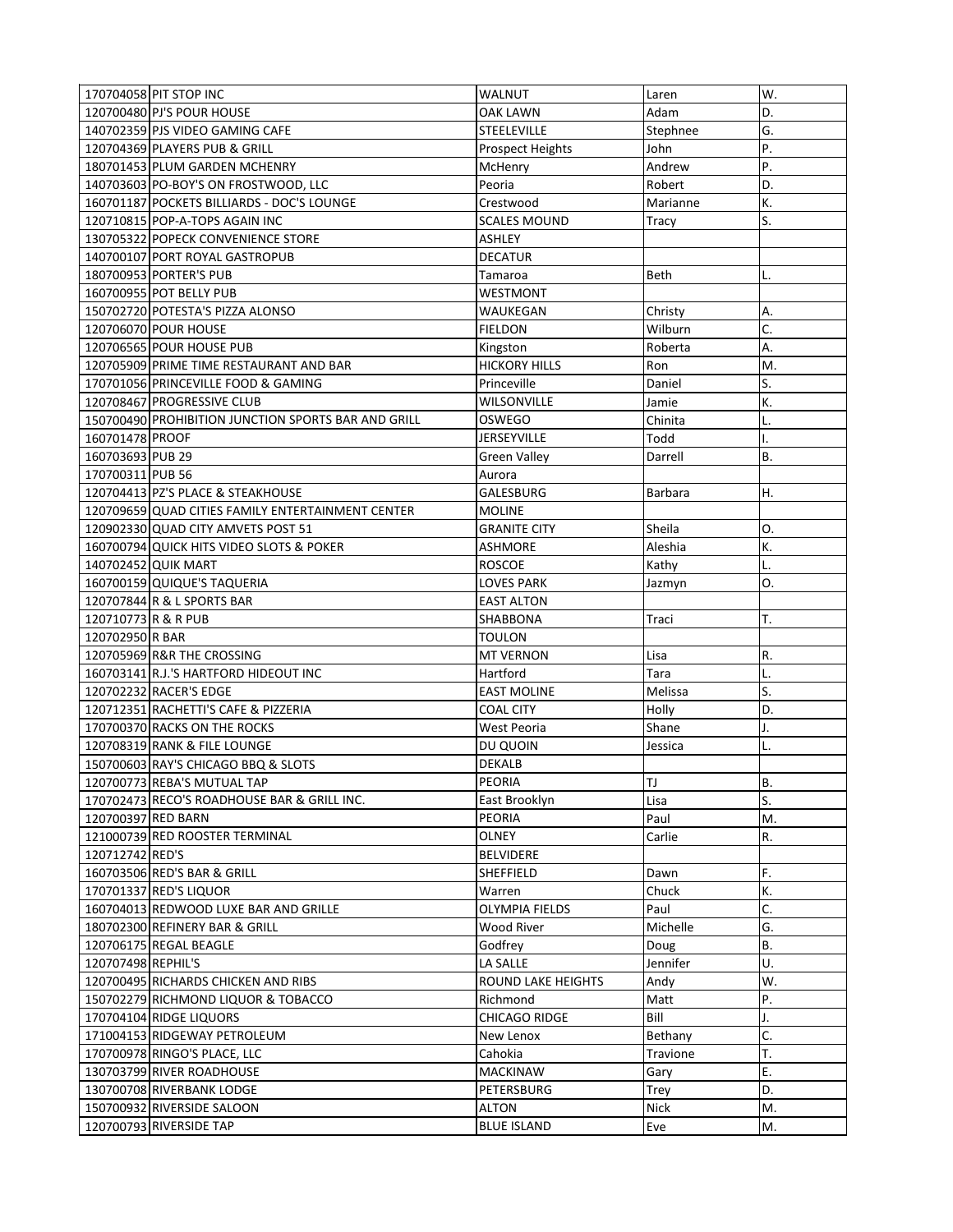| 140701403 RJ'S PLACE                                  | <b>HARTFORD</b>         | Melissa        | L.                        |
|-------------------------------------------------------|-------------------------|----------------|---------------------------|
| 170702436 ROAMERS                                     | <b>STREATOR</b>         |                |                           |
| 120702192 ROBINS                                      | <b>TILTON</b>           |                |                           |
| 140702632 ROC #11                                     | <b>VIENNA</b>           | Tyler          | А.                        |
| 170704328 ROC ONE #13                                 | West Frankfort          |                |                           |
| 130904751 ROCK FALLS POST 902 AMERICAN LEGION         | <b>ROCK FALLS</b>       | Ronald         | F.                        |
| 140701485 ROCKY'S PIZZERIA                            | <b>NORTH CHICAGO</b>    | Eniola         | А.                        |
| 180702395 ROCKY'S STURGEON BAY INN                    | <b>NEW BOSTON</b>       | Jim            | M.                        |
| 120703333 RON & IVIE'S UNIQUE TAP                     | <b>EAST PEORIA</b>      | Don            | C.                        |
| 150700935 ROOKIES                                     | <b>BRIMFIELD</b>        | David          | К.                        |
| 170700025 ROSIE'S                                     | <b>PALOS HILLS</b>      | Nicole         | Ε.                        |
| 120906443 ROSS PEARSON VFW 5149                       | <b>ROCKFORD</b>         | Douglas        | M.                        |
| 170702548 ROSY'S                                      | East Dubuque            | Chad           | D.                        |
| 120702188 ROUTE 20 BAR & GRILL                        | <b>FREEPORT</b>         | Colten         | S.                        |
| 150702906 ROUTE 203 LIQUOR & GROCERY                  | Madison                 | Alexandria     | А.                        |
| 120701371 ROUTE 45 WAYSIDE LLC                        | PESOTUM                 | Brian          | M.                        |
| 120700555 ROUTE FIFTY NORTH                           | <b>MANTENO</b>          | Wayne          | R.                        |
| 160702974 ROXI'S GAMING PARLOR, LLC                   | Minooka                 | Denis          | M.                        |
| 120702226 ROYAL LIQUOR WEST & ROYAL PUB               | <b>FREEPORT</b>         | Andi           | D.                        |
| 140703784 RSB FUELS                                   | MT OLIVE                | Bethany        | L.                        |
| 140703294 RUBES LIQUOR LOCKER INC                     | DAHLGREN                | Frank          | F.                        |
| 160700431 RUBY'S HANGOUT                              | SOUTHERN VIEW           | Marcia         | W.                        |
| 140702914 RUDY'S PLACE                                | AURORA                  |                |                           |
| 120708140 RUMORS - CENTRALIA                          | Centralia               | Jessica        | G.                        |
| 140703099 RUSSELL OIL - ROC #5 - HARRISBURG           | Harrisburg              |                |                           |
| 160704087 RUSSELL OIL CO #8                           | Harrisburg              |                |                           |
| 170700144 RUSSELL OIL CO.                             | Johnston City           |                |                           |
| 160700406 RUSSELL OIL CO. ROC #2                      | <b>CARRIER MILLS</b>    | Demona         | T.                        |
|                                                       |                         |                |                           |
|                                                       |                         |                |                           |
| 161000412 RUSSELL OIL CO. ROC #6                      | ROSICLARE               | Matt           | T.                        |
| 120706576 RUSTY NAIL [OAK LAWN]                       | OAK LAWN                | Rick           | Α.                        |
| 160702636 SADIES PLACE                                | Danville                | Kenny          | T.                        |
| 130704752 SAGE HOUSE                                  | <b>BUNKER HILL</b>      |                |                           |
| 130701398 SALAMONES PIZZA                             | CHERRY VALLEY           | Amy            | К.                        |
| 120712830 SAMMY'S PIZZA                               | Momence                 |                |                           |
| 170704233 SAMMY'S PIZZA OF MANTENO                    | Manteno                 |                |                           |
| 150701141 SAM'S BLUE MOON CAFE                        | <b>ROUND LAKE</b>       | Whatever       | C.                        |
| 130700965 SAMS TAVERN                                 | <b>MARENGO</b>          |                |                           |
| 130704688 SAM'S TRIPLE CROWN                          | <b>ORLAND HILLS</b>     | Patrick        | M.                        |
| 140701340 SANDBURR RUN LLC                            | THOMSON                 | Jordan         | $\overline{\mathsf{S}}$ . |
| 170700022 SANDEE'S                                    | <b>Bartonville</b>      | Gerald         | F.                        |
| 170702156 SANDOK N PALAYOK AT IBA PA                  | Crestwood               | Trevor         | К.                        |
| 160702660 SAVANNA INN & SUITES                        | SAVANNA                 | Bernard        | <b>B.</b>                 |
| 120806281 SAVANNA LODGE NO 1095                       | SAVANNA                 | Linda          | S.                        |
| 120713004 SAX SPEEDI CHEK                             | <b>MASCOUTAH</b>        | Grethen        | M.                        |
| 120708194 SCHELLER PLAYHOUSE                          | <b>SCHELLER</b>         | Kim            | G.                        |
| 150703454 SCHIAPPA'S "THE LITTLE HILL"                | LEBANON                 |                |                           |
| 180700667 SCHNITZEL PLATZ                             | <b>GLENDALE HEIGHTS</b> | Ken            | К.                        |
| 120700777 SCHOONER'S [BLOOMINGTON]                    | <b>BLOOMINGTON</b>      | Joe            | F.                        |
| 130705837 SCHOONERS [PEORIA HEIGHTS]                  | PEORIA HEIGHTS          | Robert         | <b>B.</b>                 |
| 140701556 SCOREBOARD BAR AND GRILL                    | LAKE ZURICH             | Ryan           | W.                        |
| 120704954 SHADY HILL SALOON                           | GALESBURG               | Kimberly       | G.                        |
| 140701076 SHAMROCK VIDEO GAMING                       | LOVES PARK              | Janet          | Η.                        |
| 180700005 SHELL OF LEMONT                             | LEMONT                  |                |                           |
| 130702041 SHERIDAN TOBACCO & SPIRITS                  | SHERIDAN                | David          | S.                        |
| 120710889 SHORELINE BOAT & SKI                        | <b>OTTAWA</b>           | Peter          | <b>B.</b>                 |
| 120700589 SHOT SPOT PUB                               | <b>BARTONVILLE</b>      | Andrew         | S.                        |
| 130705060 SHOW GIRL'S<br>160703093 SIDETRACKED SALOON | GALESBURG<br>Orion      | Leeann<br>Lisa | Ρ.<br>Η.                  |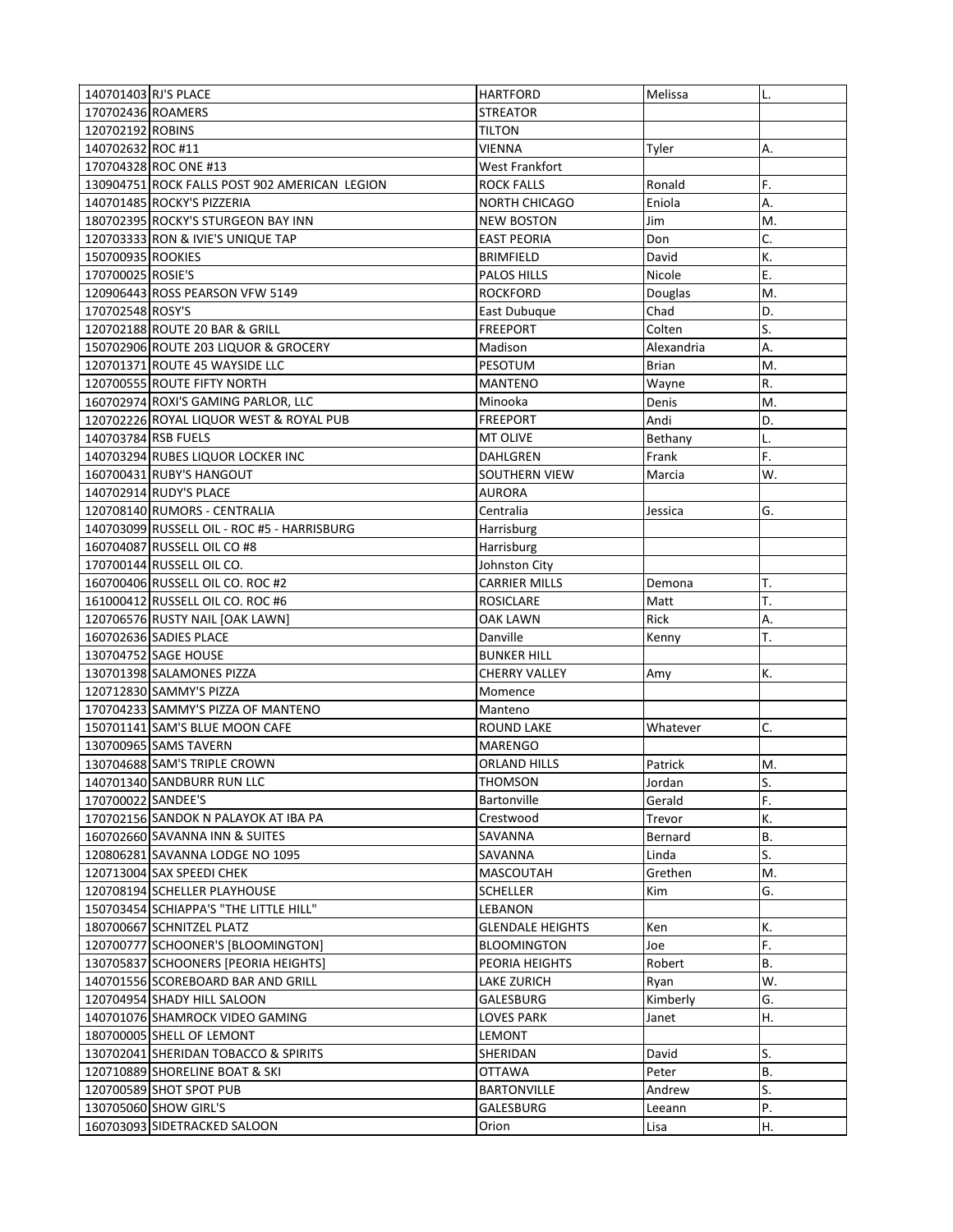|                   | 120700297 SIDETRAX BAR & GRILL                       | GALESBURG              |                  |           |
|-------------------|------------------------------------------------------|------------------------|------------------|-----------|
|                   | 120704754 SIGNATURES BAR & GRILL                     | CARLYLE                | Jesse            | W.        |
|                   | 130700452 SILVER BULLET                              | <b>EAST PEORIA</b>     | <b>Bruce</b>     | W.        |
|                   | 180700968 SILVER CITY SLOTS                          | Sterling               | Justin           | M.        |
|                   | 120706265 SILVER FRONT                               | GALESBURG              | April            | M.        |
|                   | 180701225 SIMPLY KRACKED                             | Peru                   | Melissa          | M.        |
|                   | 160700967 SIYA IN TUSCOLA INC                        | <b>TUSCOLA</b>         | Ronza            | M.        |
|                   | 120702294 SKIPPER INN                                | CENTRALIA              | Trennice         | <b>B.</b> |
| 180700966 SKWURT  |                                                      | Peoria                 | Reed             | T.        |
|                   | 120702105 SLAGER'S ON 47TH                           | <b>BROOKFIELD</b>      | John             | Η.        |
| 170700299 SLICK'S |                                                      | Watseka                | James            | <b>B.</b> |
|                   | 150701313 SLIDER'S PIZZA & PUB                       | <b>CHILLICOTHE</b>     |                  |           |
|                   | 150702986 SLOANS PUB HOUSE                           | COLLINSVILLE           |                  |           |
|                   | 180701574 SLOT CITY INC.                             | <b>Marseilles</b>      | Kim              | W.        |
|                   | 130703684 SLOTS OF FUN                               | Rockford               | Evera            | M.        |
|                   | 160703894 SLOTSPOT1121                               | Pekin                  | Chad             | C.        |
|                   | 160703305 SLUPS BAR & GRILL LLC                      | <b>BLANDINSVILLE</b>   | Dillon           | 0.        |
|                   | 120900783 SMITH SPAID POST 1293 VFW                  | Waukegan               | Jesse            | W.        |
|                   | 120705952 SNOOKER'S SPORTS BAR & GRILL               | <b>WILMINGTON</b>      | Edward           | G.        |
|                   | 140702919 SOCK'S PLACE                               | WYANET                 | Bonnie           | D.        |
|                   | 170700182 SOFIA'S SLOTS & VIDEO POKER CAFE           | <b>Niles</b>           | Ken              | W.        |
|                   | 180700114 SOFIE'S SLOTS                              | <b>MOLINE</b>          | <b>Brandon</b>   |           |
|                   | 170700345 SONNEBORN'S OLD NO.7, LLC                  | Palmyra                | Andee            | S.        |
|                   | 120700741 SOUTH SIDE                                 | Harvard                | Richard          | D.        |
|                   | 120701150 SOUTHSIDE'S                                | <b>ALSIP</b>           | <b>Bruce</b>     | W.        |
|                   | 120812599 SOUTHWEST MOOSE 44                         | <b>BRIDGEVIEW</b>      | Joan             | <b>B.</b> |
|                   | 180700024 SPARKY'S II                                | SOUTH ROXANA           | Cody             | Η.        |
|                   | 130701318 SPARKYS RINGSIDE BAR & GRILLE              | Peoria                 | John             | B.        |
|                   | 170700691 SPARTANVILLE FUELING STATION               | Waltonville            | John             | M.        |
|                   | 151000746 SPEEDWAY #1415                             | KANKAKEE               | Dana             | M.        |
|                   | 161002424 SPEEDWAY #3995                             | <b>Belvidere</b>       | Deb              | V.        |
|                   | 161002413 SPEEDWAY #4333                             | Montgomery             | Glenda           | T.        |
|                   | 171003600 SPEEDWAY #4440                             | <b>BEACH PARK</b>      |                  |           |
|                   | 161002414 SPEEDWAY #5036                             | Hampshire              | Laura            | Ο.        |
|                   | 161004281 SPEEDWAY #6207                             | Batavia                | Kimberly         | Η.        |
|                   | 151000141 SPEEDWAY #7422                             | <b>BURBANK</b>         |                  |           |
|                   | 171003601 SPEEDWAY #7503                             | <b>EFFINGHAM</b>       | Deanna           | Η.        |
|                   | 171002381 SPEEDWAY #8799                             | <b>BEDFORD PARK</b>    | Barclay          | M.        |
|                   | 171002440 SPEEDWAY #8851                             | SOUTH ELGIN            | Brandi           | M.        |
|                   | 171002439 SPEEDWAY #8883                             | PERU                   | Christopher      | M.        |
|                   | 140701035 SPIKE'S PUB AND GRUB                       | Belleville             | <b>Bruce</b>     | F.        |
|                   | 120703764 SPINNER'S TAILSPIN INN                     | Kankakee               | Peter            | G.        |
|                   | 150701051 SPINS CAFE                                 | <b>NORTH RIVERSIDE</b> | Julia            | А.        |
|                   | 170701837 SPIRIT OF TUSCOLA                          | Tuscola                | Jan              | Η.        |
|                   | 160702685 SPIRITS LOUNGE                             | ELDORADO               | Kenneth          | W.        |
|                   | 120700779 SPOON RIVER BOWL                           | <b>WYOMING</b>         | Whitney          | А.        |
|                   | 120700769 SPOONIE'S BAR & GRILL                      | London Mills           | Chris            | J.        |
|                   | 170702249 SPRATT'S TAP                               | <b>HENNEPIN</b>        |                  | R.        |
|                   | 160704297 SPRING HILL ENTERTAINMENT                  | <b>Mason City</b>      | Peg              |           |
|                   | 151003550 SPRINGFIELD GAS N WASH                     | Springfield            | Linda            | W.        |
|                   | 160700969 STACY'S PLACE                              | CARPENTERSVILLE        | Doug             | Ε.        |
|                   | 121000518 STARKS CORNER (LAZAR BROTHERS ENTERPRISES) | Pingree Grove          |                  | S.        |
|                   | 120711864 STARVED ROCK YACHT CLUB                    | <b>OTTAWA</b>          | Jesus<br>William | D.        |
|                   | 170703463 STEEL HORSE WATERING HOLE, CO.             | London Mills           | Caleb            | <b>B.</b> |
|                   | 120705335 STEVE'S BELGRADE INC                       | Moline                 |                  | W.        |
|                   | 170701687 STICKS PUB AND GRUB INC.                   | Fox River Grove        | Dennis           |           |
|                   | 120903362 STONE CITY POST VFW 2199                   | <b>JOLIET</b>          |                  |           |
|                   | 160704217 STONEWOOD GAMING INC                       | Dixon                  |                  | T.        |
|                   |                                                      |                        | Dawn             |           |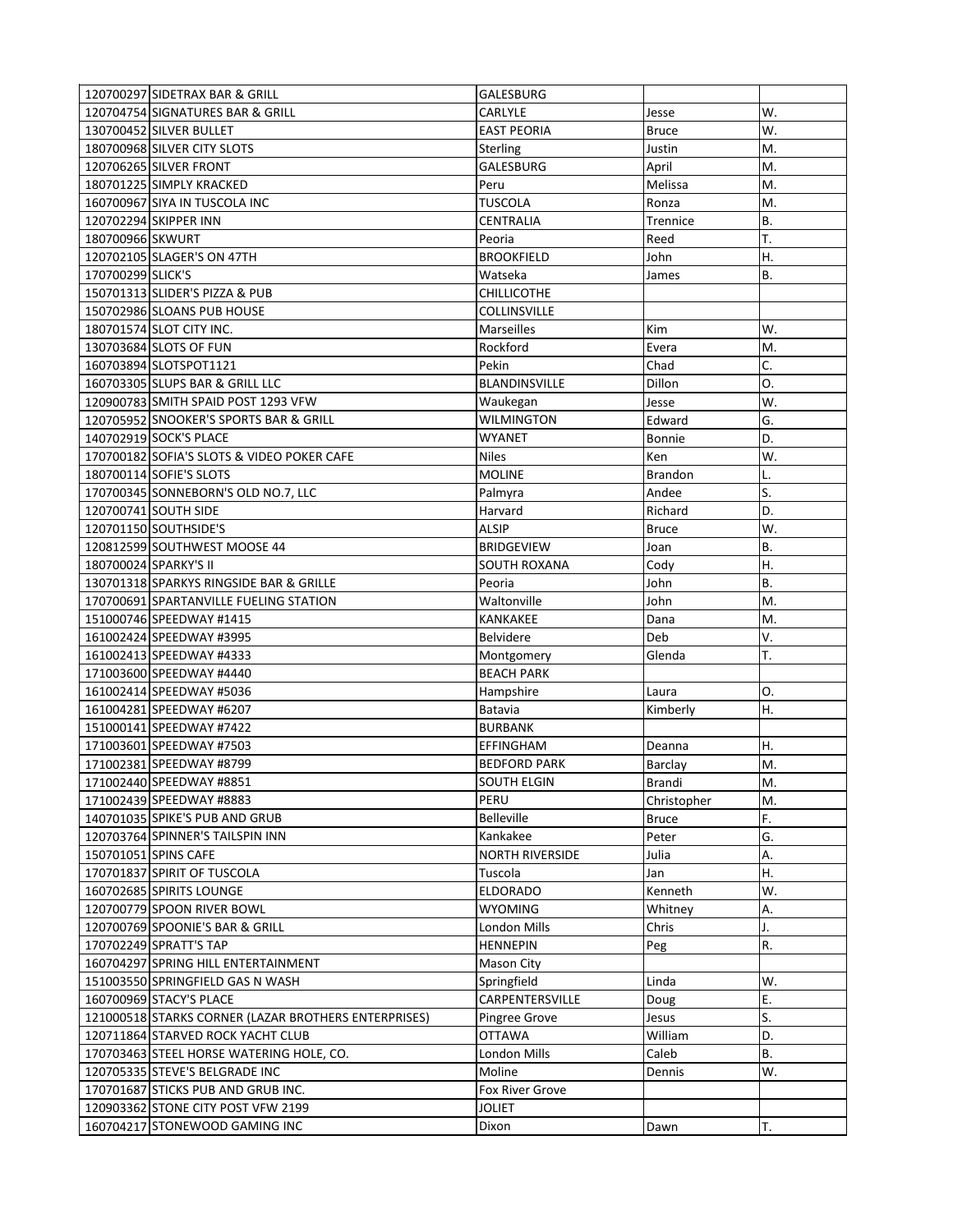| 150702736 STONEY'S                            | DANVILLE                         | Tanner          | R.        |
|-----------------------------------------------|----------------------------------|-----------------|-----------|
| 150701191 STOP & SAVE                         | <b>SANDWICH</b>                  | Al              | M.        |
| 160702078 STORM SHELTER PUB                   | AVON                             | Holly           | К.        |
| 170700281 STRAWN BAR 3                        | Strawn                           |                 |           |
| 120700273 STRIKE N SPARE II                   | <b>LOCKPORT</b>                  | Mike            | Η.        |
| 160703701 STRINGERS AND MOORE                 | Sesser                           | Abigail         | <b>B.</b> |
| 130704431 STUMBLE IN                          | <b>HINDSBORO</b>                 | <b>Cliff</b>    | S.        |
| 120705075 SUE'S PLACE                         | METAMORA                         | Samantha        | C.        |
| 130705958 SUGAR SKULL                         | <b>FRANKLIN PARK</b>             | Kathy           | G.        |
| 150700954 SULLIVAN'S FOODS                    | <b>PRINCETON</b>                 | Joyce           | Ε.        |
| 170701564 SULLIVAN'S FOODS                    | SAVANNA                          | Carrie          | V.        |
| 150700778 SULLIVAN'S FOODS                    | Stockton                         |                 |           |
| 120707633 SULLIVAN'S TAVERN                   | <b>DEKALB</b>                    | Jaime           | <b>B.</b> |
| 120700438 SULLY'S OF GALESBURG                | GALESBURG                        | Robert          | R.        |
| 130704128 SUNNYLAND #1 STOP                   | <b>EAST PEORIA</b>               | Jerald          | G.        |
| 160701349 SUNRISE FOOD & LIQUOR               | WONDER LAKE                      | Melody          | M.        |
| 120703923 SUNSET BAR & GRILL                  | GODFREY                          | Steph           | P.        |
| 150702241 SWAY BAR                            | <b>SCHILLER PARK</b>             | Neda            | Η.        |
| 120703305 T & D SWEETWATER CORP               | LITTLE YORK                      |                 |           |
| 160703355 TACOS GISELLE CORP                  |                                  |                 | W.        |
| 160703447 TANKS                               | Crest Hill<br><b>BLUE ISLAND</b> | Clayton         | S.        |
|                                               |                                  | Jeremy          |           |
| 160703973 TAP HOUSE GRILL LEMONT              | Lemont                           |                 |           |
| 120708129 TAVERN ON THE WEST END              | OAK LAWN                         | Karen           | S.        |
| 160700099 TAZEWELL FESTIVAL CENTER            | Creve Coeur                      | <b>Nicholas</b> | <b>B.</b> |
| 150700969 TC'S GAMING CAFE                    | <b>CRESTWOOD</b>                 | Elaine          | M.        |
| 130705768 TC'S TOO                            | OAK LAWN                         | Isabel          | C.        |
| 130700658 TEE 2 GREEN INDOOR GOLF             | <b>HUNTLEY</b>                   | Dawn            | А.        |
| 120707505 TEJ'S SPORTS CONNECTION             | <b>PEORIA</b>                    | Jessica         | R.        |
| 170703527 THE BAMBINI GROUP LLC               | Romeoville                       |                 |           |
| 130704885 THE BAR                             | <b>MENDON</b>                    | Jimmy           | N.        |
| 170703977 THE BLACK ROSE SALOON               | <b>PRINCETON</b>                 | Gina            | B.        |
| 120706852 THE BOARDWALK                       | Pekin                            | Aaron           | S.        |
| 120706157 THE BRAZEN HEAD                     | <b>CRESTWOOD</b>                 | Meghan          | Α.        |
| 180700594 THE BRICKHOUSE                      | Washington                       | Steve           | В.        |
| 120705573 THE BRICKYARD BAR & GRILL           | <b>EAST GALESBURG</b>            | Karen           | L.        |
| 180700624 THE BUCKSHOT GRILL LLC              | <b>CISNE</b>                     |                 |           |
| 130704880 THE BULLPEN                         | <b>NEW ATHENS</b>                |                 |           |
| 180700129 THE CAMDEN BAR AND LOUNGE           | LA SALLE                         | Jared           | S.        |
| 120701234 THE COOLER                          | <b>ROCK FALLS</b>                | Justin          | M.        |
| 120704342 THE CORNER TAP                      | Stockton                         | Craig           | D.        |
| 120704042 THE CORRAL                          | GALESBURG                        | Becky           | V.        |
| 160701367 THE CROSSING 111 SPORTS BAR & GRILL | <b>WORTH</b>                     | <b>Nick</b>     | <b>B.</b> |
| 130705332 THE D.Q. CORNER POCKET              | DU QUOIN                         | Theresa         | R.        |
| 170702635 THE DELI LAMA STORE & CAFE          | <b>LAKE VILLA</b>                | Joseph          | F.        |
| 171002435 THE DEPOT                           | Forreston                        | Zachary         | В.        |
| 170701259 THE DEPOT BAR & GRILL, LLC          | O'Fallon                         | Sarah           | Η.        |
| 150703294 THE DINER                           | SAUGET                           |                 |           |
| 120704732 THE DOUBLE PLAY                     | <b>BLUE ISLAND</b>               | Michael         | M.        |
| 150700662 THE DUGOUT TAVERN                   | LA SALLE                         | Geri            | Η.        |
| 130701687 THE END ZONE                        | <b>WOODHULL</b>                  | Kevin           | S.        |
| 130705027 THE ESSEX INN                       | ESSEX                            | Luke            | D.        |
| 120700396 THE FORGE                           | <b>BLUE ISLAND</b>               | Paul            | F.        |
| 140702189 THE FRANCHISE SPORTS BAR & GRILL    | WOOD RIVER                       | Carol           | W.        |
| 120700442 THE FRIENDLY TAP                    | PLANO                            | Mark            | J.        |
| 140702014 THE FUZZY DUCK                      | NASHVILLE                        |                 | S.        |
| 150704131 THE GOLD ROOM                       | Galena                           | Josh            |           |
|                                               |                                  |                 |           |
| 170701499 THE GOULD VAULT                     | <b>BEECHER</b>                   | Kaitllyn        | W.        |
| 150703704 THE GRAPE ESCAPE                    | GALENA                           | Lori            | К.        |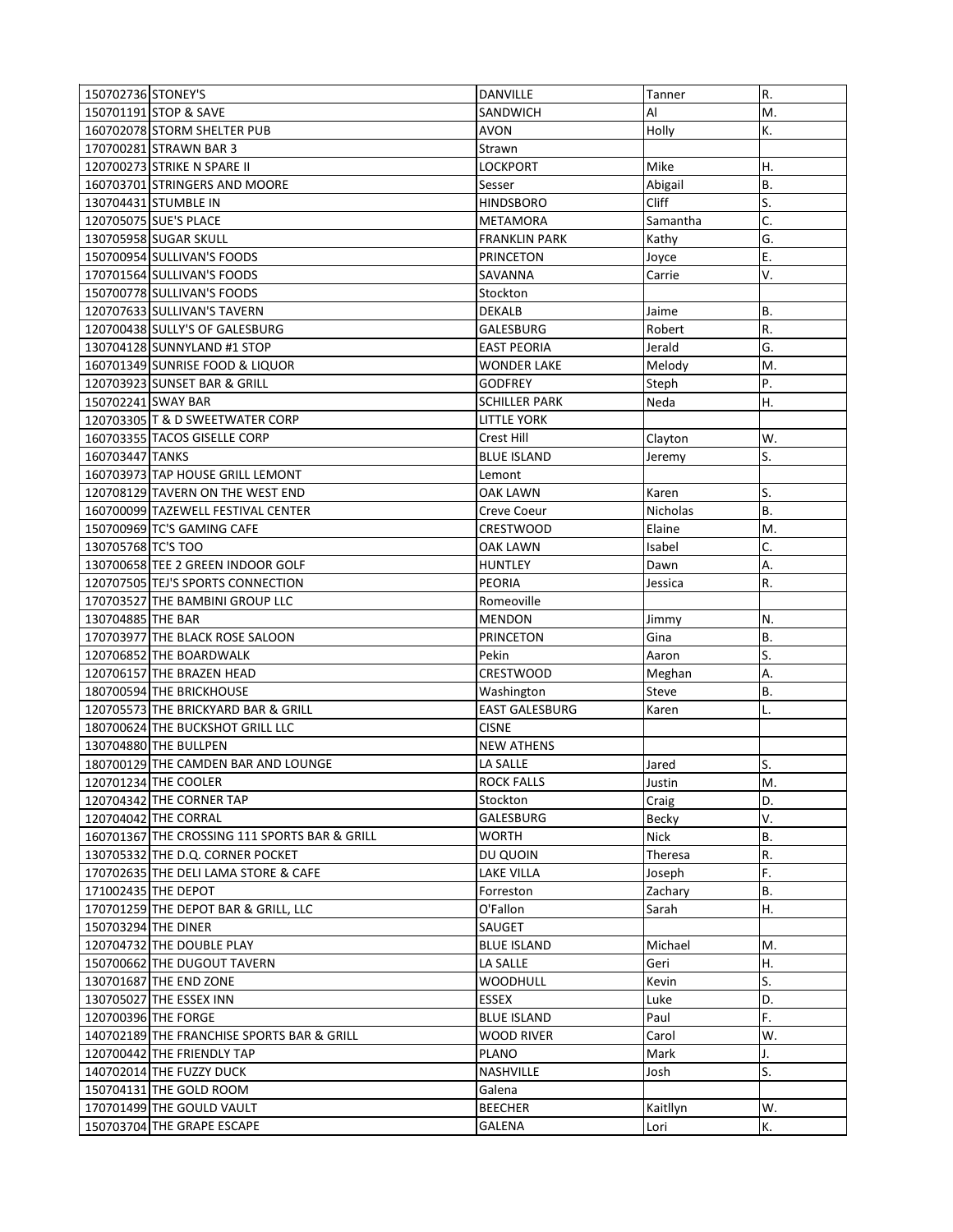| 150703197 THE GROVE                                                       | <b>SPRING GROVE</b>                    |                      |           |
|---------------------------------------------------------------------------|----------------------------------------|----------------------|-----------|
| 120711217 THE HANGER                                                      | <b>SHILOH</b>                          |                      |           |
| 160702096 THE HIDEOUT                                                     | CRESTWOOD                              | Marianne             | К.        |
| 140700259 THE HILLSIDE                                                    | PEORIA                                 |                      |           |
| 120706057 THE HOT CORNER                                                  | OAK LAWN                               | Stephen              | R.        |
| 120700390 THE KORNER KEG & KITCHEN                                        | <b>BRAIDWOOD</b>                       | Connie               | S.        |
| 140702757 THE LIQUOR HUT                                                  | MCLEANSBORO                            | Norman               | C.        |
| 140702958 THE LITTLE NUGGET                                               | DANVILLE                               | Shane                | Ε.        |
| 180701523 THE LOCAL GRILLE AND BAR                                        | <b>Bartonville</b>                     |                      |           |
| 120702290 THE LONGBRANCH SALOON                                           | <b>PARIS</b>                           | John                 | W.        |
| 170702160 THE LOTUS FLOWER                                                | Decatur                                | Jerome               | C.        |
| 170703687 THE LOUNGE                                                      | Wyoming                                | Patti                | F.        |
| 160703409 THE LUCKY DOG                                                   | Lincoln                                | Leslie               | S.        |
| 120708327 THE MEADOWS GOLF CLUB                                           | <b>BLUE ISLAND</b>                     |                      |           |
| 170702835 THE NAIL                                                        | <b>NEW ATHENS</b>                      | Geoff                | К.        |
| 150700009 THE NORTH FORTY                                                 | <b>GIFFORD</b>                         | Steve                | C.        |
| 120706451 THE OLD STILL                                                   | <b>ROCKFORD</b>                        | Peggy                | Η.        |
| 160703027 THE ORIGINAL PAPA JOE'S                                         | <b>CHICAGO RIDGE</b>                   | Sheryl               | R.        |
| 140704032 THE OTHER BAR                                                   | MILLEDGEVILLE                          |                      |           |
| 120701243 THE OTHER SIDE                                                  | <b>EAST DUBUQUE</b>                    | Amanda               | Η.        |
| 120702141 THE OUTPOST                                                     | <b>EUREKA</b>                          | Candi                | C.        |
| 140704449 THE PEPPER MILL                                                 | <b>MT MORRIS</b>                       | Carol                | <b>B.</b> |
| 160702472 THE PIZZA JOINT                                                 | Antioch                                | Gail                 | P.        |
| 120700688 THE POLO ROOM                                                   | POLO                                   | Gary                 | S.        |
| 120700263 THE POUR HOUSE                                                  | <b>PEORIA</b>                          | Jane                 | G.        |
| 130704970 THE PRECINCT                                                    | <b>STERLING</b>                        | <b>Bob</b>           | Ε.        |
| 180700656 THE PREGAME                                                     | Cahokia                                | Roslyn               | P.        |
| 140700635 THE PUMP                                                        | <b>HOOPESTON</b>                       | Tom                  | D.        |
| 160704022 THE RANTOUL PUB                                                 | Rantoul                                | Ed                   | C.        |
| 120700758 THE RED KNIGHT PUB                                              | <b>STOCKTON</b>                        | John                 | W.        |
|                                                                           |                                        |                      |           |
|                                                                           |                                        |                      |           |
| 120709523 THE RIDGE                                                       | RIDGE FARM                             | Tamra                | Η.        |
| 120701193 THE RIGHT STOP                                                  | GILMAN                                 | Korey                | N.        |
| 170701153 THE SHOOTERS BAR & GRILL                                        | Rantoul<br><b>SOUTHERN VIEW</b>        | David                | Β.<br>D.  |
| 150703856 THE SIXTH ROOM                                                  |                                        | Ronald               | Η.        |
| 120701271 THE SPIGOT                                                      | SHELBYVILLE                            | Ashley               |           |
| 140700764 THE SPIRIT SHOPPE                                               | Salem                                  | Dale                 | <b>B.</b> |
| 121001285 THE STATION                                                     | THOMSON<br><b>WINTHROP HARBOR</b>      | Gina                 | Ρ.<br>N.  |
| 120702095 THE TAVERN ON SHERIDAN ROAD                                     |                                        | Jayne                |           |
| 120707737 THE THIRD DEGREE CLUB                                           | PEORIA                                 | Sam                  | IJ.       |
| 170701714 THE THROTTLE BAR & GRILL                                        | <b>EAST PEORIA</b>                     | Thomas               | C.        |
| 120700172 THE TROLLEY                                                     | West Peoria                            | Robert               | В.        |
| 120703201 THE VILLAGE TAP                                                 | OBLONG                                 |                      |           |
| 130700238 THE WESTMONT UPTOWN<br>160700943 THE WHISTLE SPORTS BAR & GRILL | WESTMONT<br>OAK LAWN                   | Annette<br>Christina | S.<br>К.  |
|                                                                           |                                        |                      | T.        |
| 170700282 THE WILD TURKEY                                                 | Worden                                 | Tammy                |           |
| 160704304 THE WINE CAFE                                                   | Wilmington                             | Eugene               | T.        |
| 130706428 THE WINNING CIRCLE<br>120709246 THE WORKPLACE PUB               | <b>BERWYN</b><br><b>EAST GILLESPIE</b> | Joseph<br>Kelly      | F.<br>E.  |
| 170704211 THOMAS' CAFE THREE ELEVEN INC.                                  | ORANGEVILLE                            | Colten               | S.        |
| 120710500 THROWBACK BAR AND GRILL                                         | <b>CRETE</b>                           |                      | <b>B.</b> |
|                                                                           | Harvard                                | Rachelle             | W.        |
| 160700505 THUNDERBIRD                                                     | <b>FAIRMONT CITY</b>                   | Elaine               | В.        |
| 130706357 TIENDA EL RANCHITO<br>130706231 TILLEY'S TAVERN                 | MT OLIVE                               | Keondra              | T.        |
| 120700469 TIME OUT SPORTS BAR & GRILL                                     | <b>COUNTRYSIDE</b>                     | Seth                 | D.        |
| 120709426 TIN CEILING TAVERN                                              | <b>HOMEWOOD</b>                        | Tammy<br>Joe         | 0.        |
| 170700486 TINA'S COACH STOP                                               | PEORIA                                 | Rodolfo              | 0.        |
| 130702726 TJ'S LIQUORS                                                    | PINCKNEYVILLE                          |                      |           |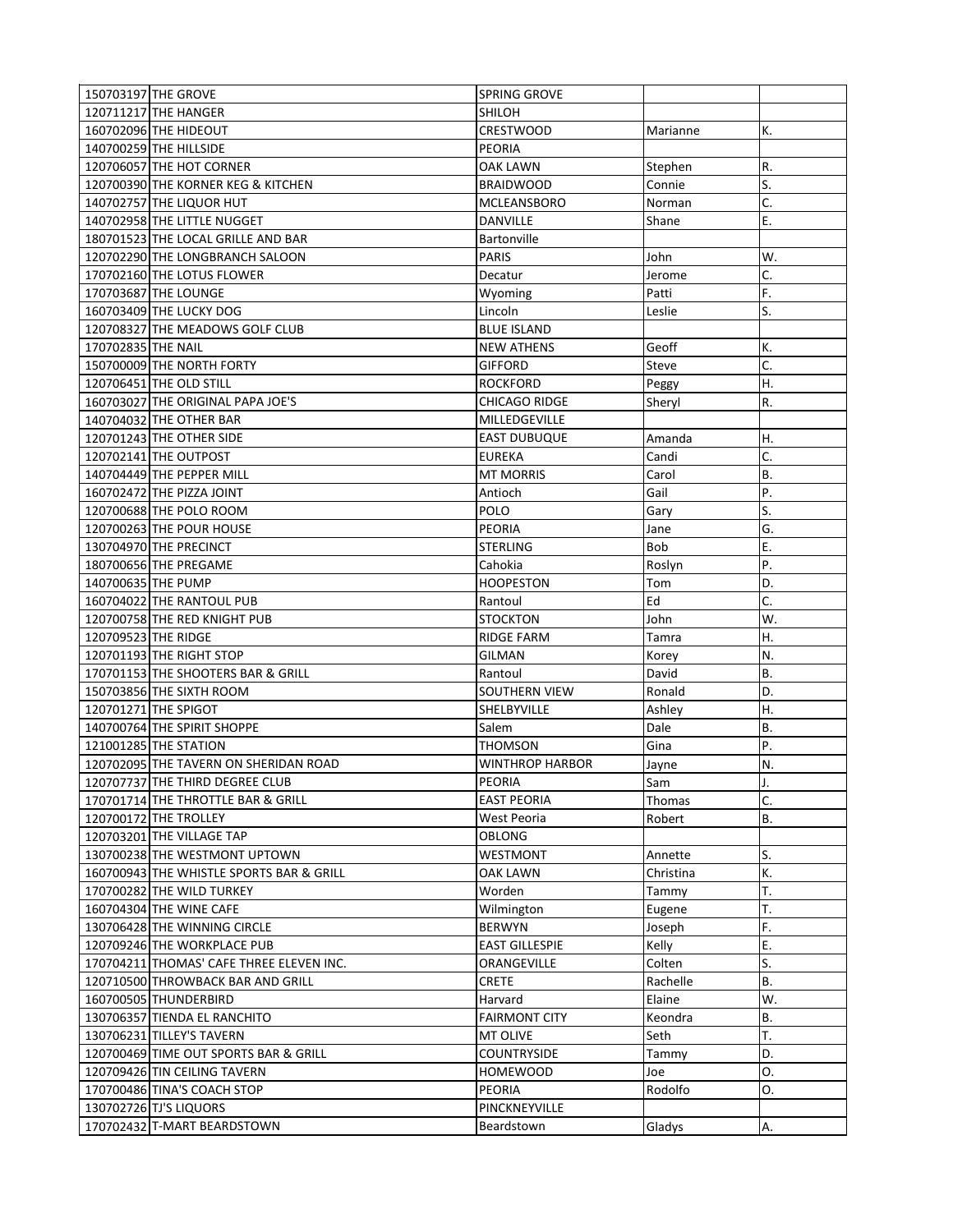| 120700533 TNT SPORTS BAR & GRILL                                                   | <b>EAST PEORIA</b>                  | Cheryl           | G.        |
|------------------------------------------------------------------------------------|-------------------------------------|------------------|-----------|
| 120700528 TNT'S SPORTS BAR & GRILL NORTH                                           | <b>PEORIA HEIGHTS</b>               | Robert           | Β.        |
| 180700404 TOBACCO & \$UP                                                           | Richmond                            | Devin            | W.        |
| 150704026 TOBACCO STOP                                                             | Cary                                | Carolyn          | K.        |
| 120700587 Tom's Place                                                              | LEMONT                              | Michelle         | N.        |
| 130704831 TONY'S                                                                   | <b>FREEPORT</b>                     | Kellie           | S.        |
| 120705512 TONY'S VILLA ROSA RESTAURANT                                             | <b>CHICAGO HEIGHTS</b>              | Rodney           | M.        |
| 120710896 TOULON TAP                                                               | <b>TOULON</b>                       | Tim              | M.        |
| 170700400 TOWN & COUNTRY TAP                                                       | Ridge Farm                          | Candice          | S.        |
| 180701952 TRACEY'S SALOON                                                          | Jerseyville                         | Theresa          | M.        |
| 170702689 TRACY JEAN'S GAMING PARLOR                                               | Kewanee                             | John             | <b>B.</b> |
| 120701201 TRADITIONS BAR                                                           | WATSEKA                             | Charles          | Η.        |
| 120905359 TREMONT AMERICAN LEGION #1236                                            | TREMONT                             | <b>Brian</b>     | M.        |
| 170700758 TRI-COUNTY BOWL                                                          | Jerseyville                         | Steve            | N.        |
| 120700475 TRIPLE PLAY                                                              | <b>FULTON</b>                       | Bryan            | К.        |
| 180701947 TROYS PLACE                                                              | Arlington                           | Mike             | C.        |
| 160703918 TRUDY'S CAFE CASH ISLAND                                                 | Harvey                              | Charles          | <b>B.</b> |
| 120700204 TUCKERS ON GRAND                                                         | <b>RIVER GROVE</b>                  |                  |           |
| 140703933 TWISTED Q BBQ AND BAKERY                                                 | <b>HOMEWOOD</b>                     | Augie            | S.        |
| 150700155 ULRICH'S REBELLION ROOM                                                  | Peoria                              | Robert           | B.        |
| 160703499 UNCH'S BAR & GRILL                                                       | CAHOKIA                             | Stacy            | S.        |
| 170703474 URSA GEMSTOP                                                             | <b>URSA</b>                         |                  |           |
| 120708857 V & H RECREATION                                                         | <b>BREESE</b>                       | Bob              | К.        |
| 120704797 VAL'S PLACE                                                              | <b>DIXON</b>                        | Anna             | M.        |
| 120704623 VAN'S LIQUORS                                                            | <b>EAST DUBUQUE</b>                 | Jay              | M.        |
| 150700640 VEGAS SLOTS                                                              | CARPENTERSVILLE                     | John             | S.        |
| 170702206 VEGAS SLOTS & GAMING                                                     | Sterling                            | Gary             | R.        |
| 160702324 VEGAS SLOTS & GAMING (Lincoln Way)                                       | Sterling                            | Tim              | M.        |
| 120701476 VENETIAN GARDENS                                                         | <b>BRIDGEVIEW</b>                   |                  |           |
|                                                                                    |                                     |                  |           |
|                                                                                    |                                     |                  |           |
| 120705352 VERGES EAGLE LIQUOR                                                      | CHICAGO HEIGHTS                     | Antonio          | L.        |
| 170703445 VERNE'S GAMING CAFE                                                      | Smithton                            | Mike             | N.        |
| 120901977 VETERANS OF FOREIGN WARS POST #4226                                      | OLNEY                               | Larry            | G.        |
| 130703485 VETERAN'S PUB & PIZZA                                                    | PEORIA                              | Lisa             | Η.        |
| 120908731 VFW 8078 ASSOCIATION                                                     | <b>KEWANEE</b>                      | James            | R.        |
| 120905051 VFW BUDDY EGNEW POST                                                     | <b>HOOPESTON</b>                    | Lora             | P.        |
| 120907747 VFW CHAMPAIGN CO POST 5520                                               | CHAMPAIGN                           | Lisa             | R.        |
| 120905593 VFW JERRY CELLETTI POST 5418                                             | <b>ROCK FALLS</b>                   | David            | O.        |
| 120901350 VFW POST 4829                                                            | SHELBYVILLE                         | Jason            | Η.        |
| 120908305 VFW POST 555                                                             | <b>HENRY</b>                        | Ron              | L.        |
| 120702125 VICTORY LANES BOWLING                                                    | KANKAKEE                            |                  |           |
| 160703855 VICTORY SLOTS & BAR                                                      | South Beloit                        | <b>Brian</b>     | Η.        |
| 120704046 VICTORY TAVERN                                                           | ABINGDON                            | Joan             | S.        |
| 120700763 VIKING LANES                                                             | <b>SOUTH BELOIT</b>                 | Zach             | Z.        |
| 120706373 VILLAGE INN                                                              | <b>MONEE</b>                        | Cori             | J.        |
| 140703011 VILLAGE SPORTSMEN'S CLUB                                                 | ALSIP                               | Walter           | Η.        |
| 120700502 VINCE'S DEPOT                                                            | <b>LOVES PARK</b>                   | Debbie           | P.        |
| 130701999 VINCE'S DEPOT II                                                         | LOVES PARK                          | Barb             | F.        |
| 140704307 VINNY'S CAFE                                                             | <b>BERWYN</b>                       | Glenn            | D.        |
| 170700371 VINTAGE TREASURES                                                        | Crete                               | Jerry            | M.        |
| 120701291 W & D TAP                                                                | <b>ROCK FALLS</b>                   | Alex             | L.        |
| 160703729 W E SULLIVAN'S IRISH PUB & FARE                                          | Peoria Heights                      | Robert           | <b>B.</b> |
| 120700535 WAGNER'S LOUNGE                                                          | <b>BERWYN</b>                       | Miguel           | V.        |
| 120700736 WAGON WHEEL                                                              | MINERAL                             | Colleen          | T.        |
| 120706759 WAGON WHEEL LOUNGE & REST.                                               | <b>STERLING</b>                     | Justin           | M.        |
| 170700689 WALNUT CAFE                                                              | WALNUT                              |                  |           |
| 160702031 WARNER'S MVP LOUNGE                                                      | <b>Sterling</b>                     | Kahley           | R.        |
| 140703971 WASH N WINNIES OF AROMA PARK INC<br>140702884 WASH N WINNIE'S OF MOMENCE | <b>AROMA PARK</b><br><b>MOMENCE</b> | Harold<br>Ercole | Η.<br>S.  |